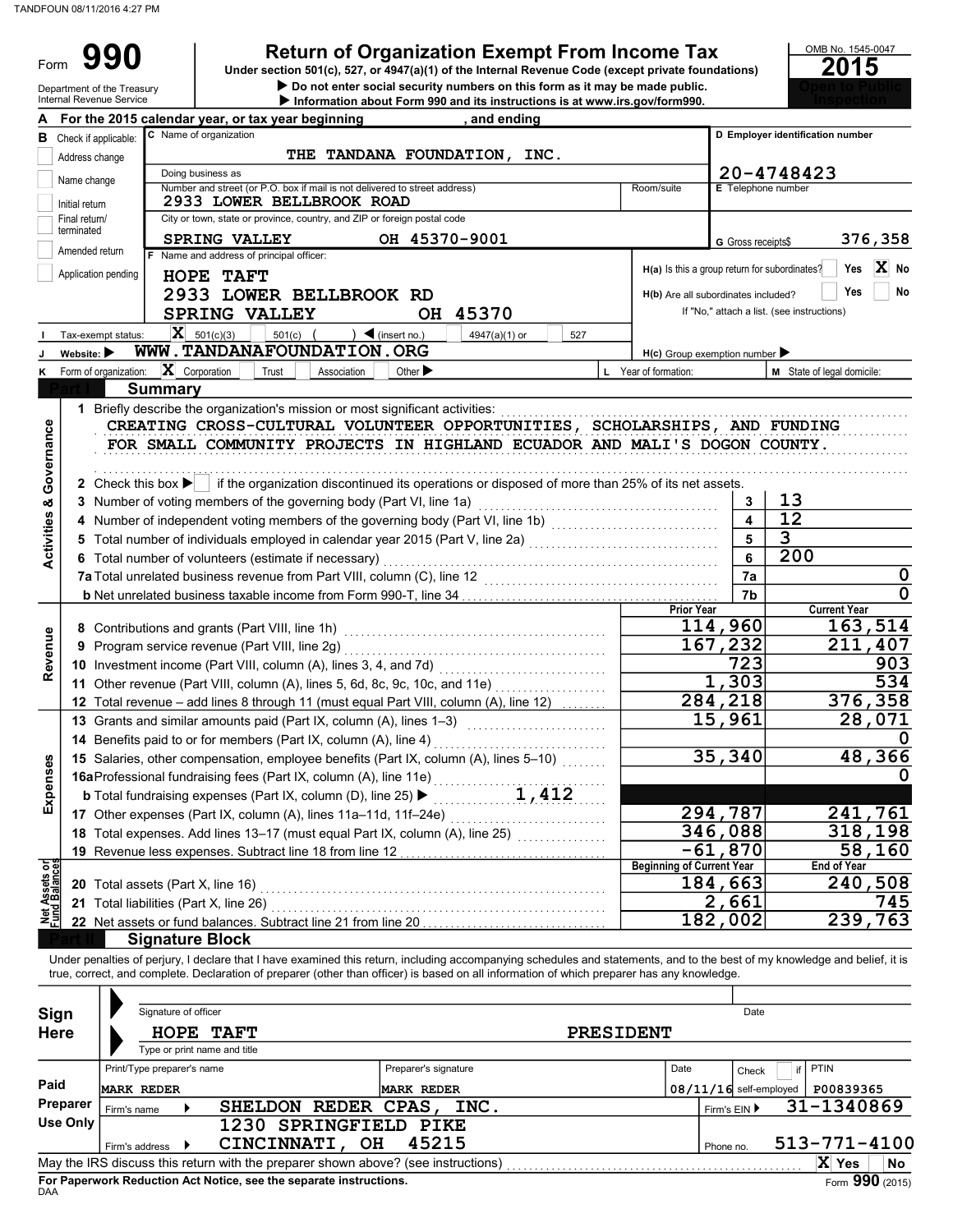| Form 990 (2015) THE TANDANA FOUNDATION, INC.                                                                                                                                                                                                                                                                                                                                                                                                                                                                                                                     |                                                     | 20-4748423                                                                                                                     | Page 2                |
|------------------------------------------------------------------------------------------------------------------------------------------------------------------------------------------------------------------------------------------------------------------------------------------------------------------------------------------------------------------------------------------------------------------------------------------------------------------------------------------------------------------------------------------------------------------|-----------------------------------------------------|--------------------------------------------------------------------------------------------------------------------------------|-----------------------|
|                                                                                                                                                                                                                                                                                                                                                                                                                                                                                                                                                                  | <b>Statement of Program Service Accomplishments</b> |                                                                                                                                |                       |
| Briefly describe the organization's mission:<br>1                                                                                                                                                                                                                                                                                                                                                                                                                                                                                                                |                                                     |                                                                                                                                |                       |
| CREATING CROSS-CULTURAL VOLUNTEER OPPORTUNITIES, SCHOLARSHIPS, AND FUNDING                                                                                                                                                                                                                                                                                                                                                                                                                                                                                       |                                                     |                                                                                                                                |                       |
| FOR SMALL COMMUNITY PROJECTS IN HIGHLAND ECUADOR AND MALI'S DOGON COUNTY.                                                                                                                                                                                                                                                                                                                                                                                                                                                                                        |                                                     |                                                                                                                                |                       |
|                                                                                                                                                                                                                                                                                                                                                                                                                                                                                                                                                                  |                                                     |                                                                                                                                |                       |
|                                                                                                                                                                                                                                                                                                                                                                                                                                                                                                                                                                  |                                                     |                                                                                                                                |                       |
| 2 Did the organization undertake any significant program services during the year which were not listed on the<br>prior Form 990 or 990-EZ?                                                                                                                                                                                                                                                                                                                                                                                                                      |                                                     |                                                                                                                                | Yes $\overline{X}$ No |
| If "Yes," describe these new services on Schedule O.                                                                                                                                                                                                                                                                                                                                                                                                                                                                                                             |                                                     |                                                                                                                                |                       |
| Did the organization cease conducting, or make significant changes in how it conducts, any program                                                                                                                                                                                                                                                                                                                                                                                                                                                               |                                                     |                                                                                                                                |                       |
| services?                                                                                                                                                                                                                                                                                                                                                                                                                                                                                                                                                        |                                                     |                                                                                                                                | Yes $\overline{X}$ No |
| If "Yes," describe these changes on Schedule O.                                                                                                                                                                                                                                                                                                                                                                                                                                                                                                                  |                                                     |                                                                                                                                |                       |
| Describe the organization's program service accomplishments for each of its three largest program services, as measured by                                                                                                                                                                                                                                                                                                                                                                                                                                       |                                                     |                                                                                                                                |                       |
| the total expenses, and revenue, if any, for each program service reported.                                                                                                                                                                                                                                                                                                                                                                                                                                                                                      |                                                     | expenses. Section 501(c)(3) and 501(c)(4) organizations are required to report the amount of grants and allocations to others, |                       |
|                                                                                                                                                                                                                                                                                                                                                                                                                                                                                                                                                                  |                                                     |                                                                                                                                |                       |
| 4a (Code:<br>) (Expenses \$                                                                                                                                                                                                                                                                                                                                                                                                                                                                                                                                      | 175, 189 including grants of \$                     | ) (Revenue \$                                                                                                                  |                       |
| TANDANA COORDINATED 12 VOLUNTEER PROGRAMS IN ECUADOR, WHICH ALLOWED 200                                                                                                                                                                                                                                                                                                                                                                                                                                                                                          |                                                     |                                                                                                                                |                       |
| NORTH AMERICANS TO VOLUNTEER THEIR SERVICES TO HELP 16 RURAL COMMUNITIES                                                                                                                                                                                                                                                                                                                                                                                                                                                                                         |                                                     |                                                                                                                                | IN                    |
| ECUADOR, WHILE LEARNING ABOUT THE LOCAL CULTURE. THREE OF THESE PROGRAMS                                                                                                                                                                                                                                                                                                                                                                                                                                                                                         |                                                     |                                                                                                                                |                       |
| WERE FOCUSED ON HEALTH CARE, AND ALLOWED OUR VOLUNTEER HEALTHCARE PROVIDERS                                                                                                                                                                                                                                                                                                                                                                                                                                                                                      |                                                     |                                                                                                                                |                       |
| TO TREAT 1,572 PATIENTS. OUR INTERNSHIP PROGRAM ALSO ALLOWED 12 NORTH                                                                                                                                                                                                                                                                                                                                                                                                                                                                                            |                                                     |                                                                                                                                |                       |
| AMERICANS TO SPEND 2-12 MONTHS EACH IN ECUADOR AND TO PROVIDE ENGLISH<br>CLASSES AT ELEMENTARY SCHOOLS AND ASSISTANCE AT A RURAL HEALTH CENTER AND                                                                                                                                                                                                                                                                                                                                                                                                               |                                                     |                                                                                                                                |                       |
| A NATIVE TREE NURSERY                                                                                                                                                                                                                                                                                                                                                                                                                                                                                                                                            |                                                     |                                                                                                                                |                       |
|                                                                                                                                                                                                                                                                                                                                                                                                                                                                                                                                                                  |                                                     |                                                                                                                                |                       |
|                                                                                                                                                                                                                                                                                                                                                                                                                                                                                                                                                                  |                                                     |                                                                                                                                |                       |
|                                                                                                                                                                                                                                                                                                                                                                                                                                                                                                                                                                  |                                                     |                                                                                                                                |                       |
|                                                                                                                                                                                                                                                                                                                                                                                                                                                                                                                                                                  |                                                     |                                                                                                                                |                       |
| ) (Expenses \$<br>4b (Code:<br>TANDANA PROVIDED FUNDING FOR SEVERAL COMMUNITY INITIATIVES IN MALI: WOMEN'S<br>LITERACY CLASSES IN 10 VILLAGES; STOVE-MAKING TRAINING FOR 25 PEOPLE;<br>COTTON BANKS IN 2 VILLAGES; SAVINGS FOR CHANGE PROGRAM IN 4 VILLAGES; AND<br>SEEDS AND HORTICULTURE TRAINING FOR 2 COMMUNITY GARDENS.<br>TANDANA SUPPORTED PROJECTS THAT INCLUDED: A COMMUNITY BATHROOM, A COMMUNITY<br>KITCHEN, GERMINATION BEDS FOR A NATIVE TREE NURSERY, IMPROVEMENTS TO THE<br>BUILDING OF SCHOOL FOR CHILDREN WITH SPECIAL NEEDS, IMPROVEMENTS TO A | 82, 073 including grants of \$                      | ) (Revenue \$                                                                                                                  | IN ECUADOR,           |
| COMMUNITY CENTER, AND THE FIRST HALF OF CONSTRUCTION OF A NEW COMMUNITY                                                                                                                                                                                                                                                                                                                                                                                                                                                                                          |                                                     |                                                                                                                                |                       |
| <b>CENTER.</b>                                                                                                                                                                                                                                                                                                                                                                                                                                                                                                                                                   |                                                     |                                                                                                                                |                       |
|                                                                                                                                                                                                                                                                                                                                                                                                                                                                                                                                                                  |                                                     |                                                                                                                                |                       |
|                                                                                                                                                                                                                                                                                                                                                                                                                                                                                                                                                                  |                                                     |                                                                                                                                |                       |
| 4c (Code:<br>) (Expenses \$                                                                                                                                                                                                                                                                                                                                                                                                                                                                                                                                      |                                                     | 37, 504 including grants of \$ 28, 071 ) (Revenue \$                                                                           |                       |
| TANDANA PROVIDED SCHOLARSHIPS FOR 94 RURAL ECUADORIAN STUDENTS, WHICH                                                                                                                                                                                                                                                                                                                                                                                                                                                                                            |                                                     |                                                                                                                                |                       |
| ALLOWED THEM TO ATTEND SECONDARY SCHOOL, AND FOR 20 RURAL ECUADORIAN                                                                                                                                                                                                                                                                                                                                                                                                                                                                                             |                                                     |                                                                                                                                |                       |
| STUDENTS TO ATTEND UNIVERSITY. WE PROVIDED BOOKS, SUPPLIES, UNIFORMS,                                                                                                                                                                                                                                                                                                                                                                                                                                                                                            |                                                     |                                                                                                                                |                       |
| TRANSPORTATION COSTS, AND OTHER FEES.                                                                                                                                                                                                                                                                                                                                                                                                                                                                                                                            |                                                     |                                                                                                                                |                       |
|                                                                                                                                                                                                                                                                                                                                                                                                                                                                                                                                                                  |                                                     |                                                                                                                                |                       |
|                                                                                                                                                                                                                                                                                                                                                                                                                                                                                                                                                                  |                                                     |                                                                                                                                |                       |
|                                                                                                                                                                                                                                                                                                                                                                                                                                                                                                                                                                  |                                                     |                                                                                                                                |                       |
|                                                                                                                                                                                                                                                                                                                                                                                                                                                                                                                                                                  |                                                     |                                                                                                                                |                       |
|                                                                                                                                                                                                                                                                                                                                                                                                                                                                                                                                                                  |                                                     |                                                                                                                                |                       |
|                                                                                                                                                                                                                                                                                                                                                                                                                                                                                                                                                                  |                                                     |                                                                                                                                |                       |
| 4d Other program services (Describe in Schedule O.)                                                                                                                                                                                                                                                                                                                                                                                                                                                                                                              |                                                     |                                                                                                                                |                       |
| (Expenses \$                                                                                                                                                                                                                                                                                                                                                                                                                                                                                                                                                     | including grants of \$                              | ) (Revenue \$                                                                                                                  |                       |
| 4e Total program service expenses >                                                                                                                                                                                                                                                                                                                                                                                                                                                                                                                              | 294,766                                             |                                                                                                                                |                       |
| DAA                                                                                                                                                                                                                                                                                                                                                                                                                                                                                                                                                              |                                                     |                                                                                                                                | Form 990 (2015)       |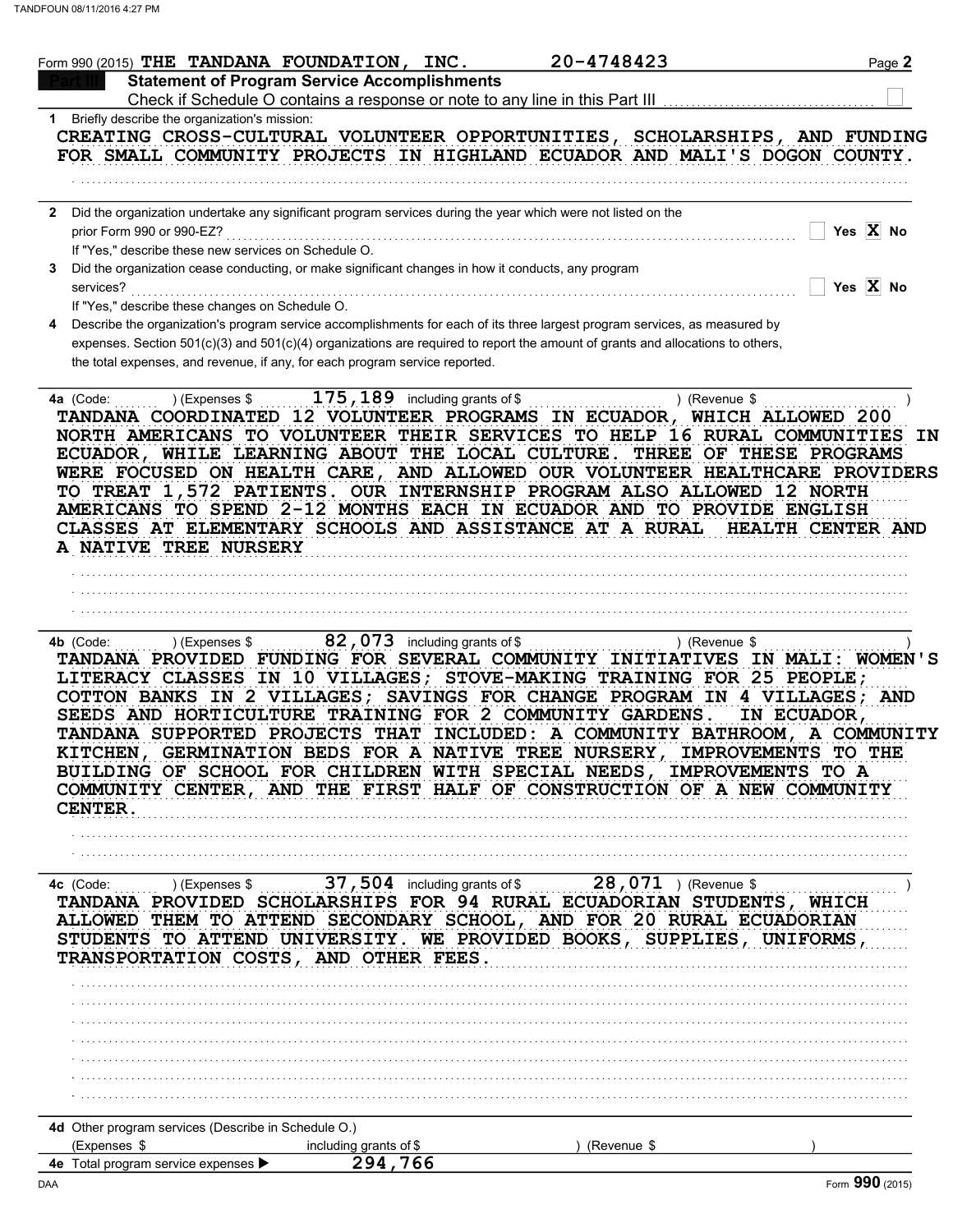#### **Checklist of Required Schedules Form 990 (2015) THE TANDANA FOUNDATION, INC. 20-4748423** Page 3

|     |                                                                                                                                                   |              | Yes         | No |
|-----|---------------------------------------------------------------------------------------------------------------------------------------------------|--------------|-------------|----|
| 1   | Is the organization described in section $501(c)(3)$ or $4947(a)(1)$ (other than a private foundation)? If "Yes,"                                 |              |             |    |
|     | complete Schedule A                                                                                                                               | 1            | X           |    |
| 2   | Is the organization required to complete Schedule B, Schedule of Contributors (see instructions)?                                                 | $\mathbf{2}$ | $\mathbf x$ |    |
| 3   | Did the organization engage in direct or indirect political campaign activities on behalf of or in opposition to                                  |              |             |    |
|     | candidates for public office? If "Yes," complete Schedule C, Part I                                                                               | 3            |             | X  |
| 4   | Section 501(c)(3) organizations. Did the organization engage in lobbying activities, or have a section 501(h)                                     |              |             |    |
|     | election in effect during the tax year? If "Yes," complete Schedule C, Part II                                                                    | 4            |             | X  |
| 5   | Is the organization a section $501(c)(4)$ , $501(c)(5)$ , or $501(c)(6)$ organization that receives membership dues,                              |              |             |    |
|     | assessments, or similar amounts as defined in Revenue Procedure 98-19? If "Yes," complete Schedule C,                                             |              |             |    |
|     | Part III                                                                                                                                          | 5            |             | X  |
| 6   | Did the organization maintain any donor advised funds or any similar funds or accounts for which donors                                           |              |             |    |
|     | have the right to provide advice on the distribution or investment of amounts in such funds or accounts? If<br>"Yes," complete Schedule D, Part I | 6            |             | X  |
| 7   | Did the organization receive or hold a conservation easement, including easements to preserve open space,                                         |              |             |    |
|     | the environment, historic land areas, or historic structures? If "Yes," complete Schedule D, Part II                                              | 7            |             | X  |
| 8   | Did the organization maintain collections of works of art, historical treasures, or other similar assets? If "Yes,"                               |              |             |    |
|     | complete Schedule D, Part III                                                                                                                     | 8            |             | X  |
| 9   | Did the organization report an amount in Part X, line 21, for escrow or custodial account liability, serve as a                                   |              |             |    |
|     | custodian for amounts not listed in Part X; or provide credit counseling, debt management, credit repair, or                                      |              |             |    |
|     | debt negotiation services? If "Yes," complete Schedule D, Part IV                                                                                 | 9            |             | X  |
| 10  | Did the organization, directly or through a related organization, hold assets in temporarily restricted                                           |              |             |    |
|     | endowments, permanent endowments, or quasi-endowments? If "Yes," complete Schedule D, Part V                                                      | 10           |             | X  |
| 11  | If the organization's answer to any of the following questions is "Yes," then complete Schedule D, Parts VI,                                      |              |             |    |
|     | VII, VIII, IX, or X as applicable.                                                                                                                |              |             |    |
| a   | Did the organization report an amount for land, buildings, and equipment in Part X, line 10? If "Yes,"                                            |              |             |    |
|     | complete Schedule D, Part VI                                                                                                                      | 11a          | X           |    |
|     | <b>b</b> Did the organization report an amount for investments—other securities in Part X, line 12 that is 5% or more                             |              |             |    |
|     | of its total assets reported in Part X, line 16? If "Yes," complete Schedule D, Part VII                                                          | 11b          |             | X  |
| C   | Did the organization report an amount for investments—program related in Part X, line 13 that is 5% or more                                       |              |             |    |
|     | of its total assets reported in Part X, line 16? If "Yes," complete Schedule D, Part VIII                                                         | 11c          |             | X  |
| d   | Did the organization report an amount for other assets in Part X, line 15 that is 5% or more of its total assets                                  |              |             |    |
|     | reported in Part X, line 16? If "Yes," complete Schedule D, Part IX                                                                               | 11d          | X           |    |
| е   | Did the organization report an amount for other liabilities in Part X, line 25? If "Yes," complete Schedule D, Part X                             | 11e          |             | X  |
| f.  | Did the organization's separate or consolidated financial statements for the tax year include a footnote that addresses                           |              |             |    |
|     | the organization's liability for uncertain tax positions under FIN 48 (ASC 740)? If "Yes," complete Schedule D, Part X                            | 11f          |             | X  |
|     | 12a Did the organization obtain separate, independent audited financial statements for the tax year? If "Yes," complete                           |              |             |    |
|     | Schedule D. Parts XI and XII                                                                                                                      | 12a          |             | X  |
|     | <b>b</b> Was the organization included in consolidated, independent audited financial statements for the tax year? If                             |              |             |    |
|     | "Yes," and if the organization answered "No" to line 12a, then completing Schedule D, Parts XI and XII is optional                                | 12b          |             | X  |
| 13  |                                                                                                                                                   | 13           |             | X  |
| 14a | Did the organization maintain an office, employees, or agents outside of the United States?                                                       | 14a          | X           |    |
| b   | Did the organization have aggregate revenues or expenses of more than \$10,000 from grantmaking,                                                  |              |             |    |
|     | fundraising, business, investment, and program service activities outside the United States, or aggregate                                         |              |             |    |
|     | foreign investments valued at \$100,000 or more? If "Yes," complete Schedule F, Parts I and IV [[[[[[[[[[[[[[[                                    | 14b          | X           |    |
| 15  | Did the organization report on Part IX, column (A), line 3, more than \$5,000 of grants or other assistance to or                                 |              |             |    |
|     | for any foreign organization? If "Yes," complete Schedule F, Parts II and IV [[[[[[[[[[[[[[[[[[[[[[[[[[[[[[[[                                     | 15           |             | X. |
| 16  | Did the organization report on Part IX, column (A), line 3, more than \$5,000 of aggregate grants or other                                        |              |             |    |
|     | assistance to or for foreign individuals? If "Yes," complete Schedule F, Parts III and IV [[[[[[[[[[[[[[[[[[[                                     | 16           | X           |    |
| 17  | Did the organization report a total of more than \$15,000 of expenses for professional fundraising services on                                    |              |             |    |
|     |                                                                                                                                                   | 17           |             | X  |
| 18  | Did the organization report more than \$15,000 total of fundraising event gross income and contributions on                                       |              |             |    |
|     | Part VIII, lines 1c and 8a? If "Yes," complete Schedule G, Part II                                                                                | 18           |             | X. |
| 19  | Did the organization report more than \$15,000 of gross income from gaming activities on Part VIII, line 9a?                                      |              |             |    |
|     |                                                                                                                                                   | 19           |             | X  |

Form **990** (2015)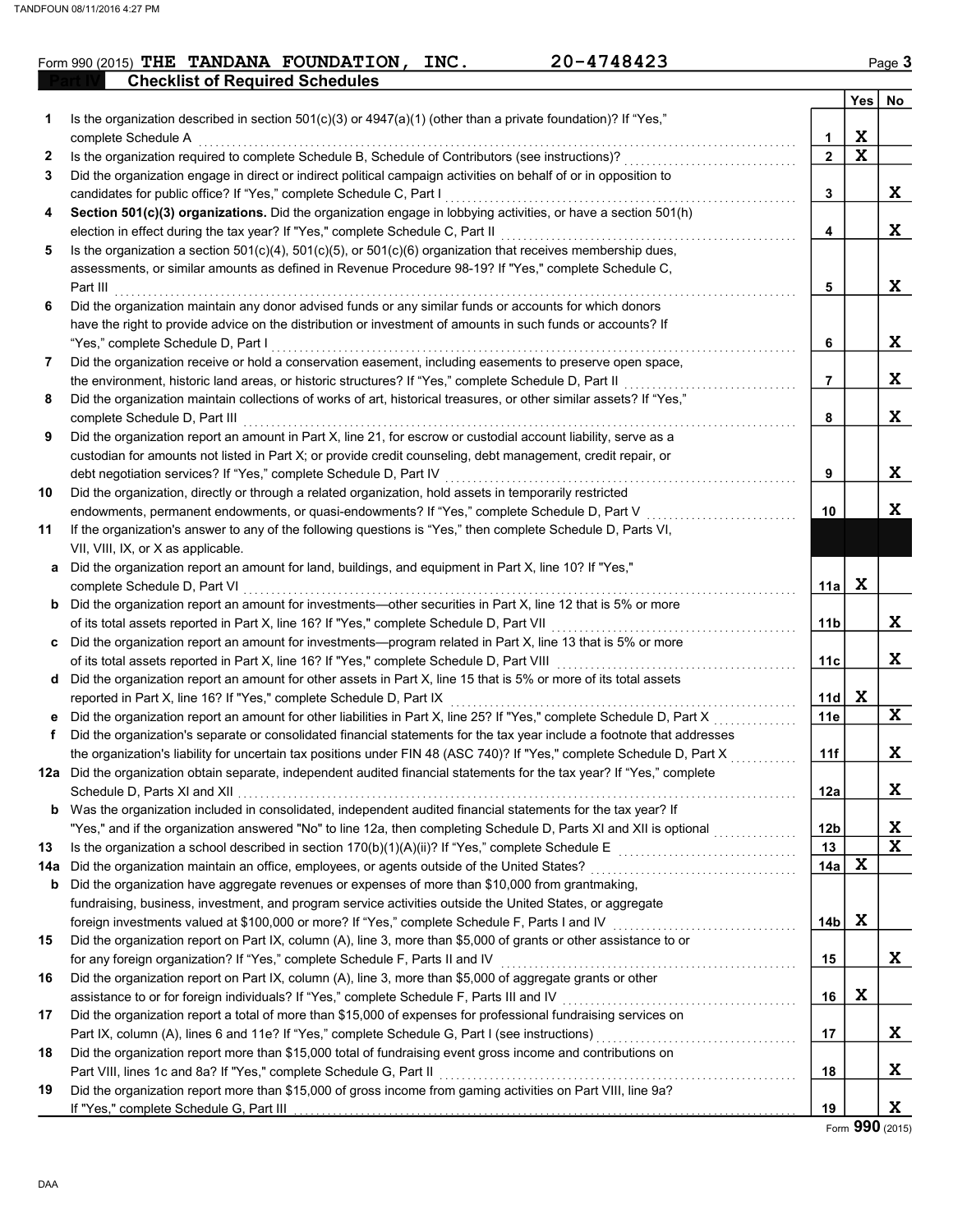|     | 20-4748423<br>Form 990 (2015) THE TANDANA FOUNDATION, INC.                                                                                                                                                        |                 |     | Page 4                  |
|-----|-------------------------------------------------------------------------------------------------------------------------------------------------------------------------------------------------------------------|-----------------|-----|-------------------------|
|     | <b>Checklist of Required Schedules (continued)</b>                                                                                                                                                                |                 |     |                         |
|     |                                                                                                                                                                                                                   |                 | Yes | No                      |
|     | 20a Did the organization operate one or more hospital facilities? If "Yes," complete Schedule H                                                                                                                   | 20a             |     | X                       |
| b   | If "Yes" to line 20a, did the organization attach a copy of its audited financial statements to this return?                                                                                                      | 20 <sub>b</sub> |     |                         |
| 21  | Did the organization report more than \$5,000 of grants or other assistance to any domestic organization or                                                                                                       |                 |     |                         |
|     | domestic government on Part IX, column (A), line 1? If "Yes," complete Schedule I, Parts I and II                                                                                                                 | 21              |     | X                       |
| 22  | Did the organization report more than \$5,000 of grants or other assistance to or for domestic individuals on                                                                                                     |                 |     |                         |
|     | Part IX, column (A), line 2? If "Yes," complete Schedule I, Parts I and III                                                                                                                                       | 22              |     | X                       |
| 23  | Did the organization answer "Yes" to Part VII, Section A, line 3, 4, or 5 about compensation of the                                                                                                               |                 |     |                         |
|     | organization's current and former officers, directors, trustees, key employees, and highest compensated                                                                                                           |                 |     |                         |
|     | employees? If "Yes," complete Schedule J                                                                                                                                                                          | 23              |     | X                       |
|     | 24a Did the organization have a tax-exempt bond issue with an outstanding principal amount of more than                                                                                                           |                 |     |                         |
|     | \$100,000 as of the last day of the year, that was issued after December 31, 2002? If "Yes," answer lines 24b                                                                                                     |                 |     |                         |
|     | through 24d and complete Schedule K. If "No," go to line 25a                                                                                                                                                      | 24a             |     | X                       |
| b   | Did the organization invest any proceeds of tax-exempt bonds beyond a temporary period exception?                                                                                                                 | 24 <sub>b</sub> |     |                         |
| с   | Did the organization maintain an escrow account other than a refunding escrow at any time during the year                                                                                                         |                 |     |                         |
|     | to defease any tax-exempt bonds?                                                                                                                                                                                  | 24c             |     |                         |
| d   | Did the organization act as an "on behalf of" issuer for bonds outstanding at any time during the year?                                                                                                           | 24d             |     |                         |
|     | 25a Section 501(c)(3), 501(c)(4), and 501(c)(29) organizations. Did the organization engage in an excess benefit                                                                                                  |                 |     |                         |
|     | transaction with a disqualified person during the year? If "Yes," complete Schedule L, Part I<br>Is the organization aware that it engaged in an excess benefit transaction with a disqualified person in a prior | 25a             |     | X                       |
| b   | year, and that the transaction has not been reported on any of the organization's prior Forms 990 or 990-EZ?                                                                                                      |                 |     |                         |
|     | If "Yes," complete Schedule L, Part I                                                                                                                                                                             | 25 <sub>b</sub> |     | X                       |
| 26  | Did the organization report any amount on Part X, line 5, 6, or 22 for receivables from or payables to any                                                                                                        |                 |     |                         |
|     | current or former officers, directors, trustees, key employees, highest compensated employees, or                                                                                                                 |                 |     |                         |
|     | disqualified persons? If "Yes," complete Schedule L, Part II                                                                                                                                                      | 26              |     | X                       |
| 27  | Did the organization provide a grant or other assistance to an officer, director, trustee, key employee,                                                                                                          |                 |     |                         |
|     | substantial contributor or employee thereof, a grant selection committee member, or to a 35% controlled                                                                                                           |                 |     |                         |
|     | entity or family member of any of these persons? If "Yes," complete Schedule L, Part III                                                                                                                          | 27              |     | X                       |
| 28  | Was the organization a party to a business transaction with one of the following parties (see Schedule L,                                                                                                         |                 |     |                         |
|     | Part IV instructions for applicable filing thresholds, conditions, and exceptions):                                                                                                                               |                 |     |                         |
| а   | A current or former officer, director, trustee, or key employee? If "Yes," complete Schedule L, Part IV                                                                                                           | 28a             |     | X                       |
| b   | A family member of a current or former officer, director, trustee, or key employee? If "Yes," complete                                                                                                            |                 |     |                         |
|     | Schedule L, Part IV                                                                                                                                                                                               | 28b             |     | X                       |
| c   | An entity of which a current or former officer, director, trustee, or key employee (or a family member thereof)                                                                                                   |                 |     |                         |
|     | was an officer, director, trustee, or direct or indirect owner? If "Yes," complete Schedule L, Part IV                                                                                                            | 28c             |     | X                       |
| 29  | Did the organization receive more than \$25,000 in non-cash contributions? If "Yes," complete Schedule M                                                                                                          | 29              |     | $\overline{\mathbf{x}}$ |
| 30  | Did the organization receive contributions of art, historical treasures, or other similar assets, or qualified                                                                                                    |                 |     |                         |
|     | conservation contributions? If "Yes," complete Schedule M                                                                                                                                                         | 30              |     | X                       |
| 31  | Did the organization liquidate, terminate, or dissolve and cease operations? If "Yes," complete Schedule N,                                                                                                       |                 |     |                         |
|     | Part I                                                                                                                                                                                                            | 31              |     | X                       |
| 32  | Did the organization sell, exchange, dispose of, or transfer more than 25% of its net assets? If "Yes,"                                                                                                           |                 |     |                         |
|     | complete Schedule N, Part II                                                                                                                                                                                      | 32              |     | X                       |
| 33  | Did the organization own 100% of an entity disregarded as separate from the organization under Regulations                                                                                                        |                 |     |                         |
|     | sections 301.7701-2 and 301.7701-3? If "Yes," complete Schedule R, Part I                                                                                                                                         | 33              |     | X                       |
| 34  | Was the organization related to any tax-exempt or taxable entity? If "Yes," complete Schedule R, Parts II, III,                                                                                                   |                 |     |                         |
|     | or IV, and Part V, line 1                                                                                                                                                                                         | 34              |     | X                       |
| 35a | Did the organization have a controlled entity within the meaning of section 512(b)(13)?                                                                                                                           | 35a             |     | X                       |
| b   | If "Yes" to line 35a, did the organization receive any payment from or engage in any transaction with a                                                                                                           |                 |     |                         |
|     | controlled entity within the meaning of section 512(b)(13)? If "Yes," complete Schedule R, Part V, line 2                                                                                                         | 35b             |     |                         |
| 36  | Section 501(c)(3) organizations. Did the organization make any transfers to an exempt non-charitable                                                                                                              |                 |     |                         |
|     | related organization? If "Yes," complete Schedule R, Part V, line 2                                                                                                                                               | 36              |     | X                       |
| 37  | Did the organization conduct more than 5% of its activities through an entity that is not a related organization                                                                                                  |                 |     |                         |
|     | and that is treated as a partnership for federal income tax purposes? If "Yes," complete Schedule R,                                                                                                              |                 |     |                         |
|     | Part VI                                                                                                                                                                                                           | 37              |     | X                       |
| 38  | Did the organization complete Schedule O and provide explanations in Schedule O for Part VI, lines 11b and                                                                                                        |                 |     |                         |
|     | 19? Note. All Form 990 filers are required to complete Schedule O.                                                                                                                                                | 38              | X   |                         |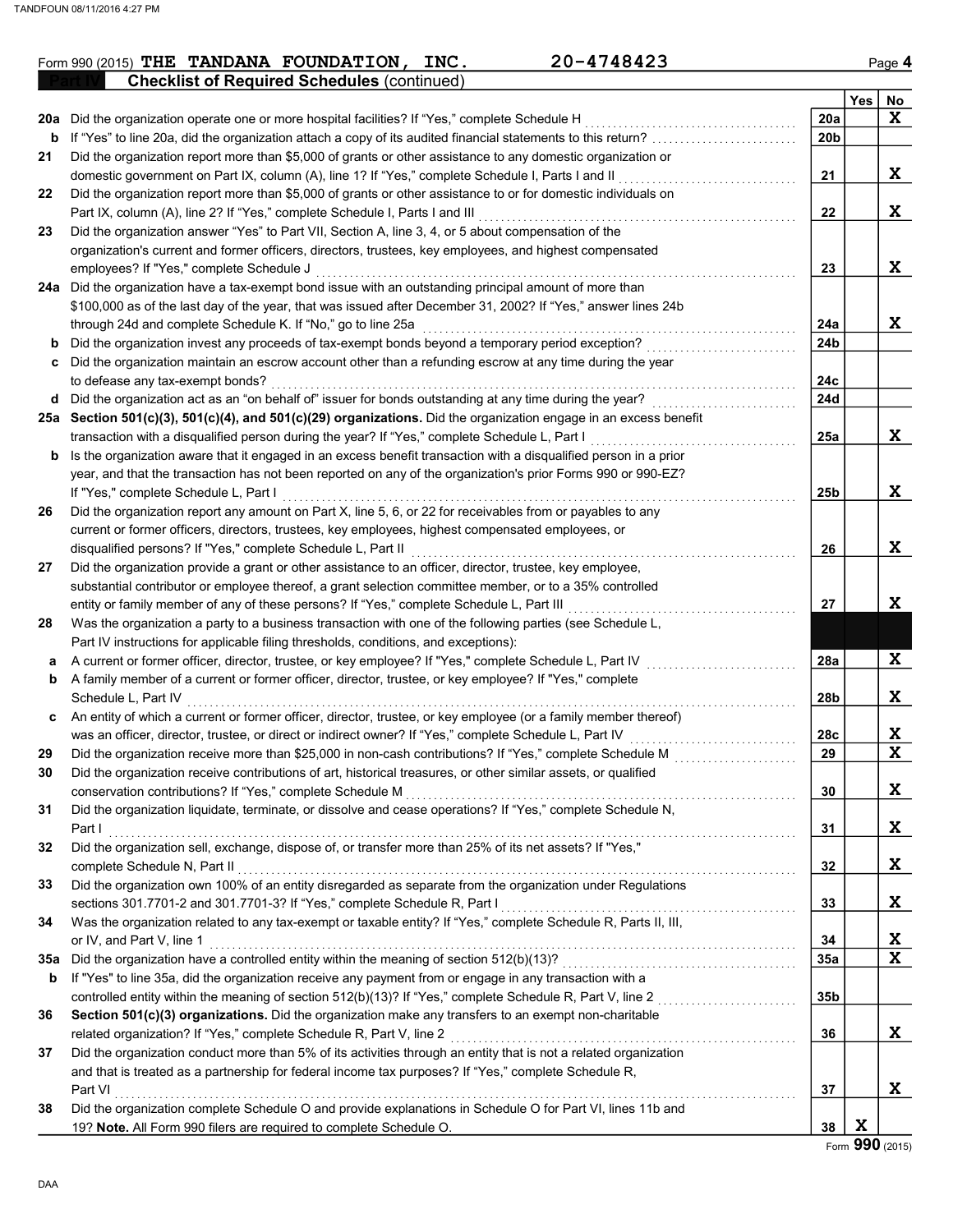|             | 20-4748423<br>Form 990 (2015) THE TANDANA FOUNDATION, INC.                                                                                                                                                                  |                 |                     |                 |                 | Page 5 |
|-------------|-----------------------------------------------------------------------------------------------------------------------------------------------------------------------------------------------------------------------------|-----------------|---------------------|-----------------|-----------------|--------|
|             | <b>Statements Regarding Other IRS Filings and Tax Compliance</b>                                                                                                                                                            |                 |                     |                 |                 |        |
|             | Check if Schedule O contains a response or note to any line in this Part V                                                                                                                                                  |                 |                     |                 |                 |        |
|             |                                                                                                                                                                                                                             |                 |                     |                 | Yes No          |        |
| 1a          | Enter the number reported in Box 3 of Form 1096. Enter -0- if not applicable                                                                                                                                                | 1a              | 7<br>$\overline{0}$ |                 |                 |        |
| b           | Enter the number of Forms W-2G included in line 1a. Enter -0- if not applicable                                                                                                                                             | 1 <sub>b</sub>  |                     |                 |                 |        |
| c           | Did the organization comply with backup withholding rules for reportable payments to vendors and                                                                                                                            |                 |                     |                 |                 |        |
|             | reportable gaming (gambling) winnings to prize winners?                                                                                                                                                                     |                 |                     | 1 <sub>c</sub>  |                 |        |
| 2a          | Enter the number of employees reported on Form W-3, Transmittal of Wage and Tax                                                                                                                                             |                 | 3                   |                 |                 |        |
|             | Statements, filed for the calendar year ending with or within the year covered by this return                                                                                                                               | 2a              |                     | 2 <sub>b</sub>  |                 | X      |
| b           | If at least one is reported on line 2a, did the organization file all required federal employment tax returns?<br>Note. If the sum of lines 1a and 2a is greater than 250, you may be required to e-file (see instructions) |                 |                     |                 |                 |        |
| За          | Did the organization have unrelated business gross income of \$1,000 or more during the year?                                                                                                                               |                 |                     | 3a              |                 | X      |
| b           | If "Yes," has it filed a Form 990-T for this year? If "No" to line 3b, provide an explanation in Schedule O                                                                                                                 |                 |                     | 3b              |                 |        |
| 4a          | At any time during the calendar year, did the organization have an interest in, or a signature or other authority                                                                                                           |                 |                     |                 |                 |        |
|             | over, a financial account in a foreign country (such as a bank account, securities account, or other financial                                                                                                              |                 |                     |                 |                 |        |
|             | account)?                                                                                                                                                                                                                   |                 |                     | 4a              | $\mathbf x$     |        |
| b           | If "Yes," enter the name of the foreign country: ▶ ECUADOR                                                                                                                                                                  |                 |                     |                 |                 |        |
|             | See instructions for filing requirements for FinCEN Form 114, Report of Foreign Bank and Financial Accounts                                                                                                                 |                 |                     |                 |                 |        |
|             | (FBAR).                                                                                                                                                                                                                     |                 |                     |                 |                 |        |
| 5a          | Was the organization a party to a prohibited tax shelter transaction at any time during the tax year?                                                                                                                       |                 |                     | 5a              |                 | X      |
| b           | Did any taxable party notify the organization that it was or is a party to a prohibited tax shelter transaction?                                                                                                            |                 |                     | 5b              |                 | X      |
| c           | If "Yes" to line 5a or 5b, did the organization file Form 8886-T?                                                                                                                                                           |                 |                     | 5c              |                 |        |
| 6а          | Does the organization have annual gross receipts that are normally greater than \$100,000, and did the                                                                                                                      |                 |                     |                 |                 |        |
|             | organization solicit any contributions that were not tax deductible as charitable contributions?                                                                                                                            |                 |                     | 6a              |                 | X      |
| b           | If "Yes," did the organization include with every solicitation an express statement that such contributions or                                                                                                              |                 |                     |                 |                 |        |
|             | gifts were not tax deductible?                                                                                                                                                                                              |                 |                     | 6 <sub>b</sub>  |                 |        |
| 7           | Organizations that may receive deductible contributions under section 170(c).                                                                                                                                               |                 |                     |                 |                 |        |
| a           | Did the organization receive a payment in excess of \$75 made partly as a contribution and partly for goods                                                                                                                 |                 |                     |                 |                 |        |
|             | and services provided to the payor?                                                                                                                                                                                         |                 |                     | 7a              |                 |        |
| b           | If "Yes," did the organization notify the donor of the value of the goods or services provided?                                                                                                                             |                 |                     | 7b              |                 |        |
| c           | Did the organization sell, exchange, or otherwise dispose of tangible personal property for which it was<br>required to file Form 8282?                                                                                     |                 |                     | 7c              |                 |        |
| d           | If "Yes," indicate the number of Forms 8282 filed during the year                                                                                                                                                           | 7d              |                     |                 |                 |        |
| е           | Did the organization receive any funds, directly or indirectly, to pay premiums on a personal benefit contract?                                                                                                             |                 |                     | 7e              |                 |        |
|             | Did the organization, during the year, pay premiums, directly or indirectly, on a personal benefit contract?                                                                                                                |                 |                     | 7f              |                 |        |
|             | If the organization received a contribution of qualified intellectual property, did the organization file Form 8899 as required?                                                                                            |                 |                     | 7g              |                 |        |
|             | If the organization received a contribution of cars, boats, airplanes, or other vehicles, did the organization file a Form 1098-C?                                                                                          |                 |                     | 7h              |                 |        |
| 8           | Sponsoring organizations maintaining donor advised funds. Did a donor advised fund maintained by the                                                                                                                        |                 |                     |                 |                 |        |
|             | sponsoring organization have excess business holdings at any time during the year?                                                                                                                                          |                 |                     | 8               |                 |        |
| 9           | Sponsoring organizations maintaining donor advised funds.                                                                                                                                                                   |                 |                     |                 |                 |        |
| a           | Did the sponsoring organization make any taxable distributions under section 4966?                                                                                                                                          |                 |                     | 9а              |                 |        |
| b           | Did the sponsoring organization make a distribution to a donor, donor advisor, or related person?                                                                                                                           |                 |                     | 9b              |                 |        |
| 10          | Section 501(c)(7) organizations. Enter:                                                                                                                                                                                     |                 |                     |                 |                 |        |
| а           | Initiation fees and capital contributions included on Part VIII, line 12                                                                                                                                                    | 10a             |                     |                 |                 |        |
| b           | Gross receipts, included on Form 990, Part VIII, line 12, for public use of club facilities                                                                                                                                 | 10 <sub>b</sub> |                     |                 |                 |        |
| 11          | Section 501(c)(12) organizations. Enter:                                                                                                                                                                                    |                 |                     |                 |                 |        |
| а           | Gross income from members or shareholders                                                                                                                                                                                   | 11a             |                     |                 |                 |        |
| b           | Gross income from other sources (Do not net amounts due or paid to other sources                                                                                                                                            | 11 <sub>b</sub> |                     |                 |                 |        |
| 12a         | against amounts due or received from them.)<br>Section 4947(a)(1) non-exempt charitable trusts. Is the organization filing Form 990 in lieu of Form 1041?                                                                   |                 |                     | 12a             |                 |        |
| b           | If "Yes," enter the amount of tax-exempt interest received or accrued during the year                                                                                                                                       | 12 <sub>b</sub> |                     |                 |                 |        |
| 13          | Section 501(c)(29) qualified nonprofit health insurance issuers.                                                                                                                                                            |                 |                     |                 |                 |        |
| а           | Is the organization licensed to issue qualified health plans in more than one state?                                                                                                                                        |                 |                     | 13a             |                 |        |
|             | Note. See the instructions for additional information the organization must report on Schedule O.                                                                                                                           |                 |                     |                 |                 |        |
| b           | Enter the amount of reserves the organization is required to maintain by the states in which                                                                                                                                |                 |                     |                 |                 |        |
|             | the organization is licensed to issue qualified health plans                                                                                                                                                                | 13 <sub>b</sub> |                     |                 |                 |        |
| c           | Enter the amount of reserves on hand                                                                                                                                                                                        | 13 <sub>c</sub> |                     |                 |                 |        |
| 14a         | Did the organization receive any payments for indoor tanning services during the tax year?                                                                                                                                  |                 |                     | 14a             |                 | X      |
| $\mathbf b$ | If "Yes," has it filed a Form 720 to report these payments? If "No," provide an explanation in Schedule O                                                                                                                   |                 |                     | 14 <sub>b</sub> |                 |        |
| DAA         |                                                                                                                                                                                                                             |                 |                     |                 | Form 990 (2015) |        |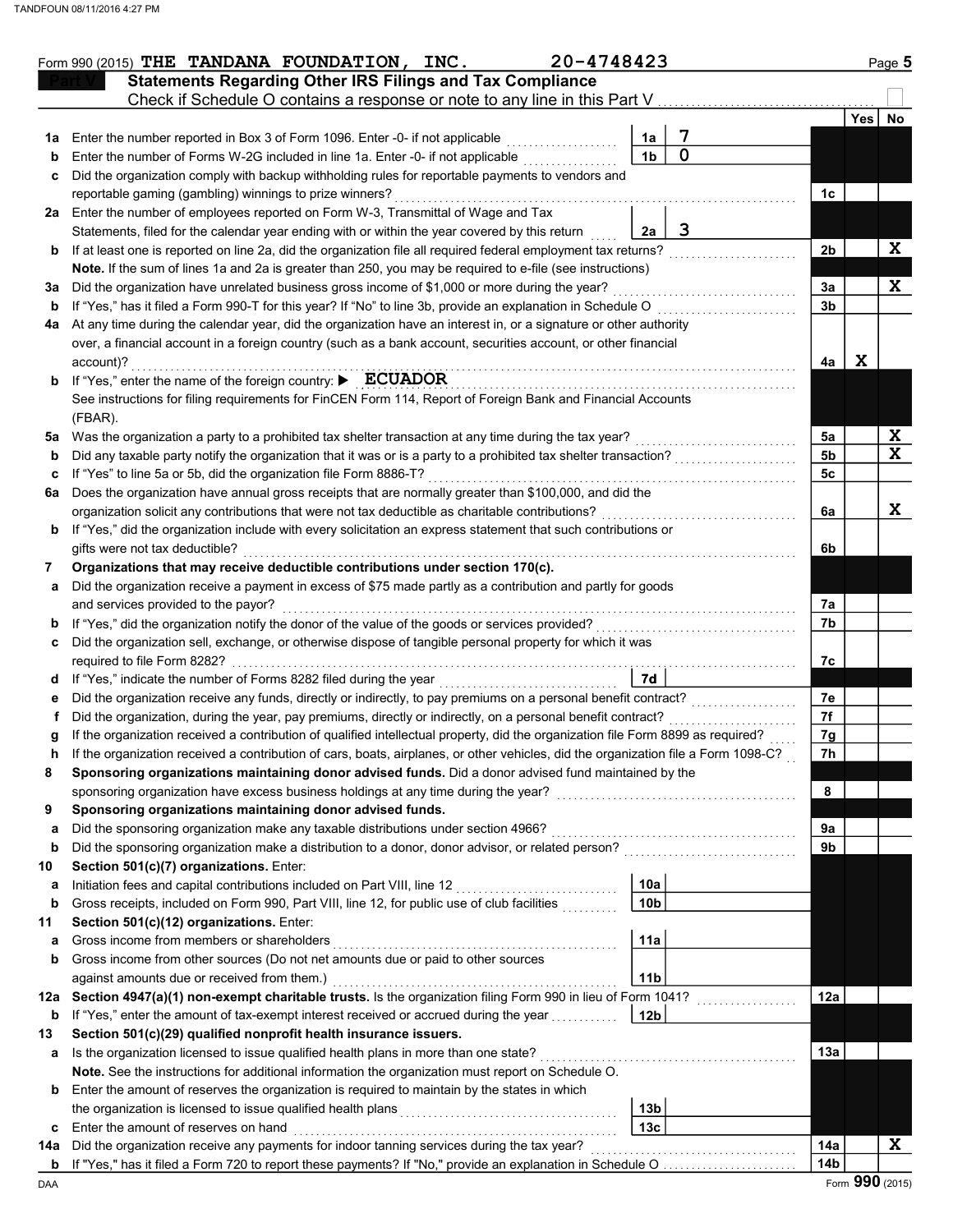|        | Governance, Management, and Disclosure For each "Yes" response to lines 2 through 7b below, and for a "No"<br>response to line 8a, 8b, or 10b below, describe the circumstances, processes, or changes in Schedule O. See instructions. |                |    |                 |     |                         |
|--------|-----------------------------------------------------------------------------------------------------------------------------------------------------------------------------------------------------------------------------------------|----------------|----|-----------------|-----|-------------------------|
|        | Check if Schedule O contains a response or note to any line in this Part VI.                                                                                                                                                            |                |    |                 |     | <b>X</b>                |
|        | <b>Section A. Governing Body and Management</b>                                                                                                                                                                                         |                |    |                 |     |                         |
|        |                                                                                                                                                                                                                                         |                |    |                 |     | Yes No                  |
|        | 1a Enter the number of voting members of the governing body at the end of the tax year                                                                                                                                                  | 1a             | 13 |                 |     |                         |
|        | If there are material differences in voting rights among members of the governing body, or                                                                                                                                              |                |    |                 |     |                         |
|        | if the governing body delegated broad authority to an executive committee or similar                                                                                                                                                    |                |    |                 |     |                         |
|        | committee, explain in Schedule O.                                                                                                                                                                                                       |                |    |                 |     |                         |
| b      | Enter the number of voting members included in line 1a, above, who are independent                                                                                                                                                      | 1 <sub>b</sub> | 12 |                 |     |                         |
| 2      | Did any officer, director, trustee, or key employee have a family relationship or a business relationship with                                                                                                                          |                |    |                 |     |                         |
|        | any other officer, director, trustee, or key employee?                                                                                                                                                                                  |                |    | 2               | X   |                         |
| 3      | Did the organization delegate control over management duties customarily performed by or under the direct                                                                                                                               |                |    |                 |     |                         |
|        | supervision of officers, directors, or trustees, or key employees to a management company or other person?                                                                                                                              |                |    | 3<br>4          |     | X<br>X                  |
| 4      | Did the organization make any significant changes to its governing documents since the prior Form 990 was filed?                                                                                                                        |                |    |                 |     | X                       |
| 5      | Did the organization become aware during the year of a significant diversion of the organization's assets?                                                                                                                              |                |    | 5<br>6          |     | $\mathbf x$             |
| 6      | Did the organization have members or stockholders?                                                                                                                                                                                      |                |    |                 |     |                         |
| 7a     | Did the organization have members, stockholders, or other persons who had the power to elect or appoint                                                                                                                                 |                |    |                 |     | X                       |
|        | one or more members of the governing body?                                                                                                                                                                                              |                |    | 7a              |     |                         |
| b      | Are any governance decisions of the organization reserved to (or subject to approval by) members,<br>stockholders, or persons other than the governing body?                                                                            |                |    | 7b              |     | X                       |
|        | Did the organization contemporaneously document the meetings held or written actions undertaken during the year by the following                                                                                                        |                |    |                 |     |                         |
| 8      | The governing body?                                                                                                                                                                                                                     |                |    | 8a              | X   |                         |
| а<br>b | Each committee with authority to act on behalf of the governing body?                                                                                                                                                                   |                |    | 8b              | X   |                         |
| 9      | Is there any officer, director, trustee, or key employee listed in Part VII, Section A, who cannot be reached at                                                                                                                        |                |    |                 |     |                         |
|        | the organization's mailing address? If "Yes," provide the names and addresses in Schedule O                                                                                                                                             |                |    | 9               |     | X                       |
|        | Section B. Policies (This Section B requests information about policies not required by the Internal Revenue Code.)                                                                                                                     |                |    |                 |     |                         |
|        |                                                                                                                                                                                                                                         |                |    |                 | Yes | No                      |
|        | 10a Did the organization have local chapters, branches, or affiliates?                                                                                                                                                                  |                |    | 10a             |     | $\mathbf x$             |
| b      | If "Yes," did the organization have written policies and procedures governing the activities of such chapters,                                                                                                                          |                |    |                 |     |                         |
|        | affiliates, and branches to ensure their operations are consistent with the organization's exempt purposes?                                                                                                                             |                |    | 10 <sub>b</sub> |     |                         |
|        | 11a Has the organization provided a complete copy of this Form 990 to all members of its governing body before filing the form?                                                                                                         |                |    | 11a             |     | X                       |
| b      | Describe in Schedule O the process, if any, used by the organization to review this Form 990.                                                                                                                                           |                |    |                 |     |                         |
| 12a    | Did the organization have a written conflict of interest policy? If "No," go to line 13                                                                                                                                                 |                |    | 12a             | X   |                         |
| b      | Were officers, directors, or trustees, and key employees required to disclose annually interests that could give rise to conflicts?                                                                                                     |                |    | 12 <sub>b</sub> | X   |                         |
| c      | Did the organization regularly and consistently monitor and enforce compliance with the policy? If "Yes,"                                                                                                                               |                |    |                 |     |                         |
|        | describe in Schedule O how this was done                                                                                                                                                                                                |                |    | 12c             |     | X                       |
|        | Did the organization have a written whistleblower policy?                                                                                                                                                                               |                |    | 13              |     | $\overline{\mathbf{x}}$ |
| 14     | Did the organization have a written document retention and destruction policy?                                                                                                                                                          |                |    | 14              |     | $\mathbf x$             |
| 15     | Did the process for determining compensation of the following persons include a review and approval by                                                                                                                                  |                |    |                 |     |                         |
|        | independent persons, comparability data, and contemporaneous substantiation of the deliberation and decision?                                                                                                                           |                |    |                 |     |                         |
| a      | The organization's CEO, Executive Director, or top management official                                                                                                                                                                  |                |    | 15a             |     | X                       |
| b      | Other officers or key employees of the organization                                                                                                                                                                                     |                |    | 15 <sub>b</sub> |     | $\mathbf x$             |
|        | If "Yes" to line 15a or 15b, describe the process in Schedule O (see instructions).                                                                                                                                                     |                |    |                 |     |                         |
|        | 16a Did the organization invest in, contribute assets to, or participate in a joint venture or similar arrangement                                                                                                                      |                |    |                 |     |                         |
|        | with a taxable entity during the year?                                                                                                                                                                                                  |                |    | 16a             |     | X                       |
| b      | If "Yes," did the organization follow a written policy or procedure requiring the organization to evaluate its                                                                                                                          |                |    |                 |     |                         |
|        | participation in joint venture arrangements under applicable federal tax law, and take steps to safeguard the                                                                                                                           |                |    |                 |     |                         |
|        |                                                                                                                                                                                                                                         |                |    | 16b             |     |                         |
|        | <b>Section C. Disclosure</b>                                                                                                                                                                                                            |                |    |                 |     |                         |
| 17     | List the states with which a copy of this Form 990 is required to be filed $\triangleright$ OH                                                                                                                                          |                |    |                 |     |                         |
| 18     | Section 6104 requires an organization to make its Forms 1023 (or 1024 if applicable), 990, and 990-T (Section 501(c)(3)s only)                                                                                                          |                |    |                 |     |                         |
|        | available for public inspection. Indicate how you made these available. Check all that apply.                                                                                                                                           |                |    |                 |     |                         |
|        | Another's website $ \mathbf{X} $ Upon request<br>Other (explain in Schedule O)<br>Own website<br>$\mathcal{L}$                                                                                                                          |                |    |                 |     |                         |
| 19     | Describe in Schedule O whether (and if so, how) the organization made its governing documents, conflict of interest policy, and                                                                                                         |                |    |                 |     |                         |
| 20     | financial statements available to the public during the tax year.<br>State the name, address, and telephone number of the person who possesses the organization's books and records: ▶                                                  |                |    |                 |     |                         |
|        | 2933 LOWER BELLBROOK ROAD<br><b>MARILYN PETERSON</b>                                                                                                                                                                                    |                |    |                 |     |                         |

**SPRING VALLEY OH 45370 937-985-3130**

 $\blacksquare$   $\blacksquare$   $\blacksquare$   $\blacksquare$   $\blacksquare$   $\blacksquare$   $\blacksquare$   $\blacksquare$   $\blacksquare$   $\blacksquare$   $\blacksquare$   $\blacksquare$   $\blacksquare$   $\blacksquare$   $\blacksquare$   $\blacksquare$   $\blacksquare$   $\blacksquare$   $\blacksquare$   $\blacksquare$   $\blacksquare$   $\blacksquare$   $\blacksquare$   $\blacksquare$   $\blacksquare$   $\blacksquare$   $\blacksquare$   $\blacksquare$   $\blacksquare$   $\blacksquare$   $\blacksquare$   $\blacks$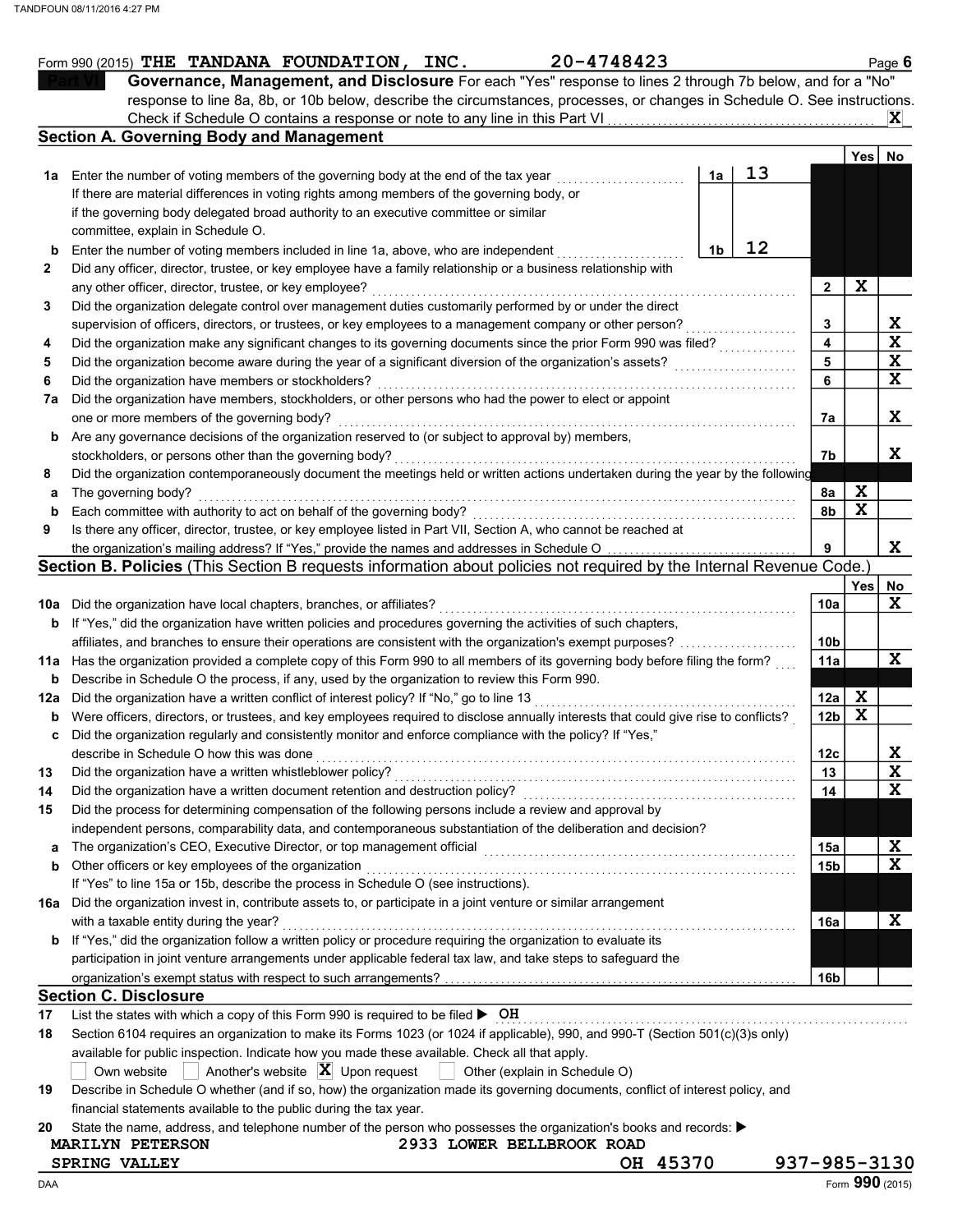|                          | Form 990 (2015) THE TANDANA FOUNDATION,<br>INC.                                                                                                                                                                                                             | 20-4748423 | Page 7 |
|--------------------------|-------------------------------------------------------------------------------------------------------------------------------------------------------------------------------------------------------------------------------------------------------------|------------|--------|
|                          | Compensation of Officers, Directors, Trustees, Key Employees, Highest Compensated Employees, and                                                                                                                                                            |            |        |
|                          | <b>Independent Contractors</b>                                                                                                                                                                                                                              |            |        |
|                          | Check if Schedule O contains a response or note to any line in this Part VII                                                                                                                                                                                |            |        |
| Section A.               | Officers, Directors, Trustees, Key Employees, and Highest Compensated Employees                                                                                                                                                                             |            |        |
| organization's tax year. | 1a Complete this table for all persons required to be listed. Report compensation for the calendar year ending with or within the                                                                                                                           |            |        |
|                          | • List all of the organization's current officers, directors, trustees (whether individuals or organizations), regardless of amount of<br>compensation. Enter -0- in columns (D), (E), and (F) if no compensation was paid.                                 |            |        |
|                          | • List all of the organization's current key employees, if any. See instructions for definition of "key employee."                                                                                                                                          |            |        |
|                          | • List the organization's five current highest compensated employees (other than an officer, director, trustee, or key employee)<br>who resolved repertable compensation (Pox 5 of Ferm W 2 and/or Pox 7 of Ferm 1000 MISC) of mere than \$100,000 from the |            |        |

who received reportable compensation (Box 5 of Form W-2 and/or Box 7 of Form 1099-MISC) of more than \$100,000 from the organization and any related organizations.

List all of the organization's **former** officers, key employees, and highest compensated employees who received more than ● List all of the organization's **former** officers, key employees, and highest compensate \$100,000 of reportable compensation from the organization and any related organizations.

• List all of the organization's **former directors or trustees** that received, in the capacity as a former director or trustee of the organization, more than \$10,000 of reportable compensation from the organization and any related organizations. List persons in the following order: individual trustees or directors; institutional trustees; officers; key employees; highest compensated employees; and former such persons.

 $\vert\,\,\vert$  Check this box if neither the organization nor any related organization compensated any current officer, director, or trustee.

| (A)<br>Name and Title              | (B)<br>Average<br>hours per<br>week<br>(list any<br>hours for |                                   | (C)<br>Position<br>(do not check more than one<br>box, unless person is both an<br>officer and a director/trustee) |             |              |                                 |        | (D)<br>Reportable<br>compensation<br>from<br>the<br>organization | (E)<br>Reportable<br>compensation from<br>related<br>organizations<br>(W-2/1099-MISC) | (F)<br>Estimated<br>amount of<br>other<br>compensation<br>from the |
|------------------------------------|---------------------------------------------------------------|-----------------------------------|--------------------------------------------------------------------------------------------------------------------|-------------|--------------|---------------------------------|--------|------------------------------------------------------------------|---------------------------------------------------------------------------------------|--------------------------------------------------------------------|
|                                    | related<br>organizations<br>below dotted<br>line)             | Individual trustee<br>or director | nstitutional trustee                                                                                               | Officer     | Key employee | Highest compensated<br>employee | Former | (W-2/1099-MISC)                                                  |                                                                                       | organization<br>and related<br>organizations                       |
| $(1)$ HOPE TAFT                    |                                                               |                                   |                                                                                                                    |             |              |                                 |        |                                                                  |                                                                                       |                                                                    |
| PRESIDENT                          | 5.00<br>0.00                                                  | $\mathbf x$                       |                                                                                                                    | $\mathbf x$ |              |                                 |        | $\mathbf 0$                                                      | 0                                                                                     | 0                                                                  |
| (2) TERRY OFFENBERGER              |                                                               |                                   |                                                                                                                    |             |              |                                 |        |                                                                  |                                                                                       |                                                                    |
|                                    | 2.00                                                          |                                   |                                                                                                                    |             |              |                                 |        |                                                                  |                                                                                       |                                                                    |
| <b>TREASURER</b>                   | 0.00                                                          | $\mathbf x$                       |                                                                                                                    | $\mathbf x$ |              |                                 |        | 0                                                                | 0                                                                                     | 0                                                                  |
| (3) JENNIFER SCHLOSSER             | 2.00                                                          |                                   |                                                                                                                    |             |              |                                 |        |                                                                  |                                                                                       |                                                                    |
| <b>SECRETARY</b>                   | 0.00                                                          | $\mathbf x$                       |                                                                                                                    | X           |              |                                 |        | 0                                                                | 0                                                                                     | 0                                                                  |
| (4) CATHERINE DISON                |                                                               |                                   |                                                                                                                    |             |              |                                 |        |                                                                  |                                                                                       |                                                                    |
|                                    | 1.00                                                          |                                   |                                                                                                                    |             |              |                                 |        |                                                                  |                                                                                       |                                                                    |
| <b>TRUSTEE</b>                     | 0.00                                                          | $\mathbf x$                       |                                                                                                                    |             |              |                                 |        | 0                                                                | 0                                                                                     | 0                                                                  |
| (5) BEAU LEFLER                    |                                                               |                                   |                                                                                                                    |             |              |                                 |        |                                                                  |                                                                                       |                                                                    |
|                                    | 4.00                                                          |                                   |                                                                                                                    |             |              |                                 |        |                                                                  |                                                                                       | $\mathbf 0$                                                        |
| <b>TRUSTEE</b><br>(6) ALTA BEASLEY | 0.00                                                          | $\mathbf x$                       |                                                                                                                    |             |              |                                 |        | 0                                                                | 0                                                                                     |                                                                    |
| <b>TRUSTEE</b>                     | 1.00<br>0.00                                                  | X                                 |                                                                                                                    |             |              |                                 |        | 0                                                                | 0                                                                                     | 0                                                                  |
| (7) RICK O'HARA                    |                                                               |                                   |                                                                                                                    |             |              |                                 |        |                                                                  |                                                                                       |                                                                    |
|                                    | 4.00                                                          |                                   |                                                                                                                    |             |              |                                 |        |                                                                  |                                                                                       |                                                                    |
| <b>TRUSTEE</b>                     | 0.00                                                          | $\mathbf x$                       |                                                                                                                    |             |              |                                 |        | 0                                                                | 0                                                                                     | 0                                                                  |
| (8) LINDSEY SMITH                  |                                                               |                                   |                                                                                                                    |             |              |                                 |        |                                                                  |                                                                                       |                                                                    |
| <b>TRUSTEE</b>                     | 1.00<br>0.00                                                  | $\mathbf x$                       |                                                                                                                    |             |              |                                 |        | 0                                                                | 0                                                                                     | $\mathbf 0$                                                        |
| (9) ASH VARMA                      |                                                               |                                   |                                                                                                                    |             |              |                                 |        |                                                                  |                                                                                       |                                                                    |
|                                    | 1.00                                                          |                                   |                                                                                                                    |             |              |                                 |        |                                                                  |                                                                                       |                                                                    |
| <b>TRUSTEE</b>                     | 0.00                                                          | $\mathbf x$                       |                                                                                                                    |             |              |                                 |        | 0                                                                | 0                                                                                     | 0                                                                  |
| (10) PEGGY TILLIER                 | 1.00                                                          |                                   |                                                                                                                    |             |              |                                 |        |                                                                  |                                                                                       |                                                                    |
| <b>TRUSTEE</b>                     | 0.00                                                          | $\mathbf x$                       |                                                                                                                    |             |              |                                 |        | 0                                                                | 0                                                                                     | 0                                                                  |
| (11) PETER GARVER                  |                                                               |                                   |                                                                                                                    |             |              |                                 |        |                                                                  |                                                                                       |                                                                    |
|                                    | 1.00                                                          |                                   |                                                                                                                    |             |              |                                 |        |                                                                  |                                                                                       |                                                                    |
| <b>TRUSTEE</b>                     | 0.00                                                          | $\mathbf x$                       |                                                                                                                    |             |              |                                 |        | 0                                                                | 0                                                                                     | 0                                                                  |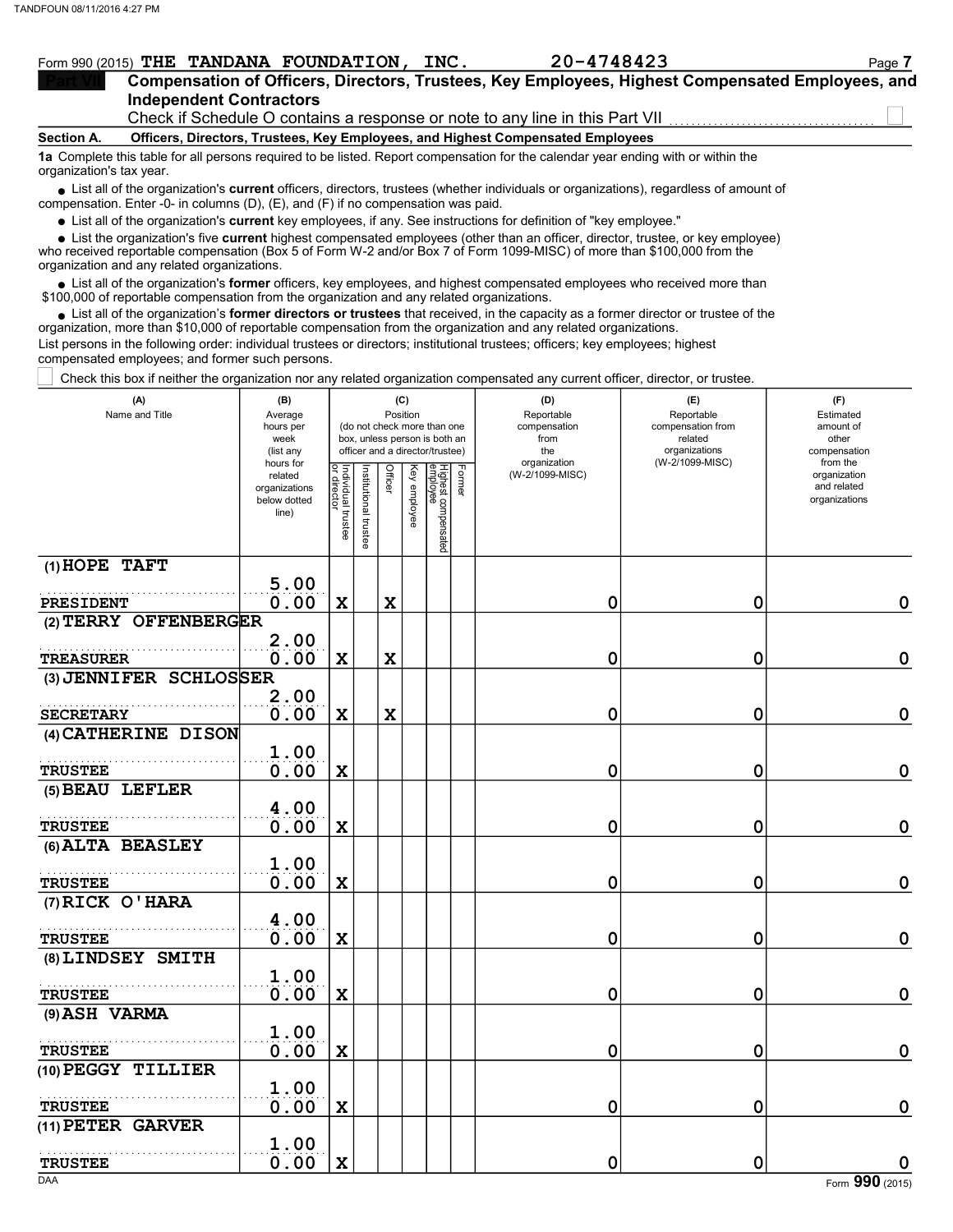| Form 990 (2015) THE TANDANA FOUNDATION, INC.                                                                                                                                                                                                                                                                                                                                                                                                                                                                                                                                                                                                         |                                                               |                                   |                       |         |                 |                                                                                                 |        | 20-4748423                                                                                             |                                                                                       | Page 8                                                             |
|------------------------------------------------------------------------------------------------------------------------------------------------------------------------------------------------------------------------------------------------------------------------------------------------------------------------------------------------------------------------------------------------------------------------------------------------------------------------------------------------------------------------------------------------------------------------------------------------------------------------------------------------------|---------------------------------------------------------------|-----------------------------------|-----------------------|---------|-----------------|-------------------------------------------------------------------------------------------------|--------|--------------------------------------------------------------------------------------------------------|---------------------------------------------------------------------------------------|--------------------------------------------------------------------|
|                                                                                                                                                                                                                                                                                                                                                                                                                                                                                                                                                                                                                                                      |                                                               |                                   |                       |         |                 |                                                                                                 |        | Section A. Officers, Directors, Trustees, Key Employees, and Highest Compensated Employees (continued) |                                                                                       |                                                                    |
| (A)<br>Name and title                                                                                                                                                                                                                                                                                                                                                                                                                                                                                                                                                                                                                                | (B)<br>Average<br>hours per<br>week<br>(list any<br>hours for |                                   |                       |         | (C)<br>Position | (do not check more than one<br>box, unless person is both an<br>officer and a director/trustee) |        | (D)<br>Reportable<br>compensation<br>from<br>the<br>organization                                       | (E)<br>Reportable<br>compensation from<br>related<br>organizations<br>(W-2/1099-MISC) | (F)<br>Estimated<br>amount of<br>other<br>compensation<br>from the |
|                                                                                                                                                                                                                                                                                                                                                                                                                                                                                                                                                                                                                                                      | related<br>organizations<br>below dotted<br>line)             | Individual trustee<br>or director | Institutional trustee | Officer | Key employee    | Highest compensated<br>employee                                                                 | Former | (W-2/1099-MISC)                                                                                        |                                                                                       | organization<br>and related<br>organizations                       |
| (12)<br><b>SUSAN NAPIER</b>                                                                                                                                                                                                                                                                                                                                                                                                                                                                                                                                                                                                                          |                                                               |                                   |                       |         |                 |                                                                                                 |        |                                                                                                        |                                                                                       |                                                                    |
| <b>TRUSTEE</b>                                                                                                                                                                                                                                                                                                                                                                                                                                                                                                                                                                                                                                       | 3.00<br>0.00                                                  | $\mathbf x$                       |                       |         |                 |                                                                                                 |        | 0                                                                                                      | 0                                                                                     | 0                                                                  |
| (13)<br><b>JILL SPIKER</b>                                                                                                                                                                                                                                                                                                                                                                                                                                                                                                                                                                                                                           |                                                               |                                   |                       |         |                 |                                                                                                 |        |                                                                                                        |                                                                                       |                                                                    |
| <b>TRUSTEE</b>                                                                                                                                                                                                                                                                                                                                                                                                                                                                                                                                                                                                                                       | 1.00<br>0.00                                                  | $\mathbf x$                       |                       |         |                 |                                                                                                 |        | 0                                                                                                      | 0                                                                                     | $\mathbf 0$                                                        |
| <b>ANNA TAFT</b><br>(14)                                                                                                                                                                                                                                                                                                                                                                                                                                                                                                                                                                                                                             |                                                               |                                   |                       |         |                 |                                                                                                 |        |                                                                                                        |                                                                                       |                                                                    |
| <b>EXECUTIVE DIRECTOR</b>                                                                                                                                                                                                                                                                                                                                                                                                                                                                                                                                                                                                                            | 43.00<br>0.00                                                 |                                   |                       | X       |                 |                                                                                                 |        | 8,250                                                                                                  | 0                                                                                     | $\mathbf 0$                                                        |
|                                                                                                                                                                                                                                                                                                                                                                                                                                                                                                                                                                                                                                                      |                                                               |                                   |                       |         |                 |                                                                                                 |        |                                                                                                        |                                                                                       |                                                                    |
|                                                                                                                                                                                                                                                                                                                                                                                                                                                                                                                                                                                                                                                      |                                                               |                                   |                       |         |                 |                                                                                                 |        |                                                                                                        |                                                                                       |                                                                    |
|                                                                                                                                                                                                                                                                                                                                                                                                                                                                                                                                                                                                                                                      |                                                               |                                   |                       |         |                 |                                                                                                 |        |                                                                                                        |                                                                                       |                                                                    |
|                                                                                                                                                                                                                                                                                                                                                                                                                                                                                                                                                                                                                                                      |                                                               |                                   |                       |         |                 |                                                                                                 |        |                                                                                                        |                                                                                       |                                                                    |
|                                                                                                                                                                                                                                                                                                                                                                                                                                                                                                                                                                                                                                                      |                                                               |                                   |                       |         |                 |                                                                                                 |        |                                                                                                        |                                                                                       |                                                                    |
| 1b Sub-total                                                                                                                                                                                                                                                                                                                                                                                                                                                                                                                                                                                                                                         |                                                               |                                   |                       |         |                 |                                                                                                 |        | 8,250                                                                                                  |                                                                                       |                                                                    |
| c Total from continuation sheets to Part VII, Section A<br>d Total (add lines 1b and 1c)                                                                                                                                                                                                                                                                                                                                                                                                                                                                                                                                                             |                                                               |                                   |                       |         |                 |                                                                                                 |        | 8,250                                                                                                  |                                                                                       |                                                                    |
| Total number of individuals (including but not limited to those listed above) who received more than \$100,000 of<br>$\mathbf{2}$<br>reportable compensation from the organization $\triangleright$ 0                                                                                                                                                                                                                                                                                                                                                                                                                                                |                                                               |                                   |                       |         |                 |                                                                                                 |        |                                                                                                        |                                                                                       |                                                                    |
| 3<br>Did the organization list any former officer, director, or trustee, key employee, or highest compensated<br>employee on line 1a? If "Yes," complete Schedule J for such individual<br>For any individual listed on line 1a, is the sum of reportable compensation and other compensation from the<br>4<br>organization and related organizations greater than \$150,000? If "Yes," complete Schedule J for such<br>individual<br>Did any person listed on line 1a receive or accrue compensation from any unrelated organization or individual<br>5<br>for services rendered to the organization? If "Yes," complete Schedule J for such person |                                                               |                                   |                       |         |                 |                                                                                                 |        |                                                                                                        |                                                                                       | Yes No<br>$\mathbf x$<br>3<br>X<br>4<br>$\mathbf x$<br>5           |
| <b>Section B. Independent Contractors</b>                                                                                                                                                                                                                                                                                                                                                                                                                                                                                                                                                                                                            |                                                               |                                   |                       |         |                 |                                                                                                 |        |                                                                                                        |                                                                                       |                                                                    |
| Complete this table for your five highest compensated independent contractors that received more than \$100,000 of<br>1<br>compensation from the organization. Report compensation for the calendar year ending with or within the organization's tax year.                                                                                                                                                                                                                                                                                                                                                                                          |                                                               |                                   |                       |         |                 |                                                                                                 |        |                                                                                                        |                                                                                       |                                                                    |
|                                                                                                                                                                                                                                                                                                                                                                                                                                                                                                                                                                                                                                                      | (A)<br>Name and business address                              |                                   |                       |         |                 |                                                                                                 |        |                                                                                                        | (B)<br>Description of services                                                        | (C)<br>Compensation                                                |
|                                                                                                                                                                                                                                                                                                                                                                                                                                                                                                                                                                                                                                                      |                                                               |                                   |                       |         |                 |                                                                                                 |        |                                                                                                        |                                                                                       |                                                                    |
|                                                                                                                                                                                                                                                                                                                                                                                                                                                                                                                                                                                                                                                      |                                                               |                                   |                       |         |                 |                                                                                                 |        |                                                                                                        |                                                                                       |                                                                    |
|                                                                                                                                                                                                                                                                                                                                                                                                                                                                                                                                                                                                                                                      |                                                               |                                   |                       |         |                 |                                                                                                 |        |                                                                                                        |                                                                                       |                                                                    |
| Total number of independent contractors (including but not limited to those listed above) who<br>2<br>received more than \$100,000 of compensation from the organization ▶                                                                                                                                                                                                                                                                                                                                                                                                                                                                           |                                                               |                                   |                       |         |                 |                                                                                                 |        |                                                                                                        | 0                                                                                     |                                                                    |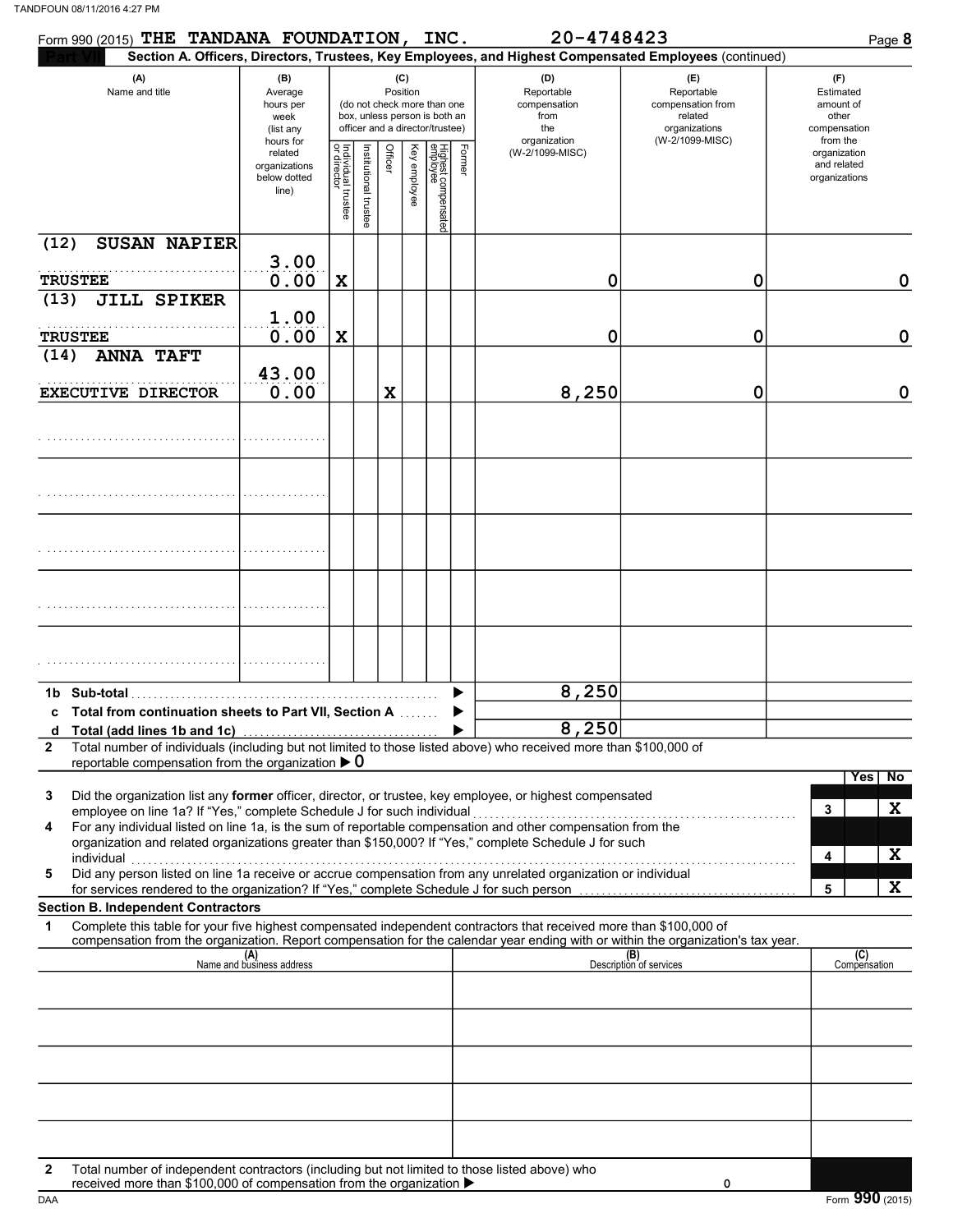|                                                                                                          |                                   | Form 990 (2015) THE TANDANA FOUNDATION, INC.                |                |  |                       |                      | 20-4748423                                         |                                         | Page 9                                                           |
|----------------------------------------------------------------------------------------------------------|-----------------------------------|-------------------------------------------------------------|----------------|--|-----------------------|----------------------|----------------------------------------------------|-----------------------------------------|------------------------------------------------------------------|
|                                                                                                          |                                   | <b>Statement of Revenue</b>                                 |                |  |                       |                      |                                                    |                                         |                                                                  |
|                                                                                                          |                                   |                                                             |                |  |                       |                      |                                                    |                                         |                                                                  |
|                                                                                                          |                                   |                                                             |                |  |                       | (A)<br>Total revenue | (B)<br>Related or<br>exempt<br>function<br>revenue | (C)<br>Unrelated<br>business<br>revenue | (D)<br>Revenue<br>excluded from tax<br>under sections<br>512-514 |
|                                                                                                          |                                   | 1a Federated campaigns                                      | 1a             |  |                       |                      |                                                    |                                         |                                                                  |
| Program Service Revenue Contributions, Gifts, Grant<br>Program Service Revenue and Other Similar Amounts |                                   | <b>b</b> Membership dues<br>1.1.1.1.1                       | 1 <sub>b</sub> |  |                       |                      |                                                    |                                         |                                                                  |
|                                                                                                          |                                   | c Fundraising events<br>.<br>.                              | 1 <sub>c</sub> |  |                       |                      |                                                    |                                         |                                                                  |
|                                                                                                          |                                   | d Related organizations                                     | 1 <sub>d</sub> |  |                       |                      |                                                    |                                         |                                                                  |
|                                                                                                          |                                   | <b>e</b> Government grants (contributions)                  | 1e             |  |                       |                      |                                                    |                                         |                                                                  |
|                                                                                                          |                                   | f All other contributions, gifts, grants,                   |                |  |                       |                      |                                                    |                                         |                                                                  |
|                                                                                                          |                                   | and similar amounts not included above                      | 1f             |  | 163,514               |                      |                                                    |                                         |                                                                  |
|                                                                                                          |                                   | g Noncash contributions included in lines 1a-1f: \$         |                |  |                       |                      |                                                    |                                         |                                                                  |
|                                                                                                          |                                   |                                                             |                |  |                       | 163,514              |                                                    |                                         |                                                                  |
|                                                                                                          |                                   |                                                             |                |  | <b>Busn. Code</b>     |                      |                                                    |                                         |                                                                  |
|                                                                                                          | 2a                                | PROGRAM FEES                                                |                |  |                       | 211,407              | 211,407                                            |                                         |                                                                  |
|                                                                                                          | b                                 |                                                             |                |  |                       |                      |                                                    |                                         |                                                                  |
|                                                                                                          | с                                 |                                                             |                |  |                       |                      |                                                    |                                         |                                                                  |
|                                                                                                          | d                                 |                                                             |                |  |                       |                      |                                                    |                                         |                                                                  |
|                                                                                                          |                                   |                                                             |                |  |                       |                      |                                                    |                                         |                                                                  |
|                                                                                                          |                                   | f All other program service revenue $\ldots$                |                |  |                       |                      |                                                    |                                         |                                                                  |
|                                                                                                          |                                   |                                                             |                |  | ▶                     | 211,407              |                                                    |                                         |                                                                  |
|                                                                                                          | 3                                 | Investment income (including dividends, interest,           |                |  |                       |                      |                                                    |                                         |                                                                  |
|                                                                                                          |                                   | and other similar amounts)                                  |                |  |                       | 903                  |                                                    |                                         | 903                                                              |
|                                                                                                          | 4                                 | Income from investment of tax-exempt bond proceed           |                |  |                       |                      |                                                    |                                         |                                                                  |
|                                                                                                          | 5                                 |                                                             |                |  |                       |                      |                                                    |                                         |                                                                  |
|                                                                                                          |                                   | (i) Real                                                    |                |  | (ii) Personal         |                      |                                                    |                                         |                                                                  |
|                                                                                                          |                                   | <b>6a</b> Gross rents                                       |                |  |                       |                      |                                                    |                                         |                                                                  |
|                                                                                                          | b                                 | Less: rental exps.                                          |                |  |                       |                      |                                                    |                                         |                                                                  |
|                                                                                                          |                                   | Rental inc. or (loss)                                       |                |  |                       |                      |                                                    |                                         |                                                                  |
|                                                                                                          | d                                 | <b>7a</b> Gross amount from                                 |                |  |                       |                      |                                                    |                                         |                                                                  |
|                                                                                                          | (i) Securities<br>sales of assets |                                                             |                |  | (ii) Other            |                      |                                                    |                                         |                                                                  |
|                                                                                                          |                                   | other than inventon                                         |                |  |                       |                      |                                                    |                                         |                                                                  |
|                                                                                                          |                                   | <b>b</b> Less: cost or other                                |                |  |                       |                      |                                                    |                                         |                                                                  |
|                                                                                                          |                                   | basis & sales exps.                                         |                |  |                       |                      |                                                    |                                         |                                                                  |
|                                                                                                          |                                   | c Gain or (loss)                                            |                |  |                       |                      |                                                    |                                         |                                                                  |
|                                                                                                          |                                   |                                                             |                |  |                       |                      |                                                    |                                         |                                                                  |
|                                                                                                          |                                   | 8a Gross income from fundraising events                     |                |  |                       |                      |                                                    |                                         |                                                                  |
|                                                                                                          |                                   | (not including \$<br>of contributions reported on line 1c). |                |  |                       |                      |                                                    |                                         |                                                                  |
|                                                                                                          |                                   |                                                             |                |  |                       |                      |                                                    |                                         |                                                                  |
| Other Revenue                                                                                            |                                   | See Part IV, line 18<br><b>b</b> Less: direct expenses      | а<br>h         |  |                       |                      |                                                    |                                         |                                                                  |
|                                                                                                          |                                   | c Net income or (loss) from fundraising events              |                |  |                       |                      |                                                    |                                         |                                                                  |
|                                                                                                          |                                   | 9a Gross income from gaming activities.                     |                |  |                       |                      |                                                    |                                         |                                                                  |
|                                                                                                          |                                   | See Part IV, line 19                                        | a              |  |                       |                      |                                                    |                                         |                                                                  |
|                                                                                                          |                                   | <b>b</b> Less: direct expenses                              | h              |  |                       |                      |                                                    |                                         |                                                                  |
|                                                                                                          |                                   | c Net income or (loss) from gaming activities               |                |  |                       |                      |                                                    |                                         |                                                                  |
|                                                                                                          |                                   | 10a Gross sales of inventory, less                          |                |  |                       |                      |                                                    |                                         |                                                                  |
|                                                                                                          |                                   | returns and allowances<br>.                                 | a              |  |                       |                      |                                                    |                                         |                                                                  |
|                                                                                                          |                                   | <b>b</b> Less: cost of goods sold                           | b              |  |                       |                      |                                                    |                                         |                                                                  |
|                                                                                                          |                                   | c Net income or (loss) from sales of inventory              |                |  |                       |                      |                                                    |                                         |                                                                  |
|                                                                                                          |                                   | Miscellaneous Revenue                                       |                |  | <b>Busn. Code</b>     |                      |                                                    |                                         |                                                                  |
|                                                                                                          |                                   | 11a OTHER                                                   |                |  |                       | 534                  | 534                                                |                                         |                                                                  |
|                                                                                                          | b                                 |                                                             |                |  |                       |                      |                                                    |                                         |                                                                  |
|                                                                                                          |                                   |                                                             |                |  |                       |                      |                                                    |                                         |                                                                  |
|                                                                                                          |                                   |                                                             |                |  |                       |                      |                                                    |                                         |                                                                  |
|                                                                                                          |                                   | e Total. Add lines 11a-11d                                  |                |  | $\blacktriangleright$ | 534                  |                                                    |                                         |                                                                  |
|                                                                                                          | 12                                |                                                             |                |  |                       | 376,358              | 211,941                                            | 0                                       | 903                                                              |

DAA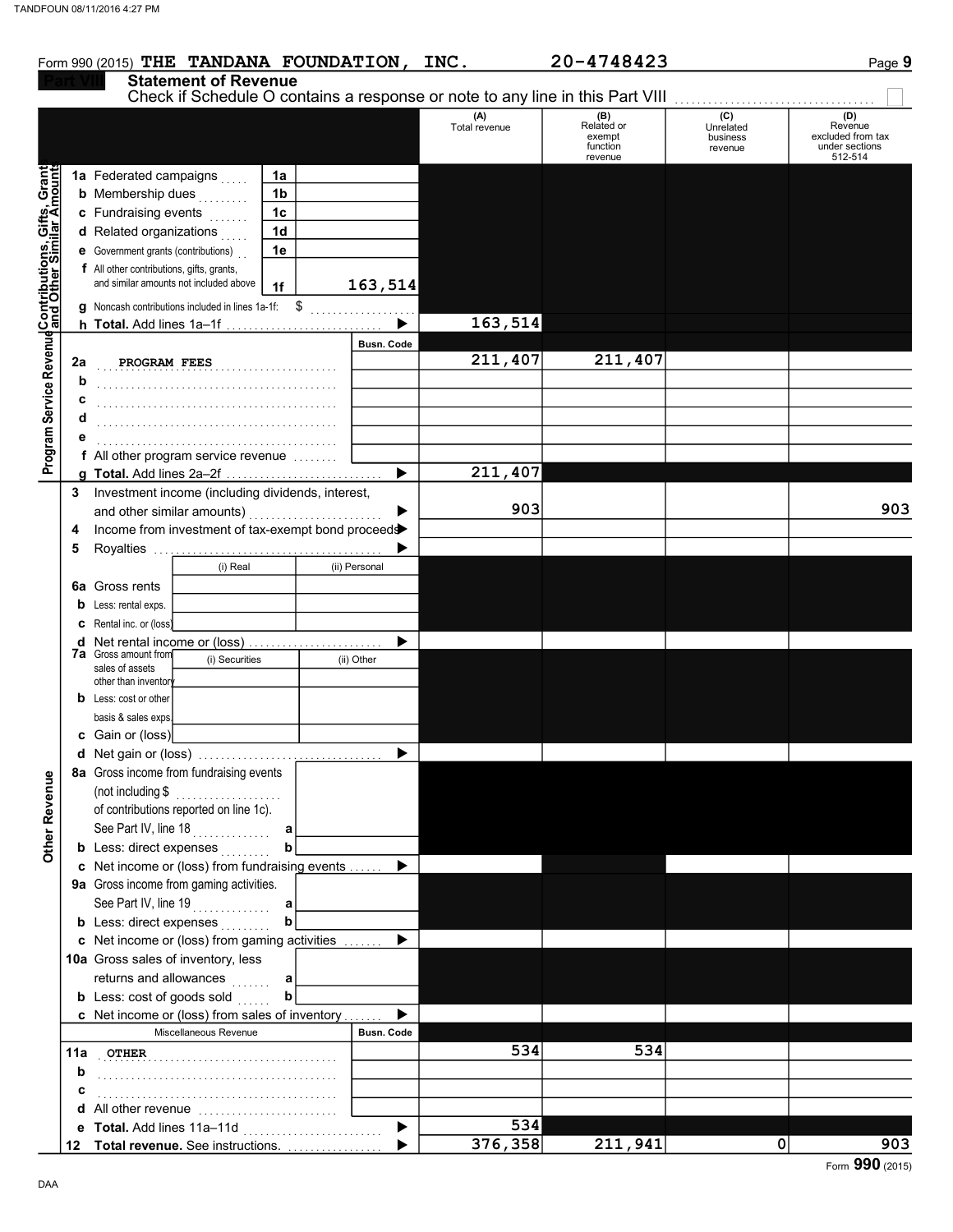**4 5**

**7 8**

**9 10 11**

**15**

**17 18**

**19 20 21**

#### **Statement of Functional Expenses Form 990 (2015) THE TANDANA FOUNDATION, INC. 20-4748423** Page 10 Section 501(c)(3) and 501(c)(4) organizations must complete all columns. All other organizations must complete column (A). **Do not include amounts reported on lines 6b, 7b, 8b, 9b, and 10b of Part VIII. 1 2 3** Grants and other assistance to domestic organizations and domestic governments. See Part IV, line 21 Grants and other assistance to domestic individuals. See Part IV, line 22 Grants and other assistance to foreign organizations, foreign governments, and foreign expenses **general expenses** Check if Schedule O contains a response or note to any line in this Part IX

**6 a** Management .............................. **b** Legal **c** Accounting ............................... **d** Lobbying **e** Professional fundraising services. See Part IV, line 17 **f g** Other. (If line 11g amount exceeds 10% of line 25, column **12** Advertising and promotion ................ **13 14 16 22 23 24 a b d e** All other expenses **......................**... **25 Total functional expenses.** Add lines 1 through 24e ... individuals. See Part IV, lines 15 and 16 Benefits paid to or for members ............ Compensation of current officers, directors, trustees, and key employees Compensation not included above, to disqualified persons (as defined under section 4958(f)(1)) and persons described in section 4958(c)(3)(B) Other salaries and wages .................. Pension plan accruals and contributions (include section 401(k) and 403(b) employer contributions) Other employee benefits ................... Payroll taxes .............................. Fees for services (non-employees): Legal ..................................... Lobbying .................................. Investment management fees .............. Office expenses .......................... Information technology .................... Royalties ................................. Occupancy ............................... Travel .................................... Payments of travel or entertainment expenses for any federal, state, or local public officials Conferences, conventions, and meetings . Interest ................................... Payments to affiliates ..................... Depreciation, depletion, and amortization . Insurance ................................. Other expenses. Itemize expenses not covered above (List miscellaneous expenses in line 24e. If line 24e amount exceeds 10% of line 25, column (A) amount, list line 24e expenses on Schedule O.) fundraising solicitation. Check here  $\blacktriangleright$  | if organization reported in column (B) joint costs from a combined educational campaign and **(A) (B) (C) (D)** Total expenses Program service Management and (D)<br>Fundraising expenses  $\textbf{FOOD}$ **LODGING**  $$ . .......................................... **PROJECT SUPPLIES 15,966 15,966 Joint costs.** Complete this line only if the (A) amount, list line 11g expenses on Schedule O.) ...... **X 28,071 28,071 8,250 8,250 37,616 33,098 4,518 2,500 2,250 250 79,090 76,543 2,547 1,650 238 1,412 1,402 1,402 35,399 35,399 1,109 1,109 7,632 6,436 1,196 FOOD 30,897 30,897 LODGING 29,499 29,499 SUPPLIES 21,268 21,188 80 17,849 12,670 5,179 318,198 294,766 22,020 1,412**

following SOP 98-2 (ASC 958-720)

**26**

**c**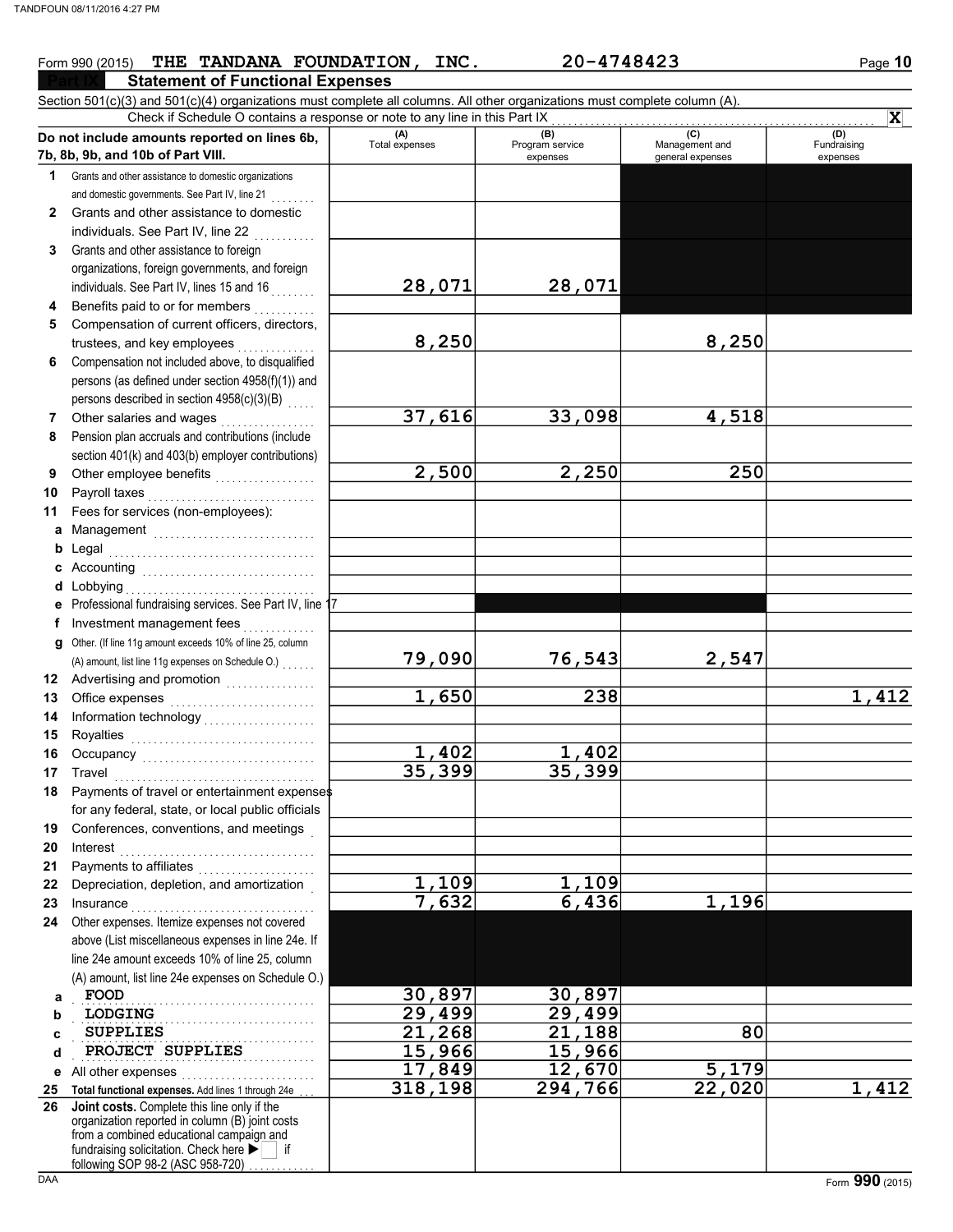|                             |    | THE TANDANA FOUNDATION, INC.<br>Form 990 (2015)                                                                     |                                                                                                                       |                 |                | 20-4748423               |              | Page 11            |
|-----------------------------|----|---------------------------------------------------------------------------------------------------------------------|-----------------------------------------------------------------------------------------------------------------------|-----------------|----------------|--------------------------|--------------|--------------------|
|                             |    | <b>Balance Sheet</b>                                                                                                |                                                                                                                       |                 |                |                          |              |                    |
|                             |    | Check if Schedule O contains a response or note to any line in this Part X                                          |                                                                                                                       |                 |                |                          |              |                    |
|                             |    |                                                                                                                     |                                                                                                                       |                 |                | (A)<br>Beginning of year |              | (B)<br>End of year |
|                             | 1  | Cash-non-interest bearing                                                                                           |                                                                                                                       |                 |                | 159,415                  | $\mathbf{1}$ | 216,106            |
|                             | 2  |                                                                                                                     |                                                                                                                       |                 |                |                          | $\mathbf{2}$ |                    |
|                             | 3  | Pledges and grants receivable, net <b>consider and property and grants</b> receivable, net                          |                                                                                                                       |                 |                |                          | 3            |                    |
|                             | 4  | Accounts receivable, net                                                                                            |                                                                                                                       |                 |                |                          | 4            |                    |
|                             | 5  | Loans and other receivables from current and former officers, directors,                                            |                                                                                                                       |                 |                |                          |              |                    |
|                             |    | trustees, key employees, and highest compensated employees.                                                         |                                                                                                                       |                 |                |                          |              |                    |
|                             |    | Complete Part II of Schedule L                                                                                      | 5                                                                                                                     |                 |                |                          |              |                    |
|                             | 6  | Loans and other receivables from other disqualified persons (as defined under section                               |                                                                                                                       |                 |                |                          |              |                    |
|                             |    | 4958(f)(1)), persons described in section 4958(c)(3)(B), and contributing employers and                             |                                                                                                                       |                 |                |                          |              |                    |
|                             |    | sponsoring organizations of section 501(c)(9) voluntary employees' beneficiary                                      |                                                                                                                       |                 |                |                          |              |                    |
|                             |    | organizations (see instructions). Complete Part II of Schedule L                                                    | <u> 1999 - Johann Stoff, martin film fan de ferske fan de ferske fan de ferske fan de ferske fan de ferske fan de</u> | 6               |                |                          |              |                    |
| Assets                      | 7  | Notes and loans receivable, net                                                                                     |                                                                                                                       |                 | $\overline{7}$ |                          |              |                    |
|                             | 8  | Inventories for sale or use                                                                                         |                                                                                                                       |                 | 8              |                          |              |                    |
|                             | 9  | Prepaid expenses and deferred charges                                                                               |                                                                                                                       |                 |                |                          | 9            |                    |
|                             |    | 10a Land, buildings, and equipment: cost or                                                                         |                                                                                                                       |                 |                |                          |              |                    |
|                             |    | other basis. Complete Part VI of Schedule D  10a                                                                    |                                                                                                                       |                 | 7,434          |                          |              |                    |
|                             |    | <b>b</b> Less: accumulated depreciation                                                                             | .                                                                                                                     | 10 <sub>b</sub> | 6,479          | $2,064$ 10c              |              | 955                |
|                             | 11 | Investments-publicly traded securities                                                                              |                                                                                                                       |                 |                |                          | 11           |                    |
|                             | 12 | Investments-other securities. See Part IV, line 11                                                                  |                                                                                                                       |                 |                |                          | 12           |                    |
|                             | 13 |                                                                                                                     |                                                                                                                       |                 |                |                          | 13           |                    |
|                             | 14 | Intangible assets                                                                                                   |                                                                                                                       |                 |                |                          | 14           |                    |
|                             | 15 | Other assets. See Part IV, line 11                                                                                  |                                                                                                                       |                 |                | 23,184                   | 15           | 23,447             |
|                             | 16 |                                                                                                                     |                                                                                                                       |                 |                | 184,663                  | 16           | 240,508            |
|                             | 17 |                                                                                                                     |                                                                                                                       |                 |                | 2,661                    | 17           | 745                |
|                             | 18 | Grants payable                                                                                                      |                                                                                                                       |                 |                |                          | 18           |                    |
|                             | 19 | Deferred revenue                                                                                                    |                                                                                                                       |                 |                |                          | 19           |                    |
|                             | 20 | Tax-exempt bond liabilities                                                                                         |                                                                                                                       |                 |                |                          | 20           |                    |
|                             | 21 | Escrow or custodial account liability. Complete Part IV of Schedule D                                               |                                                                                                                       |                 |                |                          | 21           |                    |
| Liabilities                 | 22 | Loans and other payables to current and former officers, directors,                                                 |                                                                                                                       |                 |                |                          |              |                    |
|                             |    | trustees, key employees, highest compensated employees, and<br>disqualified persons. Complete Part II of Schedule L |                                                                                                                       |                 |                |                          | 22           |                    |
|                             |    | 23 Secured mortgages and notes payable to unrelated third parties                                                   |                                                                                                                       |                 | .              |                          | 23           |                    |
|                             |    | 24 Unsecured notes and loans payable to unrelated third parties                                                     |                                                                                                                       |                 |                |                          | 24           |                    |
|                             | 25 | Other liabilities (including federal income tax, payables to related third                                          |                                                                                                                       |                 |                |                          |              |                    |
|                             |    | parties, and other liabilities not included on lines 17-24). Complete Part X                                        |                                                                                                                       |                 |                |                          |              |                    |
|                             |    | of Schedule D                                                                                                       |                                                                                                                       |                 |                |                          | 25           |                    |
|                             | 26 |                                                                                                                     |                                                                                                                       |                 |                | 2,661                    | 26           | 745                |
|                             |    | Organizations that follow SFAS 117 (ASC 958), check here $\blacktriangleright$ $\boxed{\mathbf{X}}$ and             |                                                                                                                       |                 |                |                          |              |                    |
|                             |    | complete lines 27 through 29, and lines 33 and 34.                                                                  |                                                                                                                       |                 |                |                          |              |                    |
|                             | 27 | Unrestricted net assets                                                                                             |                                                                                                                       |                 |                | $\overline{182}$ , 002   | 27           | 239,763            |
|                             | 28 | Temporarily restricted net assets                                                                                   |                                                                                                                       |                 |                |                          | 28           |                    |
|                             | 29 | Permanently restricted net assets                                                                                   |                                                                                                                       |                 |                |                          | 29           |                    |
|                             |    | Organizations that do not follow SFAS 117 (ASC 958), check here                                                     |                                                                                                                       |                 | and            |                          |              |                    |
| Net Assets or Fund Balances |    | complete lines 30 through 34.                                                                                       |                                                                                                                       |                 |                |                          |              |                    |
|                             | 30 | Capital stock or trust principal, or current funds                                                                  |                                                                                                                       |                 |                |                          | 30           |                    |
|                             | 31 | Paid-in or capital surplus, or land, building, or equipment fund                                                    |                                                                                                                       |                 |                |                          | 31           |                    |
|                             | 32 | Retained earnings, endowment, accumulated income, or other funds                                                    |                                                                                                                       |                 |                |                          | 32           |                    |
|                             | 33 | Total net assets or fund balances                                                                                   |                                                                                                                       |                 |                | 182,002                  | 33           | 239,763            |
|                             | 34 |                                                                                                                     |                                                                                                                       |                 |                | 184,663                  | 34           | 240,508            |

Form **990** (2015)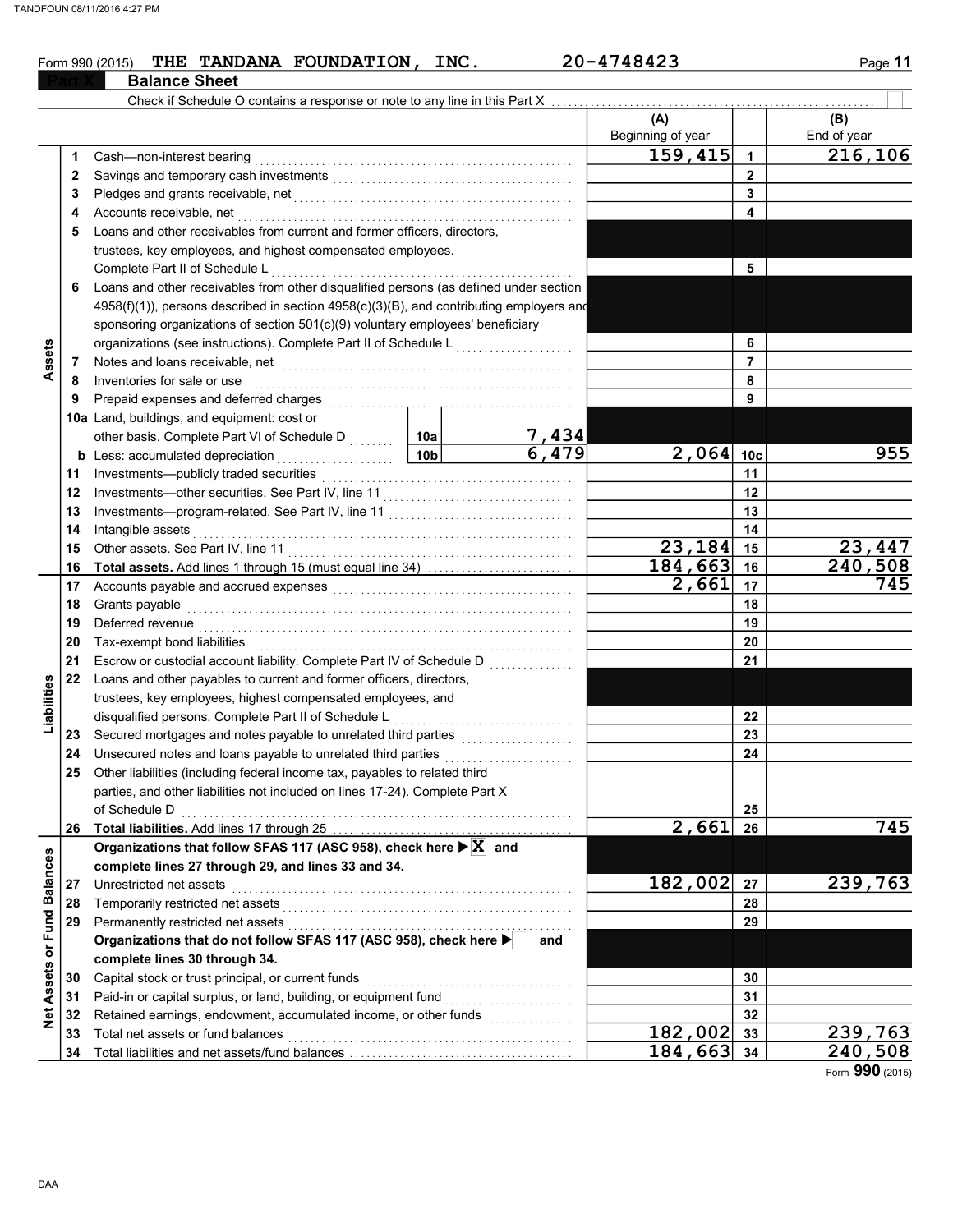|    | 20-4748423<br>Form 990 (2015) THE TANDANA FOUNDATION, INC.                                                                                                                                                                     |                  |                | Page 12  |
|----|--------------------------------------------------------------------------------------------------------------------------------------------------------------------------------------------------------------------------------|------------------|----------------|----------|
|    | <b>Reconciliation of Net Assets</b>                                                                                                                                                                                            |                  |                |          |
|    |                                                                                                                                                                                                                                |                  |                |          |
|    |                                                                                                                                                                                                                                | $\mathbf{1}$     |                | 376, 358 |
| 2  |                                                                                                                                                                                                                                | $\overline{2}$   |                | 318,198  |
| 3  | Revenue less expenses. Subtract line 2 from line 1                                                                                                                                                                             |                  |                | 58,160   |
| 4  | Net assets or fund balances at beginning of year (must equal Part X, line 33, column (A)) [[[[[[[[[[[[[[[[[[[                                                                                                                  | $\blacktriangle$ |                | 182,002  |
| 5  | Net unrealized gains (losses) on investments [11] with an intervention of the state of the state of the state of the state of the state of the state of the state of the state of the state of the state of the state of the s | 5                |                | $-399$   |
| 6  | Donated services and use of facilities <b>constructs</b> and the construction of the service of facilities <b>constructs</b>                                                                                                   | 6                |                |          |
| 7  | Investment expenses                                                                                                                                                                                                            | $\overline{7}$   |                |          |
| 8  | Prior period adjustments                                                                                                                                                                                                       | 8                |                |          |
| 9  | Other changes in net assets or fund balances (explain in Schedule O) [[[[[[[[[[[[[[[[[[[[[[]]]]]]]]]                                                                                                                           | 9                |                |          |
| 10 | Net assets or fund balances at end of year. Combine lines 3 through 9 (must equal Part X, line                                                                                                                                 |                  |                |          |
|    | 33, column (B))                                                                                                                                                                                                                | 10               |                | 239,763  |
|    | <b>Financial Statements and Reporting</b>                                                                                                                                                                                      |                  |                |          |
|    |                                                                                                                                                                                                                                |                  |                |          |
| 1  | Accounting method used to prepare the Form 990: $\ X\ $ Cash<br>Accrual<br>Other                                                                                                                                               |                  |                | Yes No   |
|    | If the organization changed its method of accounting from a prior year or checked "Other," explain in<br>Schedule O.                                                                                                           |                  |                |          |
|    | 2a Were the organization's financial statements compiled or reviewed by an independent accountant?                                                                                                                             |                  | 2a             | X        |
|    | If "Yes," check a box below to indicate whether the financial statements for the year were compiled or                                                                                                                         |                  |                |          |
|    | reviewed on a separate basis, consolidated basis, or both:                                                                                                                                                                     |                  |                |          |
|    | <b>Consolidated basis</b><br>Separate basis<br>Both consolidated and separate basis                                                                                                                                            |                  |                |          |
|    | b Were the organization's financial statements audited by an independent accountant?                                                                                                                                           |                  | 2 <sub>b</sub> | X        |
|    | If "Yes," check a box below to indicate whether the financial statements for the year were audited on a                                                                                                                        |                  |                |          |
|    | separate basis, consolidated basis, or both:                                                                                                                                                                                   |                  |                |          |
|    | Separate basis<br>Consolidated basis<br>Both consolidated and separate basis                                                                                                                                                   |                  |                |          |
|    | c If "Yes" to line 2a or 2b, does the organization have a committee that assumes responsibility for oversight                                                                                                                  |                  |                |          |
|    | of the audit, review, or compilation of its financial statements and selection of an independent accountant?                                                                                                                   |                  | 2c             |          |
|    | If the organization changed either its oversight process or selection process during the tax year, explain in                                                                                                                  |                  |                |          |
|    | Schedule O.                                                                                                                                                                                                                    |                  |                |          |
|    | 3a As a result of a federal award, was the organization required to undergo an audit or audits as set forth in                                                                                                                 |                  |                |          |
|    | the Single Audit Act and OMB Circular A-133?                                                                                                                                                                                   |                  | 3a             |          |
|    | <b>b</b> If "Yes," did the organization undergo the required audit or audits? If the organization did not undergo the                                                                                                          |                  |                |          |
|    | required audit or audits, explain why in Schedule O and describe any steps taken to undergo such audits                                                                                                                        |                  | 3b             |          |

Form **990** (2015)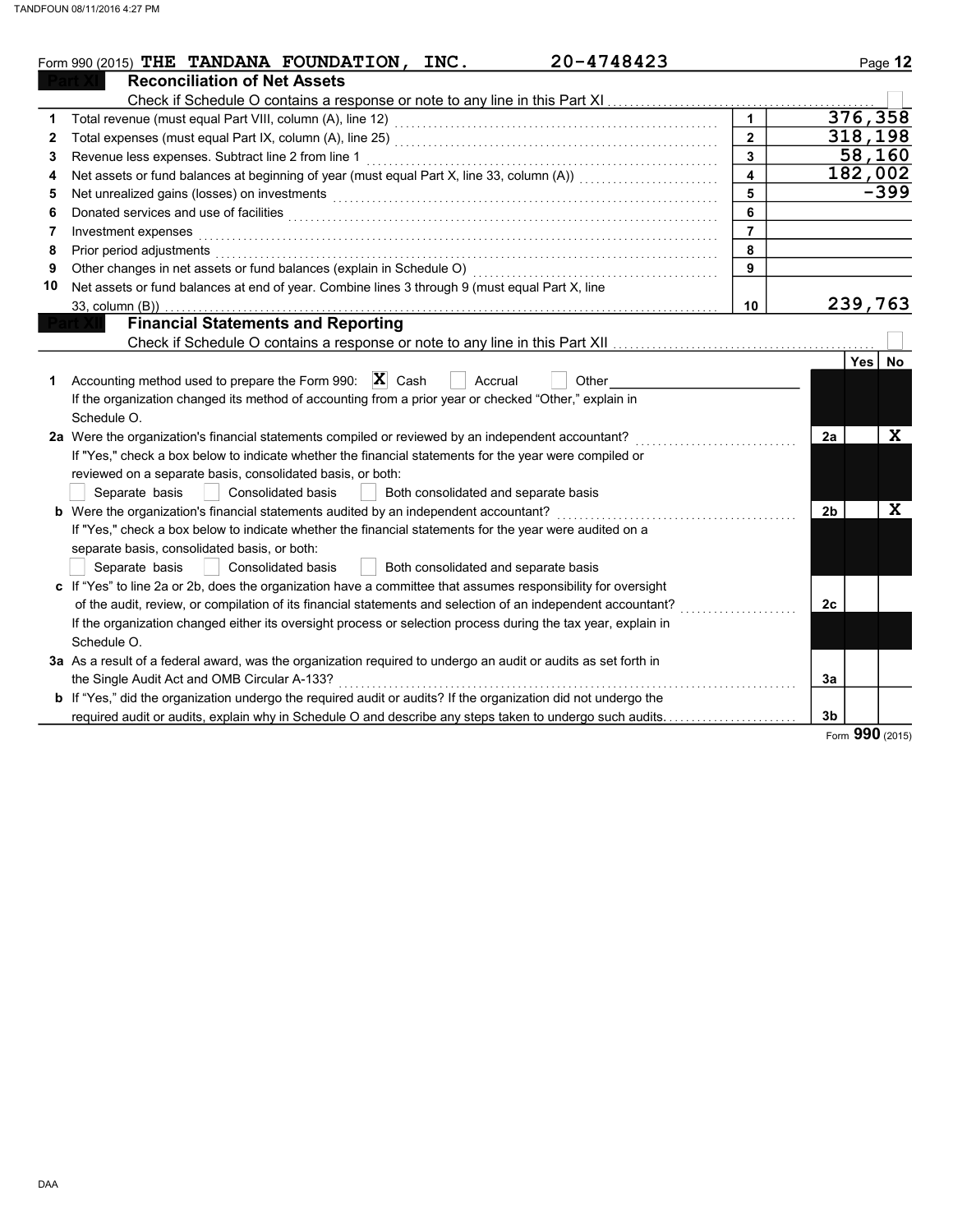| <b>SCHEDULE A</b><br>(Form 990 or 990-EZ)              |                                                                                                                                               | <b>Public Charity Status and Public Support</b><br>Complete if the organization is a section 501(c)(3) organization or a section |     |                          |                                                                                                                                     | OMB No. 1545-0047                     |  |  |  |
|--------------------------------------------------------|-----------------------------------------------------------------------------------------------------------------------------------------------|----------------------------------------------------------------------------------------------------------------------------------|-----|--------------------------|-------------------------------------------------------------------------------------------------------------------------------------|---------------------------------------|--|--|--|
|                                                        |                                                                                                                                               | 4947(a)(1) nonexempt charitable trust.                                                                                           |     |                          |                                                                                                                                     | 2015                                  |  |  |  |
|                                                        |                                                                                                                                               | Attach to Form 990 or Form 990-EZ.                                                                                               |     |                          |                                                                                                                                     |                                       |  |  |  |
| Department of the Treasury<br>Internal Revenue Service |                                                                                                                                               |                                                                                                                                  |     |                          | Information about Schedule A (Form 990 or 990-EZ) and its instructions is at www.irs.gov/form990.                                   |                                       |  |  |  |
| Name of the organization                               |                                                                                                                                               |                                                                                                                                  |     |                          |                                                                                                                                     | <b>Employer identification number</b> |  |  |  |
|                                                        |                                                                                                                                               | THE TANDANA FOUNDATION, INC.                                                                                                     |     |                          | 20-4748423                                                                                                                          |                                       |  |  |  |
|                                                        |                                                                                                                                               |                                                                                                                                  |     |                          | Reason for Public Charity Status (All organizations must complete this part.) See instructions.                                     |                                       |  |  |  |
|                                                        |                                                                                                                                               | The organization is not a private foundation because it is: (For lines 1 through 11, check only one box.)                        |     |                          |                                                                                                                                     |                                       |  |  |  |
| 1                                                      |                                                                                                                                               | A church, convention of churches, or association of churches described in section 170(b)(1)(A)(i).                               |     |                          |                                                                                                                                     |                                       |  |  |  |
| $\mathbf 2$                                            |                                                                                                                                               | A school described in section 170(b)(1)(A)(ii). (Attach Schedule E (Form 990 or 990-EZ).)                                        |     |                          |                                                                                                                                     |                                       |  |  |  |
| 3                                                      |                                                                                                                                               | A hospital or a cooperative hospital service organization described in section 170(b)(1)(A)(iii).                                |     |                          |                                                                                                                                     |                                       |  |  |  |
| 4                                                      | A medical research organization operated in conjunction with a hospital described in section 170(b)(1)(A)(iii). Enter the hospital's name,    |                                                                                                                                  |     |                          |                                                                                                                                     |                                       |  |  |  |
|                                                        | city, and state:<br>An organization operated for the benefit of a college or university owned or operated by a governmental unit described in |                                                                                                                                  |     |                          |                                                                                                                                     |                                       |  |  |  |
| 5                                                      |                                                                                                                                               |                                                                                                                                  |     |                          |                                                                                                                                     |                                       |  |  |  |
|                                                        | section 170(b)(1)(A)(iv). (Complete Part II.)                                                                                                 |                                                                                                                                  |     |                          |                                                                                                                                     |                                       |  |  |  |
| 6                                                      |                                                                                                                                               | A federal, state, or local government or governmental unit described in section 170(b)(1)(A)(v).                                 |     |                          |                                                                                                                                     |                                       |  |  |  |
| 7                                                      |                                                                                                                                               |                                                                                                                                  |     |                          | An organization that normally receives a substantial part of its support from a governmental unit or from the general public        |                                       |  |  |  |
| 8                                                      | described in section 170(b)(1)(A)(vi). (Complete Part II.)                                                                                    | A community trust described in section 170(b)(1)(A)(vi). (Complete Part II.)                                                     |     |                          |                                                                                                                                     |                                       |  |  |  |
| $ {\bf x} $<br>9                                       |                                                                                                                                               |                                                                                                                                  |     |                          | An organization that normally receives: (1) more than 33 1/3% of its support from contributions, membership fees, and gross         |                                       |  |  |  |
|                                                        |                                                                                                                                               |                                                                                                                                  |     |                          | receipts from activities related to its exempt functions—subject to certain exceptions, and (2) no more than 33 1/3% of its         |                                       |  |  |  |
|                                                        |                                                                                                                                               | support from gross investment income and unrelated business taxable income (less section 511 tax) from businesses                |     |                          |                                                                                                                                     |                                       |  |  |  |
|                                                        |                                                                                                                                               | acquired by the organization after June 30, 1975. See section 509(a)(2). (Complete Part III.)                                    |     |                          |                                                                                                                                     |                                       |  |  |  |
| 10                                                     |                                                                                                                                               | An organization organized and operated exclusively to test for public safety. See section 509(a)(4).                             |     |                          |                                                                                                                                     |                                       |  |  |  |
| 11                                                     |                                                                                                                                               |                                                                                                                                  |     |                          | An organization organized and operated exclusively for the benefit of, to perform the functions of, or to carry out the purposes of |                                       |  |  |  |
|                                                        |                                                                                                                                               |                                                                                                                                  |     |                          | one or more publicly supported organizations described in section 509(a)(1) or section 509(a)(2). See section 509(a)(3). Check      |                                       |  |  |  |
|                                                        |                                                                                                                                               |                                                                                                                                  |     |                          | the box in lines 11a through 11d that describes the type of supporting organization and complete lines 11e, 11f, and 11g.           |                                       |  |  |  |
| а                                                      |                                                                                                                                               |                                                                                                                                  |     |                          | Type I. A supporting organization operated, supervised, or controlled by its supported organization(s), typically by giving         |                                       |  |  |  |
|                                                        |                                                                                                                                               |                                                                                                                                  |     |                          | the supported organization(s) the power to regularly appoint or elect a majority of the directors or trustees of the supporting     |                                       |  |  |  |
|                                                        |                                                                                                                                               | organization. You must complete Part IV, Sections A and B.                                                                       |     |                          |                                                                                                                                     |                                       |  |  |  |
| b                                                      |                                                                                                                                               | Type II. A supporting organization supervised or controlled in connection with its supported organization(s), by having          |     |                          |                                                                                                                                     |                                       |  |  |  |
|                                                        |                                                                                                                                               |                                                                                                                                  |     |                          | control or management of the supporting organization vested in the same persons that control or manage the supported                |                                       |  |  |  |
|                                                        |                                                                                                                                               | organization(s). You must complete Part IV, Sections A and C.                                                                    |     |                          |                                                                                                                                     |                                       |  |  |  |
| c                                                      |                                                                                                                                               |                                                                                                                                  |     |                          | Type III functionally integrated. A supporting organization operated in connection with, and functionally integrated with,          |                                       |  |  |  |
|                                                        |                                                                                                                                               | its supported organization(s) (see instructions). You must complete Part IV, Sections A, D, and E.                               |     |                          |                                                                                                                                     |                                       |  |  |  |
| d                                                      |                                                                                                                                               |                                                                                                                                  |     |                          | Type III non-functionally integrated. A supporting organization operated in connection with its supported organization(s)           |                                       |  |  |  |
|                                                        |                                                                                                                                               |                                                                                                                                  |     |                          | that is not functionally integrated. The organization generally must satisfy a distribution requirement and an attentiveness        |                                       |  |  |  |
|                                                        |                                                                                                                                               | requirement (see instructions). You must complete Part IV, Sections A and D, and Part V.                                         |     |                          |                                                                                                                                     |                                       |  |  |  |
| е                                                      |                                                                                                                                               | Check this box if the organization received a written determination from the IRS that it is a Type I, Type II, Type III          |     |                          |                                                                                                                                     |                                       |  |  |  |
|                                                        | Enter the number of supported organizations                                                                                                   | functionally integrated, or Type III non-functionally integrated supporting organization.                                        |     |                          |                                                                                                                                     |                                       |  |  |  |
| g                                                      |                                                                                                                                               | Provide the following information about the supported organization(s).                                                           |     |                          |                                                                                                                                     |                                       |  |  |  |
| (i) Name of supported                                  | (ii) EIN                                                                                                                                      | (iii) Type of organization                                                                                                       |     | (iv) Is the organization | (v) Amount of monetary                                                                                                              | (vi) Amount of                        |  |  |  |
| organization                                           |                                                                                                                                               | (described on lines 1-9                                                                                                          |     | listed in your governing | support (see                                                                                                                        | other support (see                    |  |  |  |
|                                                        |                                                                                                                                               | above (see instructions))                                                                                                        |     | document?                | instructions)                                                                                                                       | instructions)                         |  |  |  |
|                                                        |                                                                                                                                               |                                                                                                                                  | Yes | No                       |                                                                                                                                     |                                       |  |  |  |
| (A)                                                    |                                                                                                                                               |                                                                                                                                  |     |                          |                                                                                                                                     |                                       |  |  |  |
|                                                        |                                                                                                                                               |                                                                                                                                  |     |                          |                                                                                                                                     |                                       |  |  |  |
| (B)                                                    |                                                                                                                                               |                                                                                                                                  |     |                          |                                                                                                                                     |                                       |  |  |  |
|                                                        |                                                                                                                                               |                                                                                                                                  |     |                          |                                                                                                                                     |                                       |  |  |  |
| (C)                                                    |                                                                                                                                               |                                                                                                                                  |     |                          |                                                                                                                                     |                                       |  |  |  |
|                                                        |                                                                                                                                               |                                                                                                                                  |     |                          |                                                                                                                                     |                                       |  |  |  |
| (D)                                                    |                                                                                                                                               |                                                                                                                                  |     |                          |                                                                                                                                     |                                       |  |  |  |
|                                                        |                                                                                                                                               |                                                                                                                                  |     |                          |                                                                                                                                     |                                       |  |  |  |
| (E)                                                    |                                                                                                                                               |                                                                                                                                  |     |                          |                                                                                                                                     |                                       |  |  |  |
|                                                        |                                                                                                                                               |                                                                                                                                  |     |                          |                                                                                                                                     |                                       |  |  |  |

DAA **For Paperwork Reduction Act Notice, see the Instructions for Form 990 or 990-EZ.**

**Total**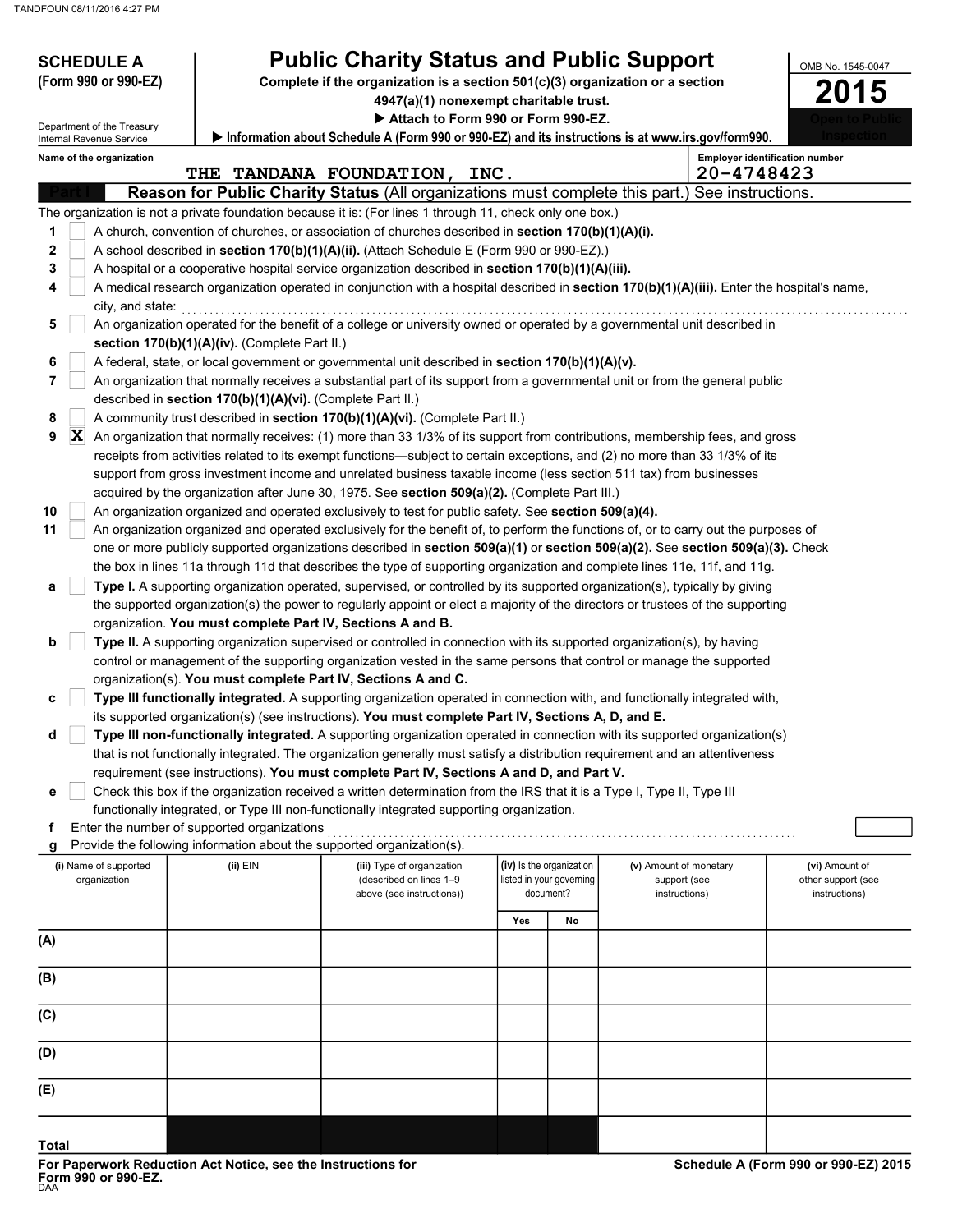|                                                                                                | Schedule A (Form 990 or 990-EZ) 2015 THE TANDANA FOUNDATION, INC.                                                                                                                                                                                                                                  |          |          |            |            | 20-4748423 | Page 2    |
|------------------------------------------------------------------------------------------------|----------------------------------------------------------------------------------------------------------------------------------------------------------------------------------------------------------------------------------------------------------------------------------------------------|----------|----------|------------|------------|------------|-----------|
| Support Schedule for Organizations Described in Sections 170(b)(1)(A)(iv) and 170(b)(1)(A)(vi) |                                                                                                                                                                                                                                                                                                    |          |          |            |            |            |           |
|                                                                                                | (Complete only if you checked the box on line 5, 7, or 8 of Part I or if the organization failed to qualify under                                                                                                                                                                                  |          |          |            |            |            |           |
|                                                                                                | Part III. If the organization fails to qualify under the tests listed below, please complete Part III.)                                                                                                                                                                                            |          |          |            |            |            |           |
|                                                                                                | <b>Section A. Public Support</b>                                                                                                                                                                                                                                                                   |          |          |            |            |            |           |
|                                                                                                | Calendar year (or fiscal year beginning in)                                                                                                                                                                                                                                                        | (a) 2011 | (b) 2012 | $(c)$ 2013 | $(d)$ 2014 | (e) 2015   | (f) Total |
|                                                                                                |                                                                                                                                                                                                                                                                                                    |          |          |            |            |            |           |
| 1                                                                                              | Gifts, grants, contributions, and<br>membership fees received. (Do not                                                                                                                                                                                                                             |          |          |            |            |            |           |
|                                                                                                | include any "unusual grants.")                                                                                                                                                                                                                                                                     |          |          |            |            |            |           |
|                                                                                                |                                                                                                                                                                                                                                                                                                    |          |          |            |            |            |           |
| 2                                                                                              | Tax revenues levied for the                                                                                                                                                                                                                                                                        |          |          |            |            |            |           |
|                                                                                                | organization's benefit and either paid<br>to or expended on its behalf                                                                                                                                                                                                                             |          |          |            |            |            |           |
|                                                                                                |                                                                                                                                                                                                                                                                                                    |          |          |            |            |            |           |
| 3                                                                                              | The value of services or facilities                                                                                                                                                                                                                                                                |          |          |            |            |            |           |
|                                                                                                | furnished by a governmental unit to the<br>organization without charge                                                                                                                                                                                                                             |          |          |            |            |            |           |
| 4                                                                                              | Total. Add lines 1 through 3                                                                                                                                                                                                                                                                       |          |          |            |            |            |           |
| 5                                                                                              | The portion of total contributions by                                                                                                                                                                                                                                                              |          |          |            |            |            |           |
|                                                                                                | each person (other than a                                                                                                                                                                                                                                                                          |          |          |            |            |            |           |
|                                                                                                | governmental unit or publicly                                                                                                                                                                                                                                                                      |          |          |            |            |            |           |
|                                                                                                | supported organization) included on                                                                                                                                                                                                                                                                |          |          |            |            |            |           |
|                                                                                                | line 1 that exceeds 2% of the amount                                                                                                                                                                                                                                                               |          |          |            |            |            |           |
|                                                                                                | shown on line 11, column (f)                                                                                                                                                                                                                                                                       |          |          |            |            |            |           |
| 6                                                                                              | Public support. Subtract line 5 from line 4.<br><b>Section B. Total Support</b>                                                                                                                                                                                                                    |          |          |            |            |            |           |
|                                                                                                | Calendar year (or fiscal year beginning in) >                                                                                                                                                                                                                                                      | (a) 2011 | (b) 2012 | $(c)$ 2013 | $(d)$ 2014 | (e) 2015   |           |
|                                                                                                |                                                                                                                                                                                                                                                                                                    |          |          |            |            |            | (f) Total |
| 7<br>8                                                                                         | Amounts from line 4                                                                                                                                                                                                                                                                                |          |          |            |            |            |           |
|                                                                                                | Gross income from interest, dividends,<br>payments received on securities loans,                                                                                                                                                                                                                   |          |          |            |            |            |           |
|                                                                                                | rents, royalties and income from similar                                                                                                                                                                                                                                                           |          |          |            |            |            |           |
|                                                                                                | <b>SOUICES</b>                                                                                                                                                                                                                                                                                     |          |          |            |            |            |           |
| 9                                                                                              | Net income from unrelated business                                                                                                                                                                                                                                                                 |          |          |            |            |            |           |
|                                                                                                | activities, whether or not the business                                                                                                                                                                                                                                                            |          |          |            |            |            |           |
|                                                                                                | is regularly carried on                                                                                                                                                                                                                                                                            |          |          |            |            |            |           |
| 10                                                                                             | Other income. Do not include gain or                                                                                                                                                                                                                                                               |          |          |            |            |            |           |
|                                                                                                | loss from the sale of capital assets                                                                                                                                                                                                                                                               |          |          |            |            |            |           |
|                                                                                                | (Explain in Part VI.)                                                                                                                                                                                                                                                                              |          |          |            |            |            |           |
| 11                                                                                             | Total support. Add lines 7 through 10                                                                                                                                                                                                                                                              |          |          |            |            |            |           |
| 12                                                                                             | Gross receipts from related activities, etc. (see instructions)                                                                                                                                                                                                                                    |          |          |            |            | 12         |           |
| 13                                                                                             | First five years. If the Form 990 is for the organization's first, second, third, fourth, or fifth tax year as a section 501(c)(3)                                                                                                                                                                 |          |          |            |            |            |           |
|                                                                                                | organization, check this box and stop here <i>manufacture in the content of the content of the content of the content of the content of the content of the content of the content of the content of the content of the content o</i><br><b>Section C. Computation of Public Support Percentage</b> |          |          |            |            |            |           |
| 14                                                                                             | Public support percentage for 2015 (line 6, column (f) divided by line 11, column (f)) [[[[[[[[[[[[[[[[[[[[[[                                                                                                                                                                                      |          |          |            |            | 14         | %         |
| 15                                                                                             | Public support percentage from 2014 Schedule A, Part II, line 14                                                                                                                                                                                                                                   |          |          |            |            | 15         | %         |
| 16a                                                                                            |                                                                                                                                                                                                                                                                                                    |          |          |            |            |            |           |
|                                                                                                | 33 1/3% support test-2015. If the organization did not check the box on line 13, and line 14 is 33 1/3% or more, check this                                                                                                                                                                        |          |          |            |            |            |           |
|                                                                                                | box and stop here. The organization qualifies as a publicly supported organization                                                                                                                                                                                                                 |          |          |            |            |            |           |
| b                                                                                              | 33 1/3% support test-2014. If the organization did not check a box on line 13 or 16a, and line 15 is 33 1/3% or more,                                                                                                                                                                              |          |          |            |            |            |           |
|                                                                                                | check this box and stop here. The organization qualifies as a publicly supported organization                                                                                                                                                                                                      |          |          |            |            |            |           |
|                                                                                                | 17a 10%-facts-and-circumstances test-2015. If the organization did not check a box on line 13, 16a, or 16b, and line 14 is<br>10% or more, and if the organization meets the "facts-and-circumstances" test, check this box and stop here. Explain in                                              |          |          |            |            |            |           |
|                                                                                                | Part VI how the organization meets the "facts-and-circumstances" test. The organization qualifies as a publicly supported                                                                                                                                                                          |          |          |            |            |            |           |
|                                                                                                |                                                                                                                                                                                                                                                                                                    |          |          |            |            |            |           |
|                                                                                                | organization                                                                                                                                                                                                                                                                                       |          |          |            |            |            |           |
| b                                                                                              | 10%-facts-and-circumstances test-2014. If the organization did not check a box on line 13, 16a, 16b, or 17a, and line                                                                                                                                                                              |          |          |            |            |            |           |
|                                                                                                | 15 is 10% or more, and if the organization meets the "facts-and-circumstances" test, check this box and stop here.                                                                                                                                                                                 |          |          |            |            |            |           |
|                                                                                                | Explain in Part VI how the organization meets the "facts-and-circumstances" test. The organization qualifies as a publicly                                                                                                                                                                         |          |          |            |            |            |           |
|                                                                                                | supported organization                                                                                                                                                                                                                                                                             |          |          |            |            |            |           |
| 18                                                                                             | Private foundation. If the organization did not check a box on line 13, 16a, 16b, 17a, or 17b, check this box and see                                                                                                                                                                              |          |          |            |            |            |           |
|                                                                                                | instructions                                                                                                                                                                                                                                                                                       |          |          |            |            |            |           |

**Schedule A (Form 990 or 990-EZ) 2015**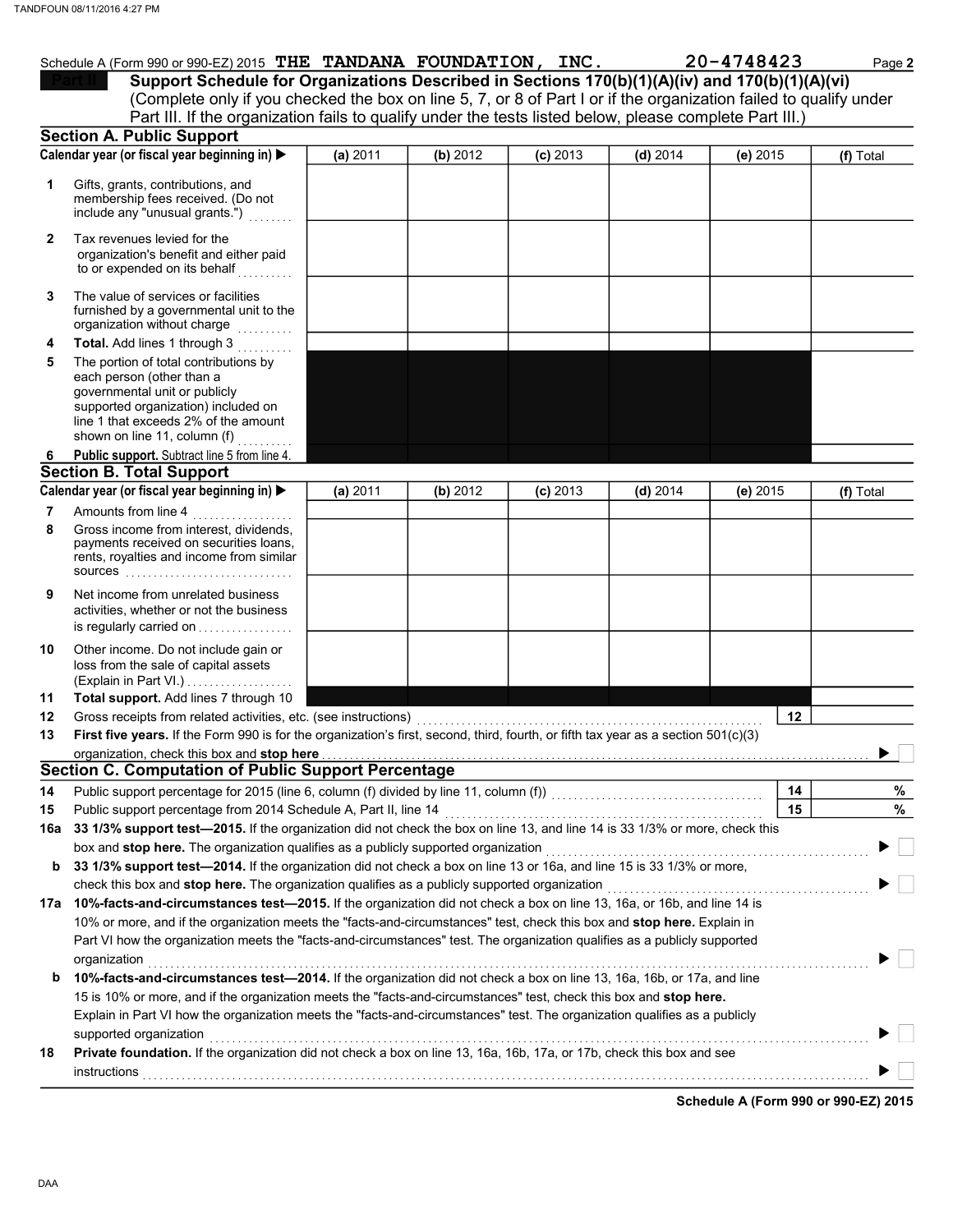## Schedule A (Form 990 or 990-EZ) 2015 **THE TANDANA FOUNDATION, INC.** 20-4748423 Page 3

**Part III Support Schedule for Organizations Described in Section 509(a)(2)** (Complete only if you checked the box on line 9 of Part I or if the organization failed to qualify under Part II. **Section A. Public Support (a)** 2011 **(b)** 2012 **(c)** 2013 **(d)** 2014 **(e)** 2015 **(f)** Total **Calendar year (or fiscal year beginning in)** If the organization fails to qualify under the tests listed below, please complete Part II.)

|              | ar your (or noour your bogmming m)                                                                                                                                                | (a) 2011 | <i>_</i> ם ושב | טו טב נשן  | דו טב נשן  | טו ט∠ נסן | ווסוטון נו       |
|--------------|-----------------------------------------------------------------------------------------------------------------------------------------------------------------------------------|----------|----------------|------------|------------|-----------|------------------|
| 1            | Gifts, grants, contributions, and membership<br>fees received. (Do not include any "unusual                                                                                       | 87,785   | 92,133         | 115,180    | 114,960    | 163,514   | 573,572          |
| $\mathbf{2}$ | Gross receipts from admissions, merchandise<br>sold or services performed, or facilities<br>furnished in any activity that is related to the<br>organization's tax-exempt purpose | 101,360  | 93,244         | 187,029    | 168,535    | 211,941   | 762,109          |
| 3            | Gross receipts from activities that are not an<br>unrelated trade or business under section 513                                                                                   |          |                |            |            |           |                  |
| 4            | Tax revenues levied for the<br>organization's benefit and either paid<br>to or expended on its behalf<br>.                                                                        |          |                |            |            |           |                  |
| 5            | The value of services or facilities<br>furnished by a governmental unit to the<br>organization without charge                                                                     |          |                |            |            |           |                  |
| 6            | Total. Add lines 1 through 5<br>.                                                                                                                                                 | 189,145  | 185,377        | 302,209    | 283,495    | 375,455   | 1,335,681        |
|              | 7a Amounts included on lines 1, 2, and 3<br>received from disqualified persons                                                                                                    |          |                | 41,565     | 29,781     | 55,995    | 127,341          |
|              | <b>b</b> Amounts included on lines 2 and 3<br>received from other than disqualified<br>persons that exceed the greater of \$5,000                                                 |          |                |            |            |           |                  |
|              | or 1% of the amount on line 13 for the year                                                                                                                                       |          |                | 60,700     | 52,773     | 81,880    | 195,353          |
| 8            | c Add lines 7a and 7b<br>Public support. (Subtract line 7c from                                                                                                                   |          |                | 102,265    | 82,554     | 137,875   | 322,694          |
|              | line $6.$ )                                                                                                                                                                       |          |                |            |            |           | 1,012,987        |
|              | <b>Section B. Total Support</b>                                                                                                                                                   |          |                |            |            |           |                  |
|              | Calendar year (or fiscal year beginning in) >                                                                                                                                     | (a) 2011 | (b) 2012       | $(c)$ 2013 | $(d)$ 2014 | (e) 2015  | (f) Total        |
| 9            | Amounts from line 6                                                                                                                                                               | 189,145  | 185,377        | 302,209    | 283,495    | 375,455   | 1,335,681        |
| 10a          | Gross income from interest, dividends,<br>payments received on securities loans, rents,<br>royalties and income from similar sources                                              | 582      | 606            | 757        | 723        | 903       | 3,571            |
| b            | Unrelated business taxable income (less<br>section 511 taxes) from businesses<br>acquired after June 30, 1975                                                                     |          |                |            |            |           |                  |
|              | c Add lines 10a and 10b $\ldots$                                                                                                                                                  | 582      | 606            | 757        | 723        | 903       | 3,571            |
| 11           | Net income from unrelated business<br>activities not included in line 10b, whether<br>or not the business is regularly carried on                                                 |          |                |            |            |           |                  |
| 12           | Other income. Do not include gain or<br>loss from the sale of capital assets<br>(Explain in Part VI.)                                                                             |          |                |            |            |           |                  |
| 13           | Total support. (Add lines 9, 10c, 11,                                                                                                                                             |          |                |            |            |           |                  |
|              | and $12.$ )<br>.                                                                                                                                                                  | 189,727  | 185,983        | 302,966    | 284,218    | 376,358   | 1,339,252        |
| 14           | First five years. If the Form 990 is for the organization's first, second, third, fourth, or fifth tax year as a section 501(c)(3)                                                |          |                |            |            |           |                  |
|              | organization, check this box and stop here<br><b>Section C. Computation of Public Support Percentage</b>                                                                          |          |                |            |            |           |                  |
| 15           | Public support percentage for 2015 (line 8, column (f) divided by line 13, column (f)) [[[[[[[[[[[[[[[[[[[[[[                                                                     |          |                |            |            | 15        |                  |
| 16           |                                                                                                                                                                                   |          |                |            |            | 16        | 75.64%<br>82.86% |
|              | Section D. Computation of Investment Income Percentage                                                                                                                            |          |                |            |            |           |                  |
| 17           |                                                                                                                                                                                   |          |                |            |            | 17        | %                |
| 18           | Investment income percentage from 2014 Schedule A, Part III, line 17<br>18                                                                                                        |          |                |            |            |           | %                |
| 19a          | 33 1/3% support tests-2015. If the organization did not check the box on line 14, and line 15 is more than 33 1/3%, and line                                                      |          |                |            |            |           |                  |
|              | 17 is not more than 33 1/3%, check this box and stop here. The organization qualifies as a publicly supported organization                                                        |          |                |            |            |           | $\mathbf{x}$     |
| b            | 33 1/3% support tests—2014. If the organization did not check a box on line 14 or line 19a, and line 16 is more than 33 1/3%, and                                                 |          |                |            |            |           |                  |
|              | line 18 is not more than 33 1/3%, check this box and stop here. The organization qualifies as a publicly supported organization                                                   |          |                |            |            |           |                  |
| 20           | Private foundation. If the organization did not check a box on line 14, 19a, or 19b, check this box and see instructions                                                          |          |                |            |            |           |                  |
|              |                                                                                                                                                                                   |          |                |            |            |           |                  |

**Schedule A (Form 990 or 990-EZ) 2015**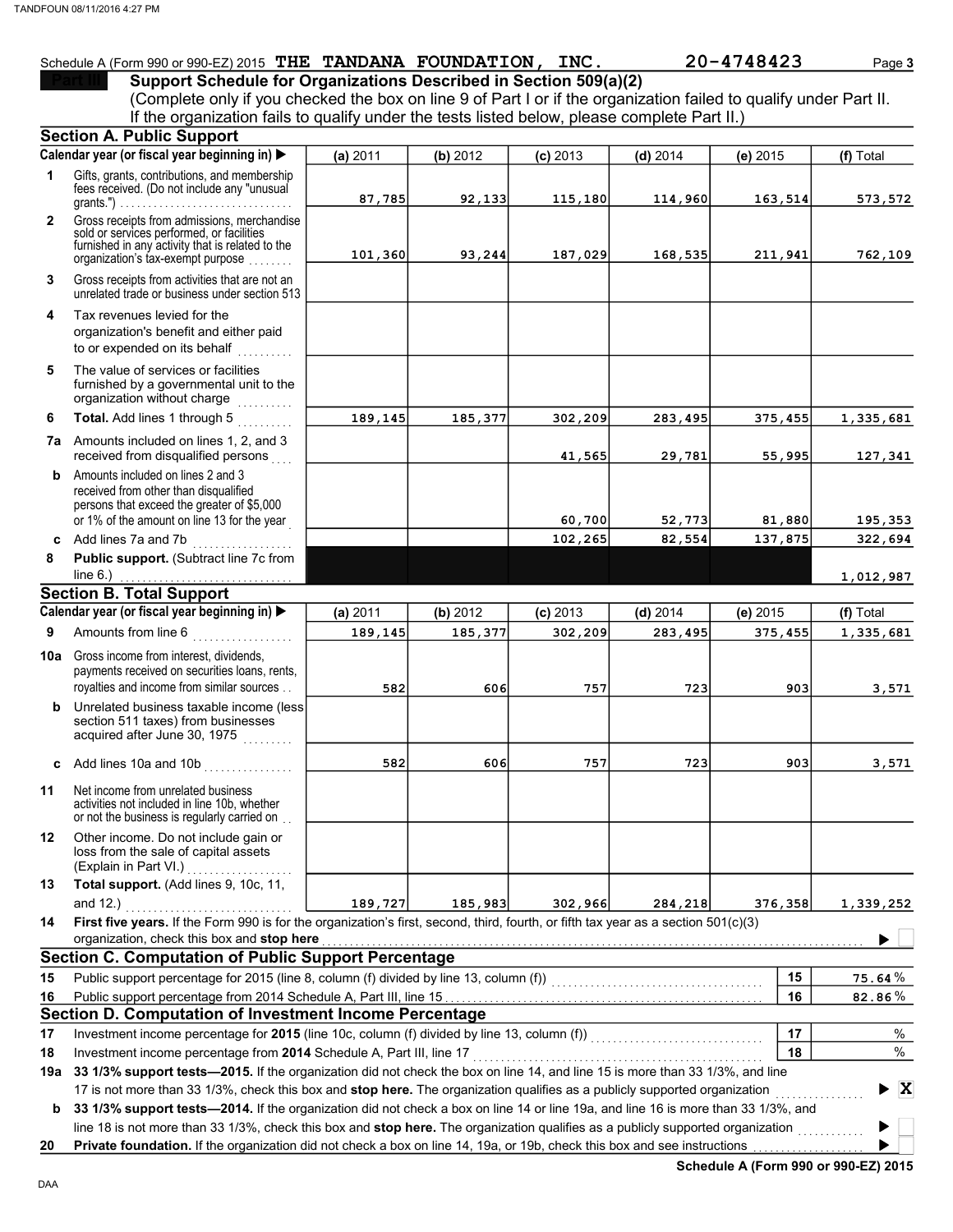## Schedule A (Form 990 or 990-EZ) 2015 **THE TANDANA FOUNDATION, INC.** 20-4748423 Page 4

#### **Supporting Organizations**

Sections A, D, and E. If you checked 11d of Part I, complete Sections A and D, and complete Part V.) (Complete only if you checked a box in line 11 on Part I. If you checked 11a of Part I, complete Sections A and B. If you checked 11b of Part I, complete Sections A and C. If you checked 11c of Part I, complete

## **Section A. All Supporting Organizations**

- Are all of the organization's supported organizations listed by name in the organization's governing documents? If "No," describe in **Part VI** how the supported organizations are designated. If designated by class or purpose, describe the designation. If historic and continuing relationship, explain. **1**
- Did the organization have any supported organization that does not have an IRS determination of status under section 509(a)(1) or (2)? If "Yes," explain in **Part VI** how the organization determined that the supported organization was described in section 509(a)(1) or (2). **2**
- **3a** Did the organization have a supported organization described in section 501(c)(4), (5), or (6)? If "Yes," answer (b) and (c) below.
- **b** Did the organization confirm that each supported organization qualified under section 501(c)(4), (5), or (6) and satisfied the public support tests under section 509(a)(2)? If "Yes," describe in **Part VI** when and how the organization made the determination.
- **c** Did the organization ensure that all support to such organizations was used exclusively for section 170(c)(2)(B) purposes? If "Yes," explain in **Part VI** what controls the organization put in place to ensure such use.
- **4a** Was any supported organization not organized in the United States ("foreign supported organization")? If "Yes," and if you checked 11a or 11b in Part I, answer (b) and (c) below.
- **b** Did the organization have ultimate control and discretion in deciding whether to make grants to the foreign supported organization? If "Yes," describe in **Part VI** how the organization had such control and discretion despite being controlled or supervised by or in connection with its supported organizations.
- **c** Did the organization support any foreign supported organization that does not have an IRS determination under sections 501(c)(3) and 509(a)(1) or (2)? If "Yes," explain in **Part VI** what controls the organization used to ensure that all support to the foreign supported organization was used exclusively for section 170(c)(2)(B) purposes.
- **5a** Did the organization add, substitute, or remove any supported organizations during the tax year? If "Yes," answer (b) and (c) below (if applicable). Also, provide detail in **Part VI,** including (i) the names and EIN numbers of the supported organizations added, substituted, or removed; (ii) the reasons for each such action; (iii) the authority under the organization's organizing document authorizing such action; and (iv) how the action was accomplished (such as by amendment to the organizing document).
- **b Type I or Type II only.** Was any added or substituted supported organization part of a class already designated in the organization's organizing document?
- **c Substitutions only.** Was the substitution the result of an event beyond the organization's control?
- **6** Did the organization provide support (whether in the form of grants or the provision of services or facilities) to anyone other than (i) its supported organizations, (ii) individuals that are part of the charitable class benefited by one or more of its supported organizations, or (iii) other supporting organizations that also support or benefit one or more of the filing organization's supported organizations? If "Yes," provide detail in **Part VI.**
- **7** Did the organization provide a grant, loan, compensation, or other similar payment to a substantial contributor (defined in section 4958(c)(3)(C)), a family member of a substantial contributor, or a 35% controlled entity with regard to a substantial contributor? If "Yes," complete Part I of Schedule L (Form 990 or 990-EZ).
- **8** Did the organization make a loan to a disqualified person (as defined in section 4958) not described in line 7? If "Yes," complete Part I of Schedule L (Form 990 or 990-EZ).
- **9a** Was the organization controlled directly or indirectly at any time during the tax year by one or more disqualified persons as defined in section 4946 (other than foundation managers and organizations described in section 509(a)(1) or (2))? If "Yes," provide detail in **Part VI.**
- **b** Did one or more disqualified persons (as defined in line 9a) hold a controlling interest in any entity in which the supporting organization had an interest? If "Yes," provide detail in **Part VI.**
- **c** Did a disqualified person (as defined in line 9a) have an ownership interest in, or derive any personal benefit from, assets in which the supporting organization also had an interest? If "Yes," provide detail in **Part VI.**
- **10a** Was the organization subject to the excess business holdings rules of section 4943 because of section 4943(f) (regarding certain Type II supporting organizations, and all Type III non-functionally integrated supporting organizations)? If "Yes," answer 10b below.
- **b** Did the organization have any excess business holdings in the tax year? (Use Schedule C, Form 4720, to determine whether the organization had excess business holdings.)

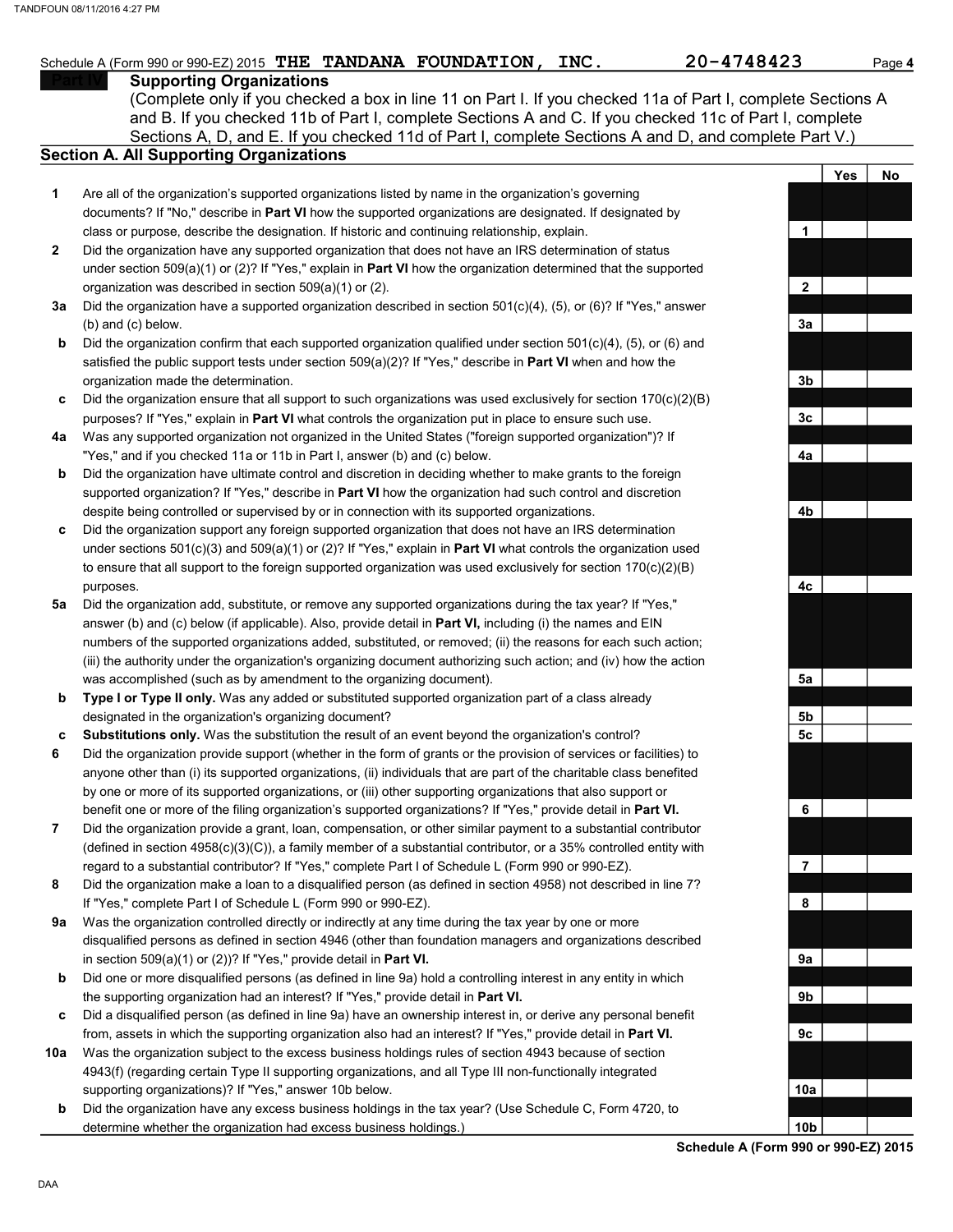#### **Supporting Organizations** (continued) Schedule A (Form 990 or 990-EZ) 2015 **THE TANDANA FOUNDATION, INC.** 20-4748423 Page 5

|    |                                                                                                                                   |                 | Yes | No |
|----|-----------------------------------------------------------------------------------------------------------------------------------|-----------------|-----|----|
| 11 | Has the organization accepted a gift or contribution from any of the following persons?                                           |                 |     |    |
| а  | A person who directly or indirectly controls, either alone or together with persons described in (b) and (c)                      |                 |     |    |
|    | below, the governing body of a supported organization?                                                                            | 11a             |     |    |
|    | <b>b</b> A family member of a person described in (a) above?                                                                      | 11 <sub>b</sub> |     |    |
| c  | A 35% controlled entity of a person described in (a) or (b) above? If "Yes" to a, b, or c, provide detail in Part VI.             | 11c             |     |    |
|    | <b>Section B. Type I Supporting Organizations</b>                                                                                 |                 |     |    |
|    |                                                                                                                                   |                 | Yes | No |
| 1  | Did the directors, trustees, or membership of one or more supported organizations have the power to                               |                 |     |    |
|    | regularly appoint or elect at least a majority of the organization's directors or trustees at all times during the                |                 |     |    |
|    | tax year? If "No," describe in Part VI how the supported organization(s) effectively operated, supervised, or                     |                 |     |    |
|    | controlled the organization's activities. If the organization had more than one supported organization,                           |                 |     |    |
|    | describe how the powers to appoint and/or remove directors or trustees were allocated among the supported                         |                 |     |    |
|    | organizations and what conditions or restrictions, if any, applied to such powers during the tax year.                            | 1               |     |    |
| 2  | Did the organization operate for the benefit of any supported organization other than the supported                               |                 |     |    |
|    | organization(s) that operated, supervised, or controlled the supporting organization? If "Yes," explain in Part                   |                 |     |    |
|    | VI how providing such benefit carried out the purposes of the supported organization(s) that operated,                            |                 |     |    |
|    | supervised, or controlled the supporting organization.                                                                            | $\mathbf{2}$    |     |    |
|    | <b>Section C. Type II Supporting Organizations</b>                                                                                |                 |     |    |
|    |                                                                                                                                   |                 | Yes | No |
| 1  | Were a majority of the organization's directors or trustees during the tax year also a majority of the directors                  |                 |     |    |
|    | or trustees of each of the organization's supported organization(s)? If "No," describe in Part VI how control                     |                 |     |    |
|    | or management of the supporting organization was vested in the same persons that controlled or managed                            |                 |     |    |
|    | the supported organization(s).                                                                                                    | 1               |     |    |
|    | <b>Section D. All Type III Supporting Organizations</b>                                                                           |                 |     |    |
|    |                                                                                                                                   |                 | Yes | No |
| 1  | Did the organization provide to each of its supported organizations, by the last day of the fifth month of the                    |                 |     |    |
|    | organization's tax year, (i) a written notice describing the type and amount of support provided during the prior tax             |                 |     |    |
|    | year, (ii) a copy of the Form 990 that was most recently filed as of the date of notification, and (iii) copies of the            |                 |     |    |
|    | organization's governing documents in effect on the date of notification, to the extent not previously provided?                  | 1               |     |    |
| 2  | Were any of the organization's officers, directors, or trustees either (i) appointed or elected by the supported                  |                 |     |    |
|    | organization(s) or (ii) serving on the governing body of a supported organization? If "No," explain in Part VI how                |                 |     |    |
|    | the organization maintained a close and continuous working relationship with the supported organization(s).                       | $\mathbf{2}$    |     |    |
| 3  | By reason of the relationship described in (2), did the organization's supported organizations have a                             |                 |     |    |
|    | significant voice in the organization's investment policies and in directing the use of the organization's                        |                 |     |    |
|    | income or assets at all times during the tax year? If "Yes," describe in Part VI the role the organization's                      |                 |     |    |
|    | supported organizations played in this regard.                                                                                    | 3               |     |    |
|    | Section E. Type III Functionally-Integrated Supporting Organizations                                                              |                 |     |    |
| 1  | Check the box next to the method that the organization used to satisfy the Integral Part Test during the year (see instructions): |                 |     |    |

- The organization satisfied the Activities Test. Complete **line 2** below. **a**
- The organization is the parent of each of its supported organizations. Complete **line 3** below. **b**
- The organization supported a governmental entity. Describe in Part VI how you supported a government entity (see instructions). **c**

- **a** Did substantially all of the organization's activities during the tax year directly further the exempt purposes of the supported organization(s) to which the organization was responsive? If "Yes," then in **Part VI identify those supported organizations and explain** how these activities directly furthered their exempt purposes, how the organization was responsive to those supported organizations, and how the organization determined that these activities constituted substantially all of its activities.
- **b** Did the activities described in (a) constitute activities that, but for the organization's involvement, one or more of the organization's supported organization(s) would have been engaged in? If "Yes," explain in **Part VI** the reasons for the organization's position that its supported organization(s) would have engaged in these activities but for the organization's involvement.
- **3** Parent of Supported Organizations. **Answer (a) and (b) below.**
- **a** Did the organization have the power to regularly appoint or elect a majority of the officers, directors, or trustees of each of the supported organizations? Provide details in **Part VI.**
- **b** Did the organization exercise a substantial degree of direction over the policies, programs, and activities of each of its supported organizations? If "Yes," describe in **Part VI** the role played by the organization in this regard.



**<sup>2</sup>** Activities Test. **Answer (a) and (b) below.**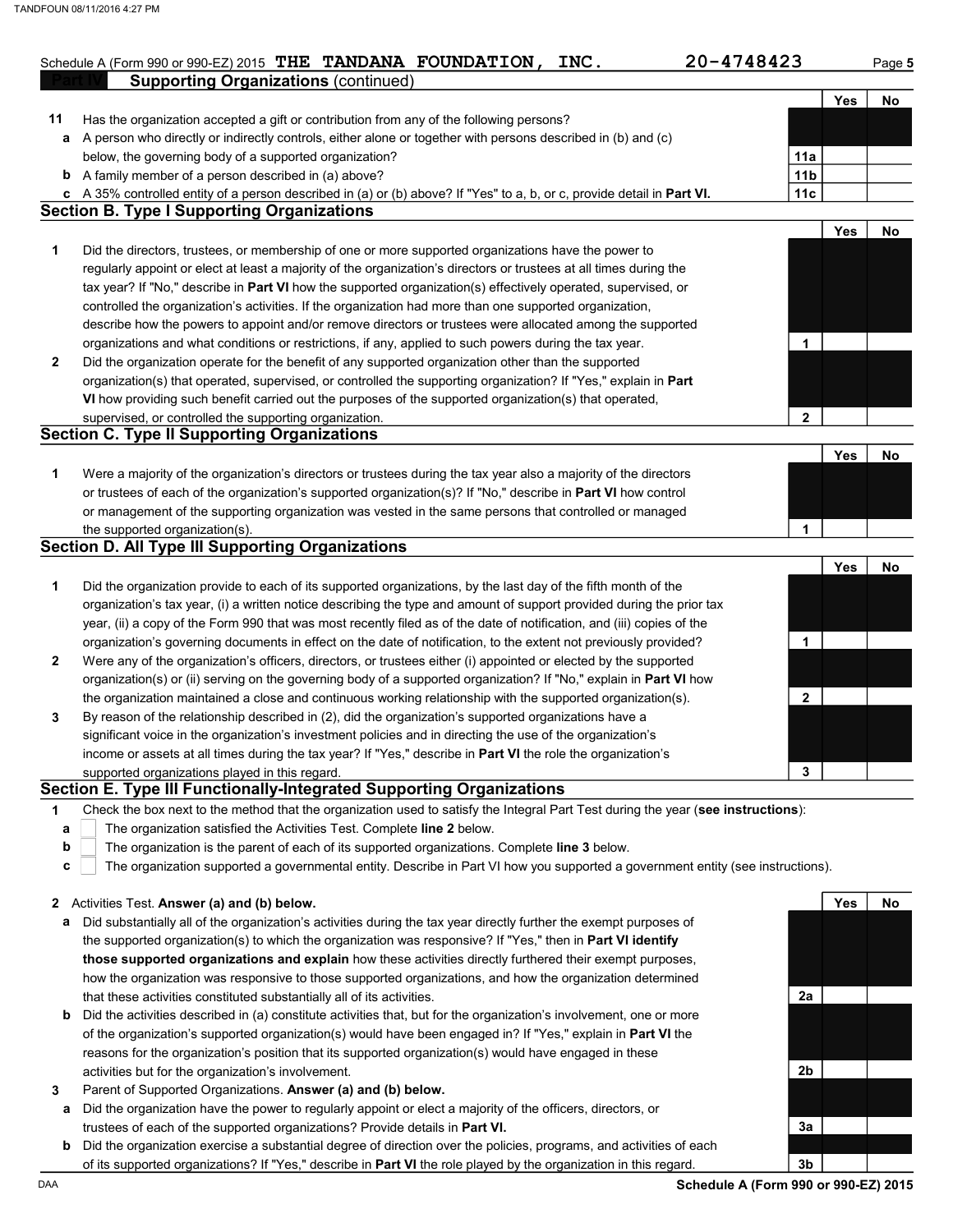|                     | Schedule A (Form 990 or 990-EZ) 2015 THE TANDANA FOUNDATION, INC.                                                             |                         | 20-4748423     | Page 6                         |
|---------------------|-------------------------------------------------------------------------------------------------------------------------------|-------------------------|----------------|--------------------------------|
|                     | Type III Non-Functionally Integrated 509(a)(3) Supporting Organizations                                                       |                         |                |                                |
| $1 \quad$           | Check here if the organization satisfied the Integral Part Test as a qualifying trust on Nov. 20, 1970. See instructions. All |                         |                |                                |
|                     | other Type III non-functionally integrated supporting organizations must complete Sections A through E.                       |                         |                |                                |
|                     | <b>Section A - Adjusted Net Income</b>                                                                                        |                         | (A) Prior Year | (B) Current Year               |
|                     |                                                                                                                               |                         |                | (optional)                     |
| 1                   | Net short-term capital gain                                                                                                   | 1                       |                |                                |
| $\mathbf{2}$        | Recoveries of prior-year distributions                                                                                        | $\overline{2}$          |                |                                |
| 3                   | Other gross income (see instructions)                                                                                         | 3                       |                |                                |
| 4                   | Add lines 1 through 3                                                                                                         | $\overline{\mathbf{4}}$ |                |                                |
| 5                   | Depreciation and depletion                                                                                                    | 5                       |                |                                |
| 6                   | Portion of operating expenses paid or incurred for production or                                                              |                         |                |                                |
|                     | collection of gross income or for management, conservation, or                                                                |                         |                |                                |
|                     | maintenance of property held for production of income (see instructions)                                                      | 6                       |                |                                |
| 7                   | Other expenses (see instructions)                                                                                             | $\overline{7}$          |                |                                |
| 8                   | Adjusted Net Income (subtract lines 5, 6 and 7 from line 4)                                                                   | 8                       |                |                                |
|                     | <b>Section B - Minimum Asset Amount</b>                                                                                       |                         | (A) Prior Year | (B) Current Year<br>(optional) |
| 1                   | Aggregate fair market value of all non-exempt-use assets (see                                                                 |                         |                |                                |
|                     | instructions for short tax year or assets held for part of year):                                                             |                         |                |                                |
|                     | <b>a</b> Average monthly value of securities                                                                                  | 1a                      |                |                                |
|                     | b<br>Average monthly cash balances                                                                                            | 1b                      |                |                                |
|                     | Fair market value of other non-exempt-use assets<br>C                                                                         | 1c                      |                |                                |
|                     | Total (add lines 1a, 1b, and 1c)<br>d                                                                                         | 1d                      |                |                                |
|                     | <b>Discount</b> claimed for blockage or other<br>е                                                                            |                         |                |                                |
|                     | factors (explain in detail in Part VI):                                                                                       |                         |                |                                |
| $2 \nightharpoonup$ | Acquisition indebtedness applicable to non-exempt-use assets                                                                  | $\mathbf{2}$            |                |                                |
| 3                   | Subtract line 2 from line 1d                                                                                                  | 3                       |                |                                |
| 4                   | Cash deemed held for exempt use. Enter 1-1/2% of line 3 (for greater amount,                                                  |                         |                |                                |
|                     | see instructions).                                                                                                            | 4                       |                |                                |
| 5                   | Net value of non-exempt-use assets (subtract line 4 from line 3)                                                              | 5                       |                |                                |
| 6                   | Multiply line 5 by .035                                                                                                       | 6                       |                |                                |
| $\overline{7}$      | Recoveries of prior-year distributions                                                                                        | $\overline{7}$          |                |                                |
| 8                   | Minimum Asset Amount (add line 7 to line 6)                                                                                   | 8                       |                |                                |
|                     | <b>Section C - Distributable Amount</b>                                                                                       |                         |                | <b>Current Year</b>            |
| 1                   | Adjusted net income for prior year (from Section A, line 8, Column A)                                                         | 1                       |                |                                |
| $\mathbf{2}$        | Enter 85% of line 1                                                                                                           | $\mathbf 2$             |                |                                |
| 3                   | Minimum asset amount for prior year (from Section B, line 8, Column A)                                                        | 3                       |                |                                |
| 4                   | Enter greater of line 2 or line 3                                                                                             | 4                       |                |                                |
| 5                   | Income tax imposed in prior year                                                                                              | 5                       |                |                                |
| 6                   | <b>Distributable Amount.</b> Subtract line 5 from line 4, unless subject to                                                   |                         |                |                                |
|                     | emergency temporary reduction (see instructions)                                                                              | 6                       |                |                                |

**7** instructions). Check here if the current year is the organization's first as a non-functionally-integrated Type III supporting organization (see

**Schedule A (Form 990 or 990-EZ) 2015**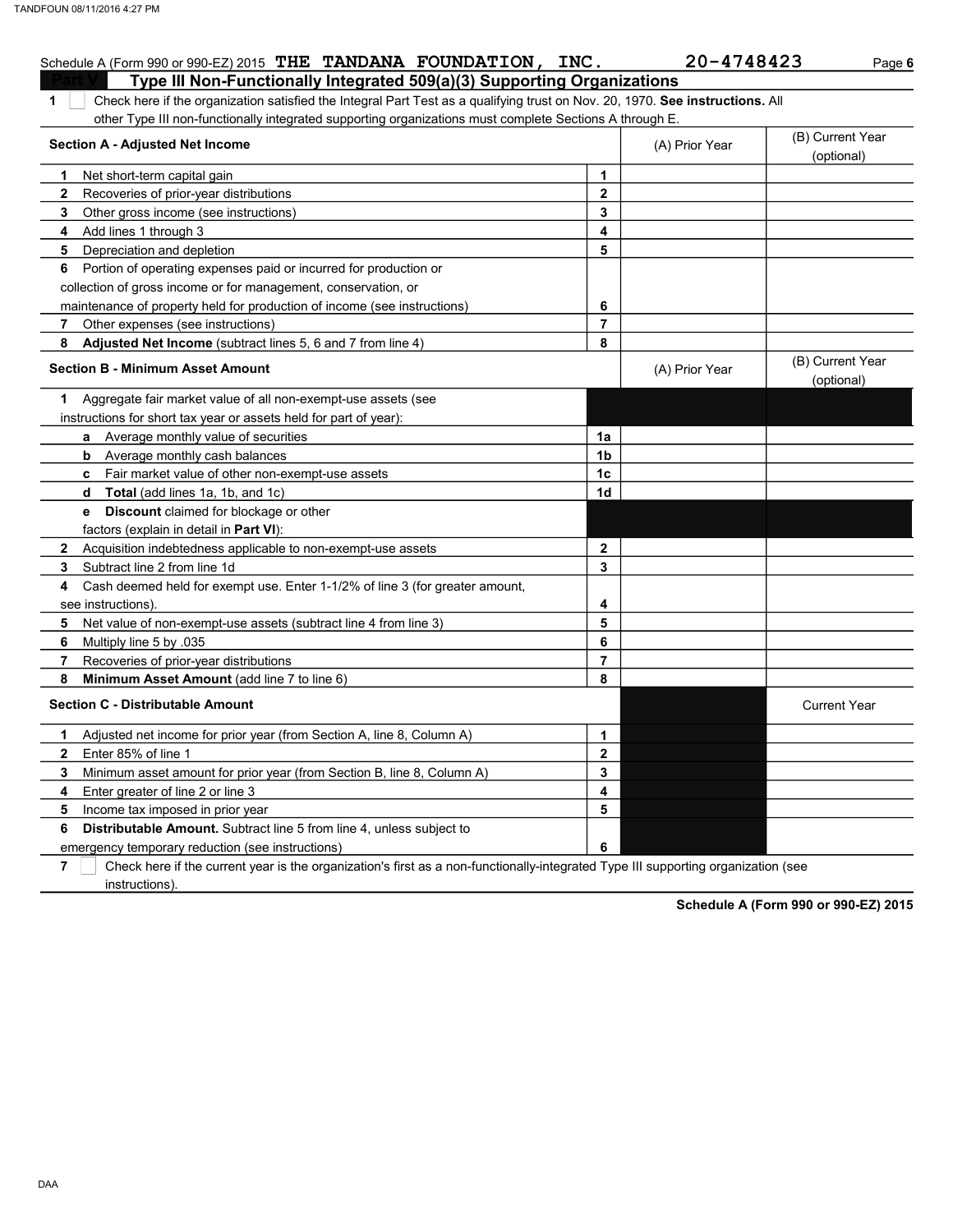| 20-4748423<br>Schedule A (Form 990 or 990-EZ) 2015 THE TANDANA FOUNDATION, INC.<br>Page 7 |                                                                                            |                             |                           |                        |  |  |  |
|-------------------------------------------------------------------------------------------|--------------------------------------------------------------------------------------------|-----------------------------|---------------------------|------------------------|--|--|--|
| Type III Non-Functionally Integrated 509(a)(3) Supporting Organizations (continued)       |                                                                                            |                             |                           |                        |  |  |  |
|                                                                                           | <b>Section D - Distributions</b>                                                           |                             |                           | <b>Current Year</b>    |  |  |  |
| 1                                                                                         | Amounts paid to supported organizations to accomplish exempt purposes                      |                             |                           |                        |  |  |  |
| $\mathbf{2}$                                                                              | Amounts paid to perform activity that directly furthers exempt purposes of supported       |                             |                           |                        |  |  |  |
|                                                                                           | organizations, in excess of income from activity                                           |                             |                           |                        |  |  |  |
| 3                                                                                         | Administrative expenses paid to accomplish exempt purposes of supported organizations      |                             |                           |                        |  |  |  |
| 4                                                                                         | Amounts paid to acquire exempt-use assets                                                  |                             |                           |                        |  |  |  |
| 5                                                                                         | Qualified set-aside amounts (prior IRS approval required)                                  |                             |                           |                        |  |  |  |
| 6                                                                                         | Other distributions (describe in Part VI). See instructions.                               |                             |                           |                        |  |  |  |
| 7                                                                                         | Total annual distributions. Add lines 1 through 6.                                         |                             |                           |                        |  |  |  |
| 8                                                                                         | Distributions to attentive supported organizations to which the organization is responsive |                             |                           |                        |  |  |  |
|                                                                                           | (provide details in Part VI). See instructions.                                            |                             |                           |                        |  |  |  |
| 9                                                                                         | Distributable amount for 2015 from Section C, line 6                                       |                             |                           |                        |  |  |  |
| 10                                                                                        | Line 8 amount divided by Line 9 amount                                                     |                             |                           |                        |  |  |  |
|                                                                                           |                                                                                            | (i)                         | (i)                       | (iii)                  |  |  |  |
|                                                                                           | Section E - Distribution Allocations (see instructions)                                    | <b>Excess Distributions</b> | <b>Underdistributions</b> | <b>Distributable</b>   |  |  |  |
|                                                                                           |                                                                                            |                             | Pre-2015                  | <b>Amount for 2015</b> |  |  |  |
| 1                                                                                         | Distributable amount for 2015 from Section C, line 6                                       |                             |                           |                        |  |  |  |
| $\mathbf{2}$                                                                              | Underdistributions, if any, for years prior to 2015                                        |                             |                           |                        |  |  |  |
|                                                                                           | (reasonable cause required-see instructions)                                               |                             |                           |                        |  |  |  |
| 3                                                                                         | Excess distributions carryover, if any, to 2015:                                           |                             |                           |                        |  |  |  |
| а                                                                                         |                                                                                            |                             |                           |                        |  |  |  |
| b                                                                                         |                                                                                            |                             |                           |                        |  |  |  |
| c                                                                                         |                                                                                            |                             |                           |                        |  |  |  |
|                                                                                           | d From 2013                                                                                |                             |                           |                        |  |  |  |
|                                                                                           | e From 2014                                                                                |                             |                           |                        |  |  |  |
|                                                                                           | f Total of lines 3a through e                                                              |                             |                           |                        |  |  |  |
|                                                                                           | g Applied to underdistributions of prior years                                             |                             |                           |                        |  |  |  |
|                                                                                           | h Applied to 2015 distributable amount                                                     |                             |                           |                        |  |  |  |
|                                                                                           | i Carryover from 2010 not applied (see instructions)                                       |                             |                           |                        |  |  |  |
|                                                                                           | Remainder. Subtract lines 3g, 3h, and 3i from 3f.                                          |                             |                           |                        |  |  |  |
| 4                                                                                         | Distributions for 2015 from Section                                                        |                             |                           |                        |  |  |  |
|                                                                                           | D, line $7$ :<br>\$                                                                        |                             |                           |                        |  |  |  |
|                                                                                           | a Applied to underdistributions of prior years                                             |                             |                           |                        |  |  |  |
|                                                                                           | <b>b</b> Applied to 2015 distributable amount                                              |                             |                           |                        |  |  |  |
|                                                                                           | c Remainder. Subtract lines 4a and 4b from 4.                                              |                             |                           |                        |  |  |  |
|                                                                                           | Remaining underdistributions for years prior to 2015, if                                   |                             |                           |                        |  |  |  |
|                                                                                           | any. Subtract lines 3g and 4a from line 2 (if amount                                       |                             |                           |                        |  |  |  |
|                                                                                           | greater than zero, see instructions)                                                       |                             |                           |                        |  |  |  |
| 6                                                                                         | Remaining underdistributions for 2015. Subtract lines 3h                                   |                             |                           |                        |  |  |  |
|                                                                                           | and 4b from line 1 (if amount greater than zero, see                                       |                             |                           |                        |  |  |  |
|                                                                                           | instructions).                                                                             |                             |                           |                        |  |  |  |
| 7                                                                                         | Excess distributions carryover to 2016. Add lines 3j                                       |                             |                           |                        |  |  |  |
|                                                                                           | and 4c.                                                                                    |                             |                           |                        |  |  |  |
| 8                                                                                         | Breakdown of line 7:                                                                       |                             |                           |                        |  |  |  |
| а                                                                                         |                                                                                            |                             |                           |                        |  |  |  |
| b                                                                                         |                                                                                            |                             |                           |                        |  |  |  |
|                                                                                           | c Excess from 2013                                                                         |                             |                           |                        |  |  |  |
|                                                                                           | d Excess from 2014                                                                         |                             |                           |                        |  |  |  |
|                                                                                           | e Excess from 2015                                                                         |                             |                           |                        |  |  |  |

**Schedule A (Form 990 or 990-EZ) 2015**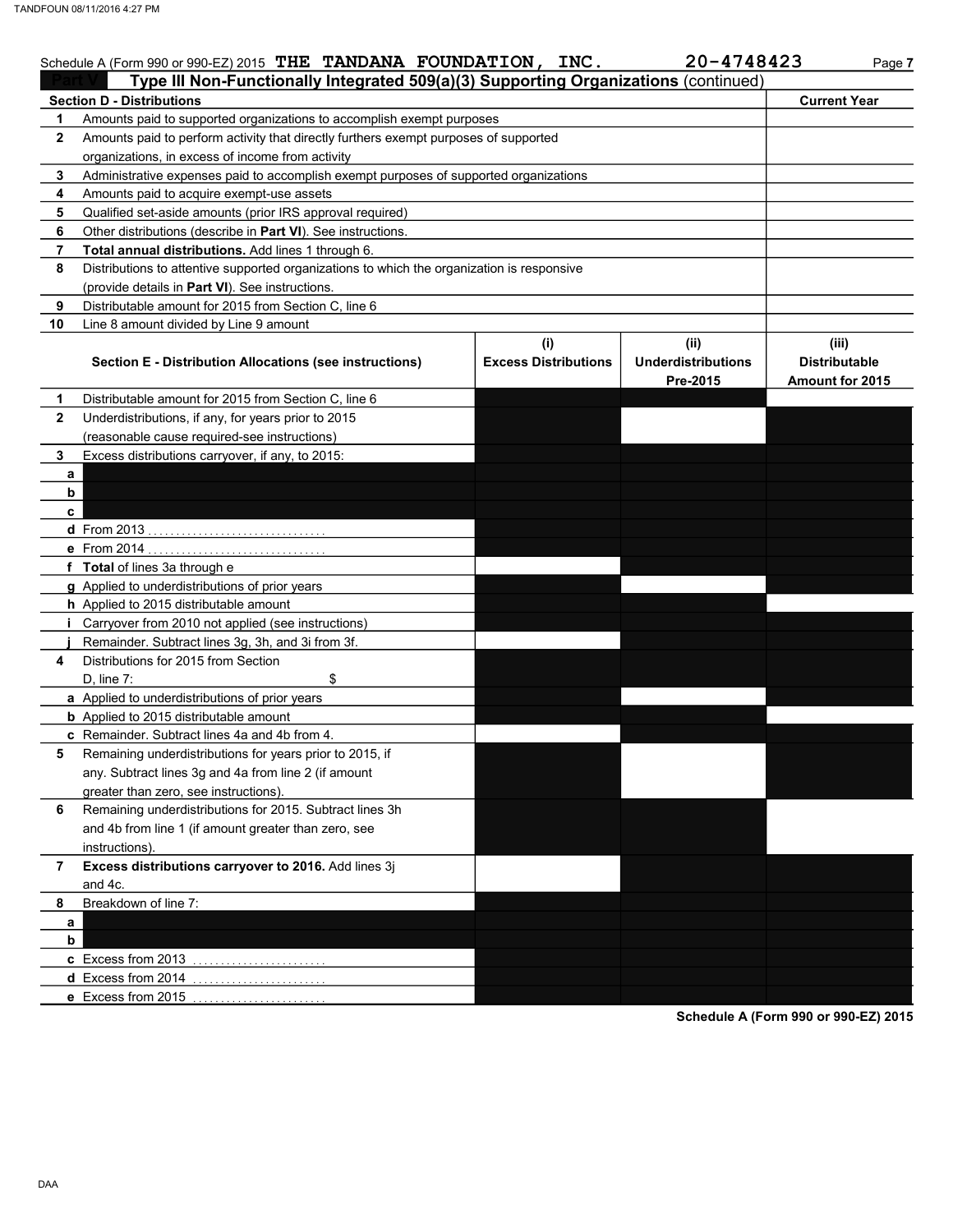| Schedule A (Form 990 or 990-EZ) 2015 THE TANDANA FOUNDATION, INC.                              |  | 20-4748423                                                                                                             | Page 8 |
|------------------------------------------------------------------------------------------------|--|------------------------------------------------------------------------------------------------------------------------|--------|
|                                                                                                |  | Supplemental Information. Provide the explanations required by Part II, line 10; Part II, line 17a or 17b; Part        |        |
|                                                                                                |  | III, line 12; Part IV, Section A, lines 1, 2, 3b, 3c, 4b, 4c, 5a, 6, 9a, 9b, 9c, 11a, 11b, and 11c; Part IV, Section   |        |
|                                                                                                |  | B, lines 1 and 2; Part IV, Section C, line 1; Part IV, Section D, lines 2 and 3; Part IV, Section E, lines 1c, 2a, 2b, |        |
|                                                                                                |  |                                                                                                                        |        |
|                                                                                                |  | 3a and 3b; Part V, line 1; Part V, Section B, line 1e; Part V, Section D, lines 5, 6, and 8; and Part V, Section E,    |        |
| lines 2, 5, and 6. Also complete this part for any additional information. (See instructions.) |  |                                                                                                                        |        |
|                                                                                                |  |                                                                                                                        |        |
|                                                                                                |  |                                                                                                                        |        |
|                                                                                                |  |                                                                                                                        |        |
|                                                                                                |  |                                                                                                                        |        |
|                                                                                                |  |                                                                                                                        |        |
|                                                                                                |  |                                                                                                                        |        |
|                                                                                                |  |                                                                                                                        |        |
|                                                                                                |  |                                                                                                                        |        |
|                                                                                                |  |                                                                                                                        |        |
|                                                                                                |  |                                                                                                                        |        |
|                                                                                                |  |                                                                                                                        |        |
|                                                                                                |  |                                                                                                                        |        |
|                                                                                                |  |                                                                                                                        |        |
|                                                                                                |  |                                                                                                                        |        |
|                                                                                                |  |                                                                                                                        |        |
|                                                                                                |  |                                                                                                                        |        |
|                                                                                                |  |                                                                                                                        |        |
|                                                                                                |  |                                                                                                                        |        |
|                                                                                                |  |                                                                                                                        |        |
|                                                                                                |  |                                                                                                                        |        |
|                                                                                                |  |                                                                                                                        |        |
|                                                                                                |  |                                                                                                                        |        |
|                                                                                                |  |                                                                                                                        |        |
|                                                                                                |  |                                                                                                                        |        |
|                                                                                                |  |                                                                                                                        |        |
|                                                                                                |  |                                                                                                                        |        |
|                                                                                                |  |                                                                                                                        |        |
|                                                                                                |  |                                                                                                                        |        |
|                                                                                                |  |                                                                                                                        |        |
|                                                                                                |  |                                                                                                                        |        |
|                                                                                                |  |                                                                                                                        |        |
|                                                                                                |  |                                                                                                                        |        |
|                                                                                                |  |                                                                                                                        |        |
|                                                                                                |  |                                                                                                                        |        |
|                                                                                                |  |                                                                                                                        |        |
|                                                                                                |  |                                                                                                                        |        |
|                                                                                                |  |                                                                                                                        |        |
|                                                                                                |  |                                                                                                                        |        |
|                                                                                                |  |                                                                                                                        |        |
|                                                                                                |  |                                                                                                                        |        |
|                                                                                                |  |                                                                                                                        |        |
|                                                                                                |  |                                                                                                                        |        |
|                                                                                                |  |                                                                                                                        |        |
|                                                                                                |  |                                                                                                                        |        |
|                                                                                                |  |                                                                                                                        |        |
|                                                                                                |  |                                                                                                                        |        |
|                                                                                                |  |                                                                                                                        |        |
|                                                                                                |  |                                                                                                                        |        |
|                                                                                                |  |                                                                                                                        |        |
|                                                                                                |  |                                                                                                                        |        |
|                                                                                                |  |                                                                                                                        |        |
|                                                                                                |  |                                                                                                                        |        |
|                                                                                                |  |                                                                                                                        |        |
|                                                                                                |  |                                                                                                                        |        |
|                                                                                                |  |                                                                                                                        |        |
|                                                                                                |  |                                                                                                                        |        |
|                                                                                                |  |                                                                                                                        |        |
|                                                                                                |  |                                                                                                                        |        |
|                                                                                                |  |                                                                                                                        |        |
|                                                                                                |  |                                                                                                                        |        |
|                                                                                                |  |                                                                                                                        |        |
|                                                                                                |  |                                                                                                                        |        |
|                                                                                                |  |                                                                                                                        |        |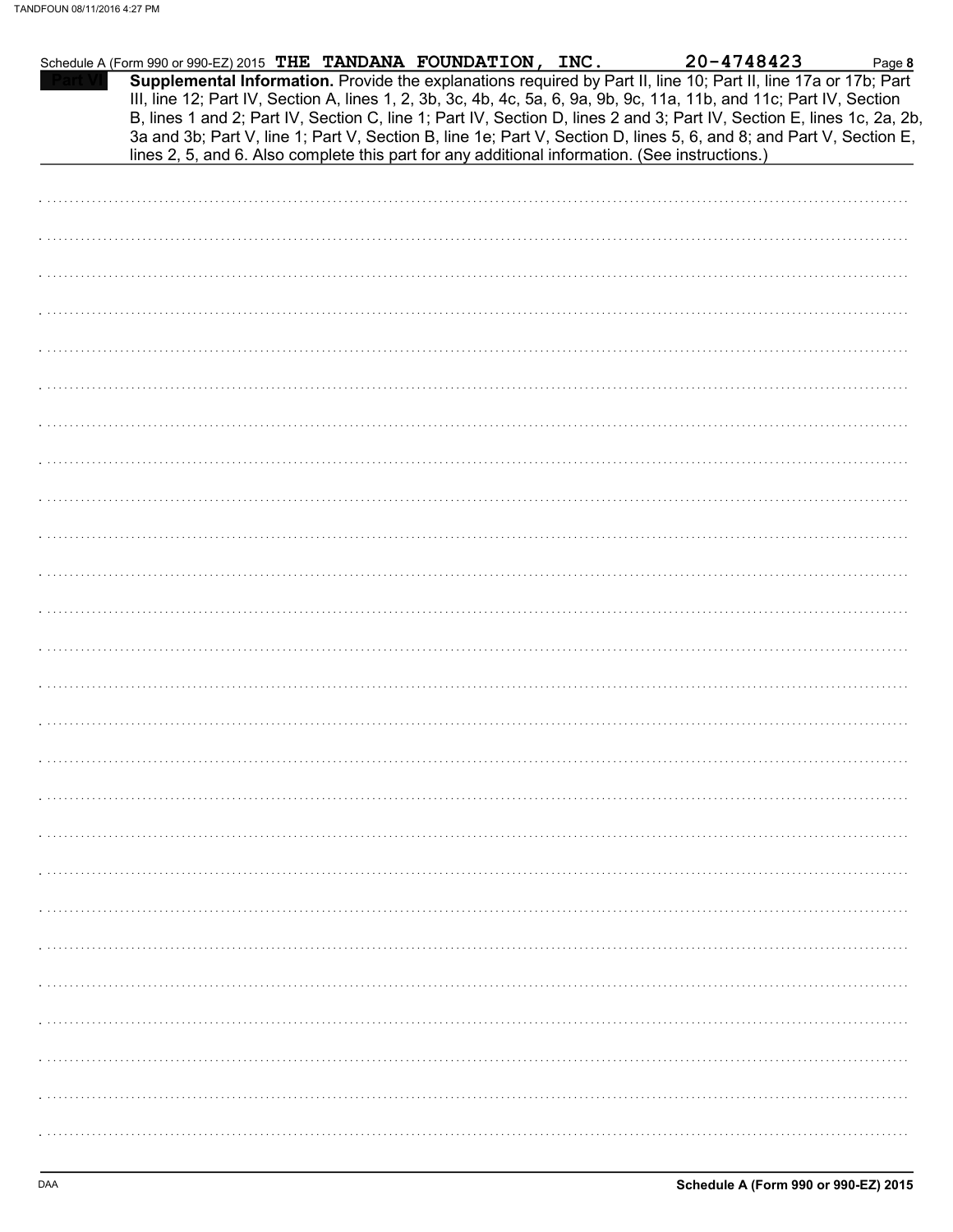# **SCHEDULE D Supplemental Financial Statements**

Attach to Form 990. **(Form 990) Part IV, line 6, 7, 8, 9, 10, 11a, 11b, 11c, 11d, 11e, 11f, 12a, or 12b.** X **Complete if the organization answered "Yes" on Form 990,**

| OMB No. 1545-0047 |  |
|-------------------|--|
|                   |  |

| Information about Schedule D (Form 990) and its instructions is at www.irs.gov/form990. |                                       |
|-----------------------------------------------------------------------------------------|---------------------------------------|
|                                                                                         | <b>Emplover identification number</b> |

| Internal Revenue Service |
|--------------------------|
| Name of the organization |

Department of the Treasury

|              | TANDANA FOUNDATION, INC.<br>THE                                                                                                           |                                                    | 20-4748423                      |
|--------------|-------------------------------------------------------------------------------------------------------------------------------------------|----------------------------------------------------|---------------------------------|
|              | Organizations Maintaining Donor Advised Funds or Other Similar Funds or Accounts.                                                         |                                                    |                                 |
|              | Complete if the organization answered "Yes" on Form 990, Part IV, line 6.                                                                 |                                                    |                                 |
|              |                                                                                                                                           | (a) Donor advised funds                            | (b) Funds and other accounts    |
| 1            | Total number at end of year                                                                                                               |                                                    |                                 |
|              |                                                                                                                                           |                                                    |                                 |
| 3            |                                                                                                                                           | the contract of the contract of the contract of    |                                 |
| 4            | Aggregate value at end of year                                                                                                            |                                                    |                                 |
|              | Did the organization inform all donors and donor advisors in writing that the assets held in donor advised                                |                                                    |                                 |
|              | funds are the organization's property, subject to the organization's exclusive legal control?                                             |                                                    | Yes<br>No                       |
| 6            | Did the organization inform all grantees, donors, and donor advisors in writing that grant funds can be used                              |                                                    |                                 |
|              | only for charitable purposes and not for the benefit of the donor or donor advisor, or for any other purpose                              |                                                    |                                 |
|              | conferring impermissible private benefit?                                                                                                 |                                                    | <b>Yes</b><br>No                |
|              | <b>Conservation Easements.</b>                                                                                                            |                                                    |                                 |
|              | Complete if the organization answered "Yes" on Form 990, Part IV, line 7.                                                                 |                                                    |                                 |
| 1            | Purpose(s) of conservation easements held by the organization (check all that apply).                                                     |                                                    |                                 |
|              | Preservation of land for public use (e.g., recreation or education)                                                                       | Preservation of a historically important land area |                                 |
|              | Protection of natural habitat                                                                                                             | Preservation of a certified historic structure     |                                 |
|              | Preservation of open space                                                                                                                |                                                    |                                 |
| $\mathbf{2}$ | Complete lines 2a through 2d if the organization held a qualified conservation contribution in the form of a conservation                 |                                                    |                                 |
|              | easement on the last day of the tax year.                                                                                                 |                                                    | Held at the End of the Tax Year |
| a            | Total number of conservation easements                                                                                                    |                                                    | 2a                              |
|              | Total acreage restricted by conservation easements                                                                                        |                                                    | 2 <sub>b</sub>                  |
| с            | Number of conservation easements on a certified historic structure included in (a) [[[[[[[[[[[[[[[[[[[[[[[[[]]]]]]]                       |                                                    | 2c                              |
| d            | Number of conservation easements included in (c) acquired after 8/17/06, and not on a                                                     |                                                    |                                 |
|              | historic structure listed in the National Register                                                                                        |                                                    | 2d                              |
| 3            | Number of conservation easements modified, transferred, released, extinguished, or terminated by the organization during the              |                                                    |                                 |
|              | tax year $\blacktriangleright$                                                                                                            |                                                    |                                 |
|              | Number of states where property subject to conservation easement is located >                                                             |                                                    |                                 |
| 5            | Does the organization have a written policy regarding the periodic monitoring, inspection, handling of                                    |                                                    |                                 |
|              |                                                                                                                                           |                                                    | Yes<br>No                       |
| 6            | Staff and volunteer hours devoted to monitoring, inspecting, handling of violations, and enforcing conservation easements during the year |                                                    |                                 |
|              |                                                                                                                                           |                                                    |                                 |
| 7            | Amount of expenses incurred in monitoring, inspecting, handling of violations, and enforcing conservation easements during the year       |                                                    |                                 |
|              | .                                                                                                                                         |                                                    |                                 |
|              | Does each conservation easement reported on line 2(d) above satisfy the requirements of section 170(h)(4)(B)(i)                           |                                                    |                                 |
|              |                                                                                                                                           |                                                    | $\Box$ Yes $\Box$ No            |
| 9            | In Part XIII, describe how the organization reports conservation easements in its revenue and expense statement, and                      |                                                    |                                 |
|              | balance sheet, and include, if applicable, the text of the footnote to the organization's financial statements that describes the         |                                                    |                                 |
|              | organization's accounting for conservation easements.                                                                                     |                                                    |                                 |
|              | Organizations Maintaining Collections of Art, Historical Treasures, or Other Similar Assets.                                              |                                                    |                                 |
|              | Complete if the organization answered "Yes" on Form 990, Part IV, line 8.                                                                 |                                                    |                                 |
|              | 1a If the organization elected, as permitted under SFAS 116 (ASC 958), not to report in its revenue statement and balance sheet           |                                                    |                                 |
|              | works of art, historical treasures, or other similar assets held for public exhibition, education, or research in furtherance of          |                                                    |                                 |
|              | public service, provide, in Part XIII, the text of the footnote to its financial statements that describes these items.                   |                                                    |                                 |
| b            | If the organization elected, as permitted under SFAS 116 (ASC 958), to report in its revenue statement and balance sheet                  |                                                    |                                 |
|              | works of art, historical treasures, or other similar assets held for public exhibition, education, or research in furtherance of          |                                                    |                                 |
|              | public service, provide the following amounts relating to these items:                                                                    |                                                    |                                 |
|              |                                                                                                                                           |                                                    |                                 |
|              | (ii) Assets included in Form 990, Part X                                                                                                  |                                                    |                                 |
| $\mathbf{2}$ | If the organization received or held works of art, historical treasures, or other similar assets for financial gain, provide the          |                                                    |                                 |
|              | following amounts required to be reported under SFAS 116 (ASC 958) relating to these items:                                               |                                                    |                                 |
| a            |                                                                                                                                           |                                                    |                                 |
|              |                                                                                                                                           |                                                    |                                 |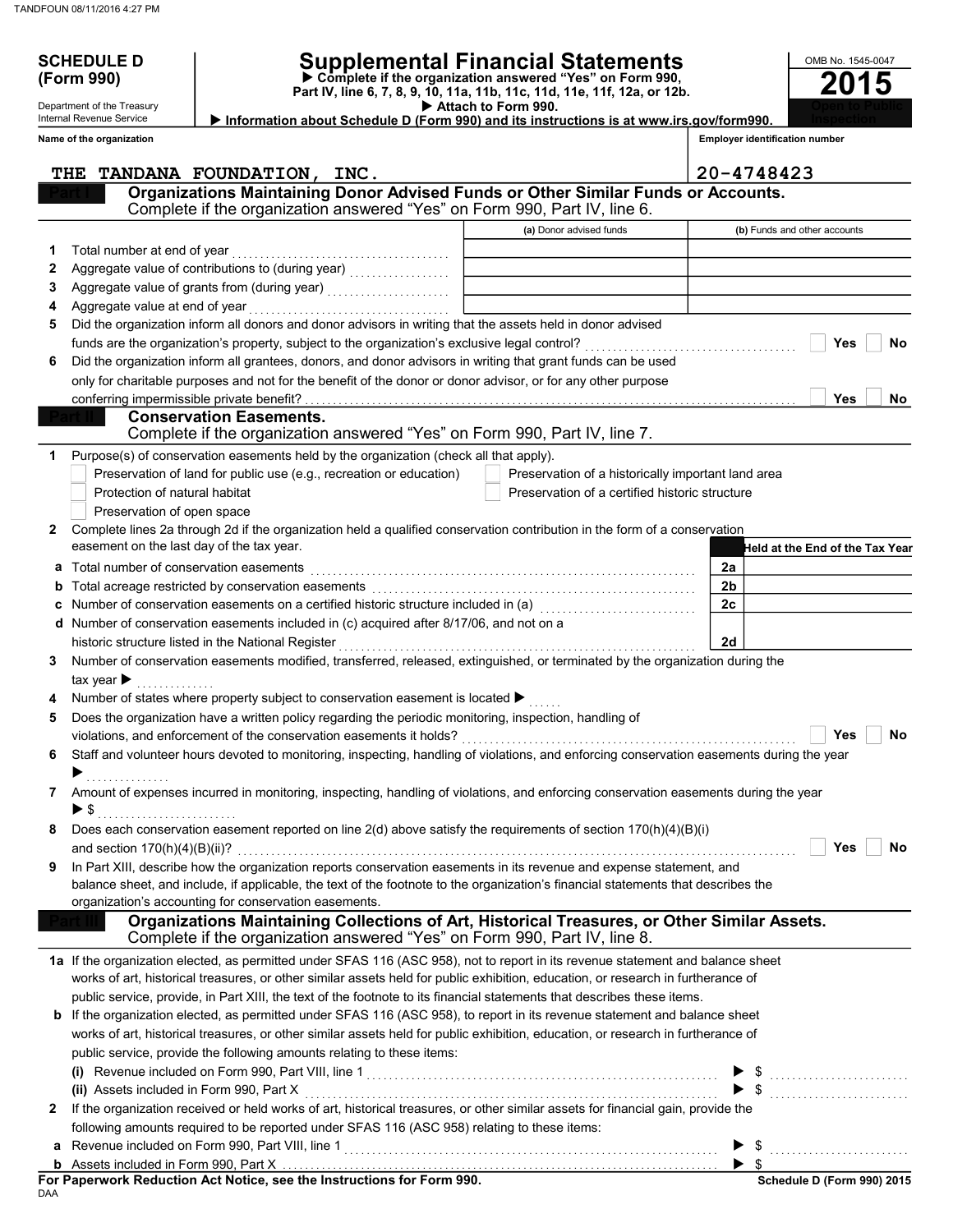|   | Schedule D (Form 990) 2015 THE TANDANA FOUNDATION, INC.                                                                                                                                                                                          |                         |                           |                    | 20-4748423      |                      |                | Page 2              |    |
|---|--------------------------------------------------------------------------------------------------------------------------------------------------------------------------------------------------------------------------------------------------|-------------------------|---------------------------|--------------------|-----------------|----------------------|----------------|---------------------|----|
|   | Organizations Maintaining Collections of Art, Historical Treasures, or Other Similar Assets (continued)                                                                                                                                          |                         |                           |                    |                 |                      |                |                     |    |
|   | 3 Using the organization's acquisition, accession, and other records, check any of the following that are a significant use of its<br>collection items (check all that apply):                                                                   |                         |                           |                    |                 |                      |                |                     |    |
| a | Public exhibition                                                                                                                                                                                                                                | d                       | Loan or exchange programs |                    |                 |                      |                |                     |    |
| b | Scholarly research                                                                                                                                                                                                                               | е                       |                           |                    |                 |                      |                |                     |    |
| c | Preservation for future generations                                                                                                                                                                                                              |                         |                           |                    |                 |                      |                |                     |    |
|   | Provide a description of the organization's collections and explain how they further the organization's exempt purpose in Part                                                                                                                   |                         |                           |                    |                 |                      |                |                     |    |
|   | XIII.                                                                                                                                                                                                                                            |                         |                           |                    |                 |                      |                |                     |    |
| 5 | During the year, did the organization solicit or receive donations of art, historical treasures, or other similar                                                                                                                                |                         |                           |                    |                 |                      |                |                     |    |
|   | assets to be sold to raise funds rather than to be maintained as part of the organization's collection?                                                                                                                                          |                         |                           |                    |                 |                      | <b>Yes</b>     |                     | No |
|   | <b>Escrow and Custodial Arrangements.</b>                                                                                                                                                                                                        |                         |                           |                    |                 |                      |                |                     |    |
|   | Complete if the organization answered "Yes" on Form 990, Part IV, line 9, or reported an amount on Form                                                                                                                                          |                         |                           |                    |                 |                      |                |                     |    |
|   | 990, Part X, line 21.                                                                                                                                                                                                                            |                         |                           |                    |                 |                      |                |                     |    |
|   | 1a Is the organization an agent, trustee, custodian or other intermediary for contributions or other assets not                                                                                                                                  |                         |                           |                    |                 |                      |                |                     |    |
|   | included on Form 990, Part X?                                                                                                                                                                                                                    |                         |                           |                    |                 |                      | Yes            | <b>No</b>           |    |
|   | <b>b</b> If "Yes," explain the arrangement in Part XIII and complete the following table:                                                                                                                                                        |                         |                           |                    |                 |                      |                |                     |    |
|   |                                                                                                                                                                                                                                                  |                         |                           |                    |                 |                      | Amount         |                     |    |
|   | c Beginning balance                                                                                                                                                                                                                              |                         |                           |                    |                 | 1c                   |                |                     |    |
|   | Additions during the year<br>interaction continuous continuous continuous during the year of the year of the set of the set of the set of the set of the set of the set of the set of the set of the set of the set of the set o                 |                         |                           |                    |                 | 1 <sub>d</sub>       |                |                     |    |
|   |                                                                                                                                                                                                                                                  |                         |                           |                    |                 | 1e                   |                |                     |    |
|   | Distributions during the year material contact the set of the year material contact the year material contact the year material contact the year material contact the year material contact the year of the year of the year o<br>Ending balance |                         |                           |                    |                 | 1 <sup>f</sup>       |                |                     |    |
|   | 2a Did the organization include an amount on Form 990, Part X, line 21, for escrow or custodial account liability?                                                                                                                               |                         |                           |                    |                 |                      | <b>Yes</b>     | No                  |    |
|   | <b>b</b> If "Yes," explain the arrangement in Part XIII. Check here if the explanation has been provided on Part XIII                                                                                                                            |                         |                           |                    |                 |                      |                |                     |    |
|   | <b>Endowment Funds.</b>                                                                                                                                                                                                                          |                         |                           |                    |                 |                      |                |                     |    |
|   | Complete if the organization answered "Yes" on Form 990, Part IV, line 10.                                                                                                                                                                       |                         |                           |                    |                 |                      |                |                     |    |
|   |                                                                                                                                                                                                                                                  | (a) Current year        | (b) Prior year            | (c) Two years back |                 | (d) Three years back |                | (e) Four years back |    |
|   | 1a Beginning of year balance <i>minimizing</i>                                                                                                                                                                                                   |                         |                           |                    |                 |                      |                |                     |    |
|   | <b>b</b> Contributions                                                                                                                                                                                                                           |                         |                           |                    |                 |                      |                |                     |    |
|   | c Net investment earnings, gains, and                                                                                                                                                                                                            |                         |                           |                    |                 |                      |                |                     |    |
|   | losses                                                                                                                                                                                                                                           |                         |                           |                    |                 |                      |                |                     |    |
|   | d Grants or scholarships                                                                                                                                                                                                                         |                         |                           |                    |                 |                      |                |                     |    |
|   | Other expenditures for facilities and                                                                                                                                                                                                            |                         |                           |                    |                 |                      |                |                     |    |
|   | programs                                                                                                                                                                                                                                         |                         |                           |                    |                 |                      |                |                     |    |
|   | f Administrative expenses                                                                                                                                                                                                                        |                         |                           |                    |                 |                      |                |                     |    |
|   | End of year balance                                                                                                                                                                                                                              |                         |                           |                    |                 |                      |                |                     |    |
|   | Provide the estimated percentage of the current year end balance (line 1g, column (a)) held as:                                                                                                                                                  |                         |                           |                    |                 |                      |                |                     |    |
|   | a Board designated or quasi-endowment > %                                                                                                                                                                                                        |                         |                           |                    |                 |                      |                |                     |    |
|   | <b>b</b> Permanent endowment $\blacktriangleright$<br>%                                                                                                                                                                                          |                         |                           |                    |                 |                      |                |                     |    |
|   | c Temporarily restricted endowment >                                                                                                                                                                                                             | $\%$                    |                           |                    |                 |                      |                |                     |    |
|   | The percentages on lines 2a, 2b, and 2c should equal 100%.                                                                                                                                                                                       |                         |                           |                    |                 |                      |                |                     |    |
|   | 3a Are there endowment funds not in the possession of the organization that are held and administered for the                                                                                                                                    |                         |                           |                    |                 |                      |                |                     |    |
|   | organization by:                                                                                                                                                                                                                                 |                         |                           |                    |                 |                      |                | <b>Yes</b><br>No.   |    |
|   | (i) unrelated organizations                                                                                                                                                                                                                      |                         |                           |                    |                 |                      | 3a(i)          |                     |    |
|   | (ii) related organizations                                                                                                                                                                                                                       |                         |                           |                    |                 |                      | 3a(ii)         |                     |    |
|   | b If "Yes" on line 3a(ii), are the related organizations listed as required on Schedule R? [[[[[[[[[[[[[[[[[[[                                                                                                                                   |                         |                           |                    |                 |                      | 3b             |                     |    |
| 4 | Describe in Part XIII the intended uses of the organization's endowment funds.                                                                                                                                                                   |                         |                           |                    |                 |                      |                |                     |    |
|   | Land, Buildings, and Equipment.                                                                                                                                                                                                                  |                         |                           |                    |                 |                      |                |                     |    |
|   | Complete if the organization answered "Yes" on Form 990, Part IV, line 11a. See Form 990, Part X, line 10.                                                                                                                                       |                         |                           |                    |                 |                      |                |                     |    |
|   | Description of property                                                                                                                                                                                                                          | (a) Cost or other basis | (b) Cost or other basis   |                    | (c) Accumulated |                      | (d) Book value |                     |    |
|   |                                                                                                                                                                                                                                                  | (investment)            | (other)                   |                    | depreciation    |                      |                |                     |    |
|   | 1a Land                                                                                                                                                                                                                                          |                         |                           |                    |                 |                      |                |                     |    |
|   | <b>b</b> Buildings                                                                                                                                                                                                                               |                         |                           |                    |                 |                      |                |                     |    |
|   | c Leasehold improvements                                                                                                                                                                                                                         |                         |                           |                    |                 |                      |                |                     |    |
|   |                                                                                                                                                                                                                                                  |                         |                           |                    |                 |                      |                |                     |    |
|   |                                                                                                                                                                                                                                                  |                         |                           | 7,434              |                 | 6,479                |                | 955                 |    |
|   |                                                                                                                                                                                                                                                  |                         |                           |                    |                 |                      |                | 955                 |    |
|   |                                                                                                                                                                                                                                                  |                         |                           |                    |                 |                      |                |                     |    |

**Schedule D (Form 990) 2015**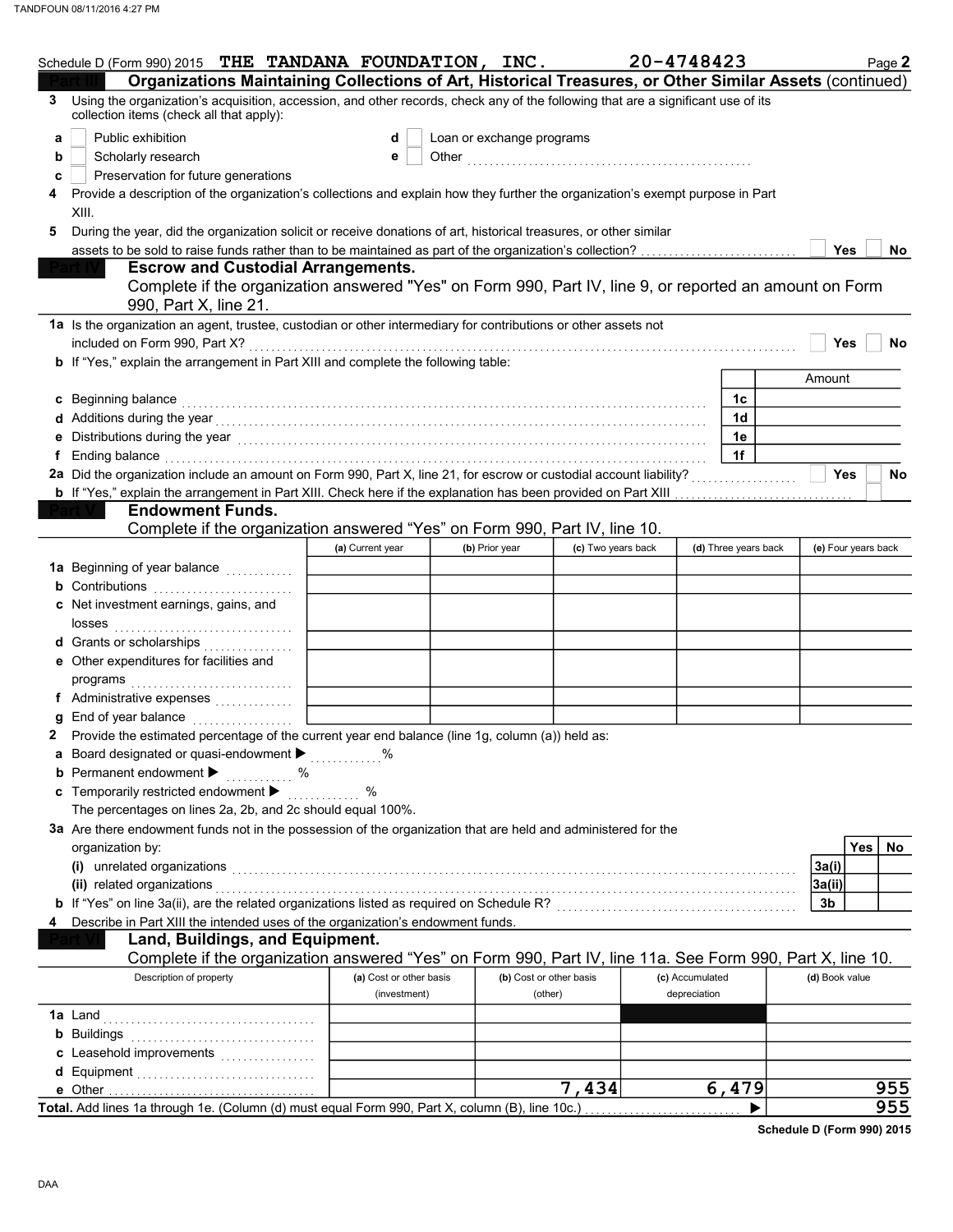|                           | Schedule D (Form 990) 2015 THE TANDANA FOUNDATION,                                                                                                                                                                                 | INC.           | 20-4748423                       | Page 3                |
|---------------------------|------------------------------------------------------------------------------------------------------------------------------------------------------------------------------------------------------------------------------------|----------------|----------------------------------|-----------------------|
|                           | <b>Investments-Other Securities.</b>                                                                                                                                                                                               |                |                                  |                       |
|                           | Complete if the organization answered "Yes" on Form 990, Part IV, line 11b. See Form 990, Part X, line 12.                                                                                                                         |                |                                  |                       |
|                           | (a) Description of security or category                                                                                                                                                                                            | (b) Book value | (c) Method of valuation:         |                       |
|                           | (including name of security)                                                                                                                                                                                                       |                | Cost or end-of-year market value |                       |
| (1) Financial derivatives |                                                                                                                                                                                                                                    |                |                                  |                       |
|                           |                                                                                                                                                                                                                                    |                |                                  |                       |
| $(3)$ Other               |                                                                                                                                                                                                                                    |                |                                  |                       |
| (A)                       |                                                                                                                                                                                                                                    |                |                                  |                       |
| (B)                       |                                                                                                                                                                                                                                    |                |                                  |                       |
|                           | $\overline{a}$ (C) and the continuum continuum continuum continuum continuum continuum continuum continuum continuum continuum continuum continuum continuum continuum continuum continuum continuum continuum continuum continuum |                |                                  |                       |
|                           |                                                                                                                                                                                                                                    |                |                                  |                       |
| (E)                       |                                                                                                                                                                                                                                    |                |                                  |                       |
| $\cdot$ (F)               |                                                                                                                                                                                                                                    |                |                                  |                       |
| (G)                       |                                                                                                                                                                                                                                    |                |                                  |                       |
| (H)                       |                                                                                                                                                                                                                                    |                |                                  |                       |
|                           | Total. (Column (b) must equal Form 990, Part X, col. (B) line 12.) ▶                                                                                                                                                               |                |                                  |                       |
|                           | <b>Investments-Program Related.</b>                                                                                                                                                                                                |                |                                  |                       |
|                           | Complete if the organization answered "Yes" on Form 990, Part IV, line 11c. See Form 990, Part X, line 13.                                                                                                                         |                |                                  |                       |
|                           | (a) Description of investment                                                                                                                                                                                                      | (b) Book value | (c) Method of valuation:         |                       |
|                           |                                                                                                                                                                                                                                    |                | Cost or end-of-year market value |                       |
| (1)                       |                                                                                                                                                                                                                                    |                |                                  |                       |
| (2)                       |                                                                                                                                                                                                                                    |                |                                  |                       |
| (3)                       |                                                                                                                                                                                                                                    |                |                                  |                       |
| (4)                       |                                                                                                                                                                                                                                    |                |                                  |                       |
| (5)                       |                                                                                                                                                                                                                                    |                |                                  |                       |
| (6)                       |                                                                                                                                                                                                                                    |                |                                  |                       |
| (7)                       |                                                                                                                                                                                                                                    |                |                                  |                       |
| (8)                       |                                                                                                                                                                                                                                    |                |                                  |                       |
| (9)                       |                                                                                                                                                                                                                                    |                |                                  |                       |
|                           | Total. (Column (b) must equal Form 990, Part X, col. (B) line 13.) ▶                                                                                                                                                               |                |                                  |                       |
|                           | <b>Other Assets.</b>                                                                                                                                                                                                               |                |                                  |                       |
|                           | Complete if the organization answered "Yes" on Form 990, Part IV, line 11d. See Form 990, Part X, line 15.                                                                                                                         |                |                                  |                       |
|                           | (a) Description                                                                                                                                                                                                                    |                |                                  | (b) Book value        |
| (1)                       | INTEREST ASSET HELD BY OTHERS<br><b>BENEF</b>                                                                                                                                                                                      |                |                                  | $\overline{23}$ , 447 |
| (2)                       |                                                                                                                                                                                                                                    |                |                                  |                       |
| (3)                       |                                                                                                                                                                                                                                    |                |                                  |                       |
| (4)                       |                                                                                                                                                                                                                                    |                |                                  |                       |
| (5)                       |                                                                                                                                                                                                                                    |                |                                  |                       |
| (6)                       |                                                                                                                                                                                                                                    |                |                                  |                       |
| (7)                       |                                                                                                                                                                                                                                    |                |                                  |                       |
| (8)                       |                                                                                                                                                                                                                                    |                |                                  |                       |
| (9)                       |                                                                                                                                                                                                                                    |                |                                  |                       |
|                           | Total. (Column (b) must equal Form 990, Part X, col. (B) line 15.)                                                                                                                                                                 |                |                                  | 23,447                |
|                           | <b>Other Liabilities.</b>                                                                                                                                                                                                          |                |                                  |                       |
|                           | Complete if the organization answered "Yes" on Form 990, Part IV, line 11e or 11f. See Form 990, Part X,                                                                                                                           |                |                                  |                       |
|                           | line 25.                                                                                                                                                                                                                           |                |                                  |                       |
| 1.                        | (a) Description of liability                                                                                                                                                                                                       | (b) Book value |                                  |                       |
| (1)                       | Federal income taxes                                                                                                                                                                                                               |                |                                  |                       |
| (2)                       |                                                                                                                                                                                                                                    |                |                                  |                       |
| (3)                       |                                                                                                                                                                                                                                    |                |                                  |                       |
| (4)                       |                                                                                                                                                                                                                                    |                |                                  |                       |
| (5)                       |                                                                                                                                                                                                                                    |                |                                  |                       |
| (6)                       |                                                                                                                                                                                                                                    |                |                                  |                       |
| (7)                       |                                                                                                                                                                                                                                    |                |                                  |                       |
| (8)                       |                                                                                                                                                                                                                                    |                |                                  |                       |
| (9)                       |                                                                                                                                                                                                                                    |                |                                  |                       |
|                           | Total. (Column (b) must equal Form 990, Part X, col. (B) line 25.) ▶                                                                                                                                                               |                |                                  |                       |

Liability for uncertain tax positions. In Part XIII, provide the text of the footnote to the organization's financial statements that reports the **2.** organization's liability for uncertain tax positions under FIN 48 (ASC 740). Check here if the text of the footnote has been provided in Part XIII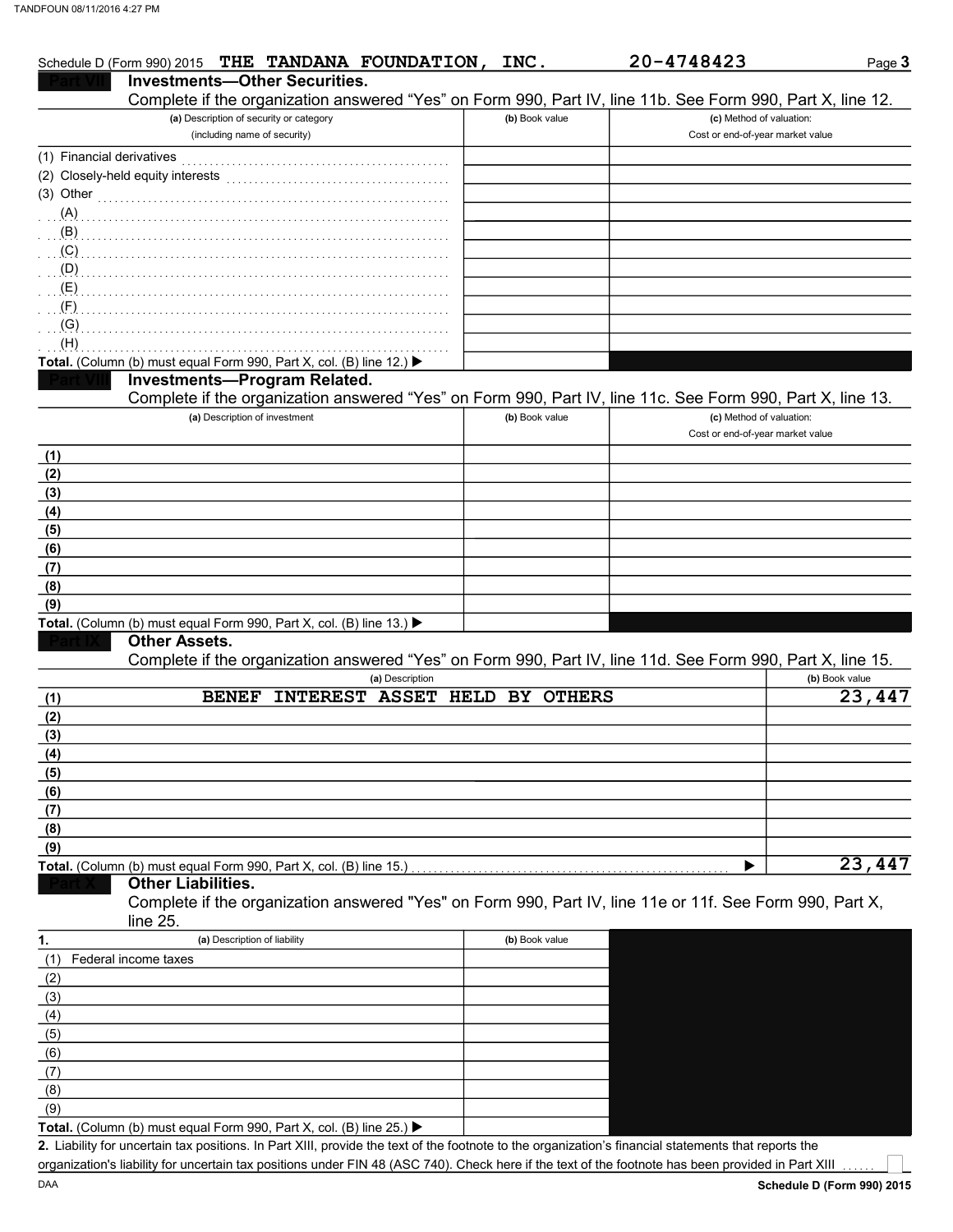|        | Schedule D (Form 990) 2015 THE TANDANA FOUNDATION, INC.                                                                                                                                                                             |                | 20-4748423  | Page 4 |
|--------|-------------------------------------------------------------------------------------------------------------------------------------------------------------------------------------------------------------------------------------|----------------|-------------|--------|
|        | Reconciliation of Revenue per Audited Financial Statements With Revenue per Return.                                                                                                                                                 |                |             |        |
|        | Complete if the organization answered "Yes" on Form 990, Part IV, line 12a.                                                                                                                                                         |                |             |        |
| 1      | Total revenue, gains, and other support per audited financial statements                                                                                                                                                            |                | $\mathbf 1$ |        |
| 2      | Amounts included on line 1 but not on Form 990, Part VIII, line 12:                                                                                                                                                                 |                |             |        |
| а      | Net unrealized gains (losses) on investments [1994] [1994] [1994] [1995] [1995] [1995] [1995] [1995] [1995] [1                                                                                                                      | 2a             |             |        |
| b      |                                                                                                                                                                                                                                     | 2 <sub>b</sub> |             |        |
|        | c Recoveries of prior year grants <b>contained</b> and the Recoveries of prior year grants and contained and the Recoveries of Prior vertex and the Recoveries of prior vertex and the Recoveries of Prior vertex and the Recoverie | 2c             |             |        |
| d      |                                                                                                                                                                                                                                     | 2d             |             |        |
| е      | Add lines 2a through 2d                                                                                                                                                                                                             |                | 2e          |        |
| 3      |                                                                                                                                                                                                                                     |                | 3           |        |
| 4      | Amounts included on Form 990, Part VIII, line 12, but not on line 1:                                                                                                                                                                |                |             |        |
| а      |                                                                                                                                                                                                                                     | 4a             |             |        |
| b      |                                                                                                                                                                                                                                     | 4 <sub>b</sub> |             |        |
|        | Add lines 4a and 4b                                                                                                                                                                                                                 |                | 4с<br>5     |        |
| 5.     |                                                                                                                                                                                                                                     |                |             |        |
|        | Reconciliation of Expenses per Audited Financial Statements With Expenses per Return.<br>Complete if the organization answered "Yes" on Form 990, Part IV, line 12a.                                                                |                |             |        |
|        | Total expenses and losses per audited financial statements                                                                                                                                                                          |                |             |        |
| 1<br>2 | Amounts included on line 1 but not on Form 990, Part IX, line 25:                                                                                                                                                                   |                | 1           |        |
| a      |                                                                                                                                                                                                                                     | 2a             |             |        |
|        |                                                                                                                                                                                                                                     | 2 <sub>b</sub> |             |        |
|        | <b>c</b> Other losses                                                                                                                                                                                                               | 2c             |             |        |
|        |                                                                                                                                                                                                                                     | <b>2d</b>      |             |        |
|        | e Add lines 2a through 2d                                                                                                                                                                                                           |                | 2e          |        |
| 3      | Subtract line 2e from line 1                                                                                                                                                                                                        |                | 3           |        |
| 4      | Amounts included on Form 990, Part IX, line 25, but not on line 1:                                                                                                                                                                  |                |             |        |
|        |                                                                                                                                                                                                                                     | 4a             |             |        |
|        |                                                                                                                                                                                                                                     | 4b             |             |        |
|        | c Add lines 4a and 4b                                                                                                                                                                                                               |                | 4с          |        |
|        |                                                                                                                                                                                                                                     |                | 5           |        |
|        | <b>Supplemental Information.</b>                                                                                                                                                                                                    |                |             |        |
|        | Provide the descriptions required for Part II, lines 3, 5, and 9; Part III, lines 1a and 4; Part IV, lines 1b and 2b; Part V, line 4; Part X, line                                                                                  |                |             |        |
|        | 2; Part XI, lines 2d and 4b; and Part XII, lines 2d and 4b. Also complete this part to provide any additional information.                                                                                                          |                |             |        |
|        |                                                                                                                                                                                                                                     |                |             |        |
|        |                                                                                                                                                                                                                                     |                |             |        |
|        |                                                                                                                                                                                                                                     |                |             |        |
|        |                                                                                                                                                                                                                                     |                |             |        |
|        |                                                                                                                                                                                                                                     |                |             |        |
|        |                                                                                                                                                                                                                                     |                |             |        |
|        |                                                                                                                                                                                                                                     |                |             |        |
|        |                                                                                                                                                                                                                                     |                |             |        |
|        |                                                                                                                                                                                                                                     |                |             |        |
|        |                                                                                                                                                                                                                                     |                |             |        |
|        |                                                                                                                                                                                                                                     |                |             |        |
|        |                                                                                                                                                                                                                                     |                |             |        |
|        |                                                                                                                                                                                                                                     |                |             |        |
|        |                                                                                                                                                                                                                                     |                |             |        |
|        |                                                                                                                                                                                                                                     |                |             |        |
|        |                                                                                                                                                                                                                                     |                |             |        |
|        |                                                                                                                                                                                                                                     |                |             |        |
|        |                                                                                                                                                                                                                                     |                |             |        |
|        |                                                                                                                                                                                                                                     |                |             |        |
|        |                                                                                                                                                                                                                                     |                |             |        |
|        |                                                                                                                                                                                                                                     |                |             |        |
|        |                                                                                                                                                                                                                                     |                |             |        |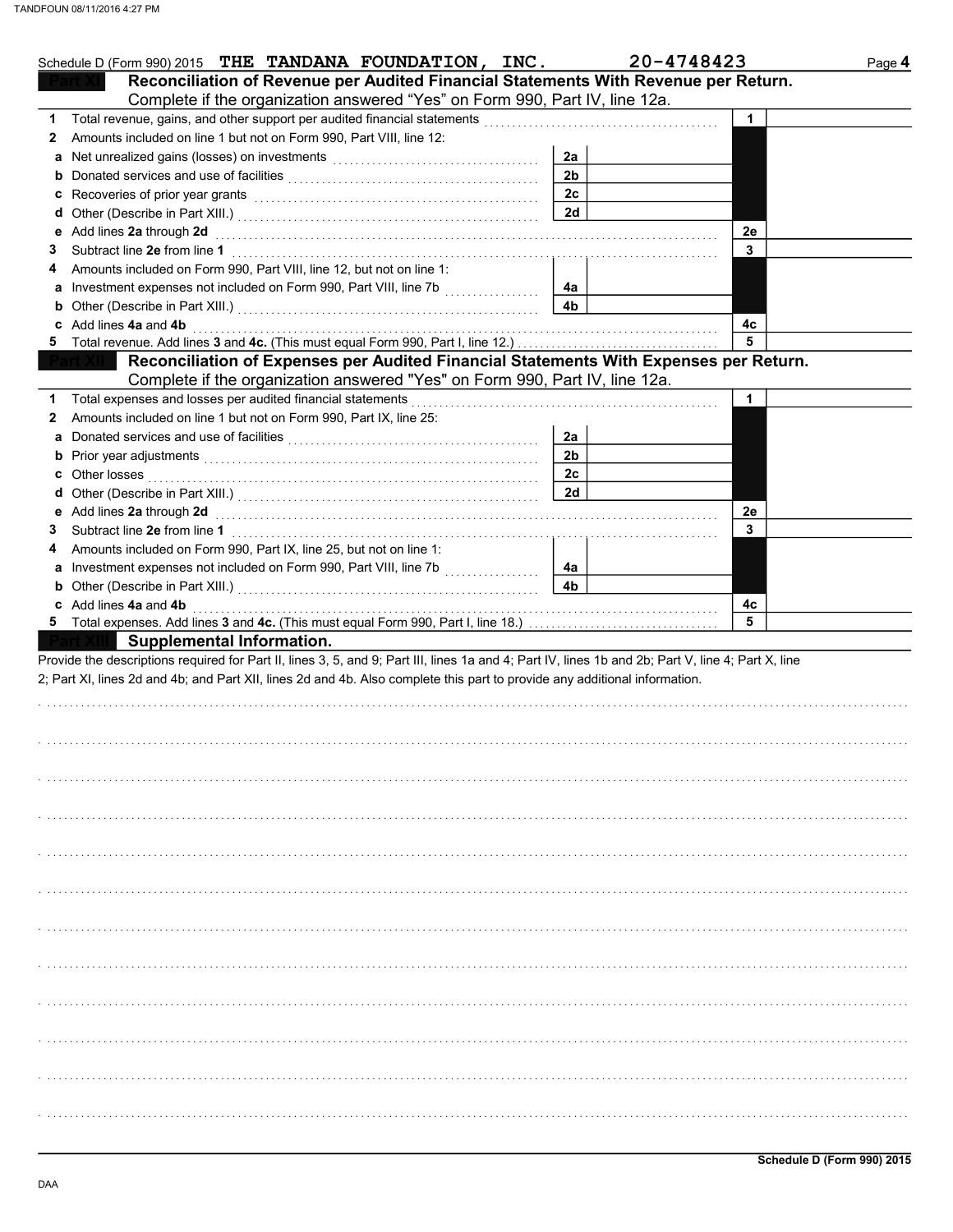| Schedule D (Form 990) 2015 THE TANDANA FOUNDATION, INC.<br>Supplemental Information (continued) |  | 20-4748423 | Page 5 |
|-------------------------------------------------------------------------------------------------|--|------------|--------|
|                                                                                                 |  |            |        |
|                                                                                                 |  |            |        |
|                                                                                                 |  |            |        |
|                                                                                                 |  |            |        |
|                                                                                                 |  |            |        |
|                                                                                                 |  |            |        |
|                                                                                                 |  |            |        |
|                                                                                                 |  |            |        |
|                                                                                                 |  |            |        |
|                                                                                                 |  |            |        |
|                                                                                                 |  |            |        |
|                                                                                                 |  |            |        |
|                                                                                                 |  |            |        |
|                                                                                                 |  |            |        |
|                                                                                                 |  |            |        |
|                                                                                                 |  |            |        |
|                                                                                                 |  |            |        |
|                                                                                                 |  |            |        |
|                                                                                                 |  |            |        |
|                                                                                                 |  |            |        |
|                                                                                                 |  |            |        |
|                                                                                                 |  |            |        |
|                                                                                                 |  |            |        |
|                                                                                                 |  |            |        |
|                                                                                                 |  |            |        |
|                                                                                                 |  |            |        |
|                                                                                                 |  |            |        |
|                                                                                                 |  |            |        |
|                                                                                                 |  |            |        |
|                                                                                                 |  |            |        |
|                                                                                                 |  |            |        |
|                                                                                                 |  |            |        |
|                                                                                                 |  |            |        |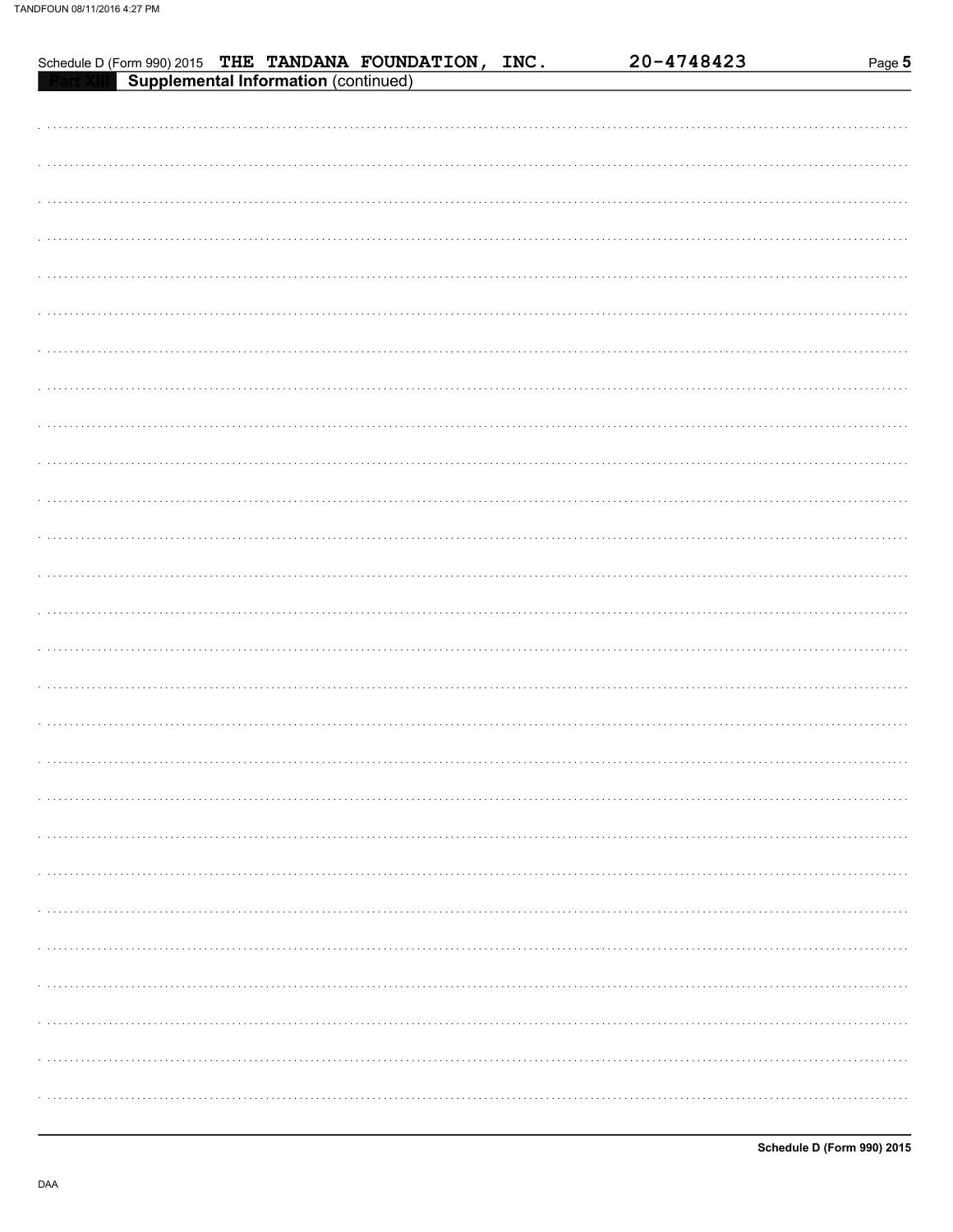| <b>SCHEDULE F</b><br>(Form 990)                                      |                                           |                                                                                       | <b>Statement of Activities Outside the United States</b><br>> Complete if the organization answered "Yes" on Form 990, Part IV, line 14b, 15, or 16.                                                                           |                                                                                                             |                                       | OMB No. 1545-0047<br>2015                                     |
|----------------------------------------------------------------------|-------------------------------------------|---------------------------------------------------------------------------------------|--------------------------------------------------------------------------------------------------------------------------------------------------------------------------------------------------------------------------------|-------------------------------------------------------------------------------------------------------------|---------------------------------------|---------------------------------------------------------------|
| Department of the Treasury                                           |                                           |                                                                                       | Attach to Form 990.                                                                                                                                                                                                            |                                                                                                             |                                       |                                                               |
| Internal Revenue Service<br>Name of the organization                 |                                           |                                                                                       | Information about Schedule F (Form 990) and its instructions is at www.irs.gov/form990.                                                                                                                                        |                                                                                                             | <b>Employer identification number</b> |                                                               |
|                                                                      |                                           |                                                                                       | THE TANDANA FOUNDATION, INC.                                                                                                                                                                                                   |                                                                                                             | 20-4748423                            |                                                               |
|                                                                      | Form 990, Part IV, line 14b.              |                                                                                       | General Information on Activities Outside the United States. Complete if the organization answered "Yes" on                                                                                                                    |                                                                                                             |                                       |                                                               |
| 1<br>grants or assistance?                                           |                                           |                                                                                       | For grantmakers. Does the organization maintain records to substantiate the amount of its grants and other<br>assistance, the grantees' eligibility for the grants or assistance, and the selection criteria used to award the |                                                                                                             |                                       | $ X $ Yes<br>No                                               |
| 2<br>assistance outside the United States.                           |                                           |                                                                                       | For grantmakers. Describe in Part V the organization's procedures for monitoring the use of its grants and other                                                                                                               |                                                                                                             |                                       |                                                               |
| 3                                                                    |                                           |                                                                                       | Activities per Region. (The following Part I, line 3 table can be duplicated if additional space is needed.)                                                                                                                   |                                                                                                             |                                       |                                                               |
| (a) Region                                                           | (b) Number of<br>offices in the<br>region | (c) Number of<br>employees,<br>agents, and<br>independent<br>contractors<br>in region | (d) Activities conducted in<br>region (by type) (e.g.,<br>fundraising, program services,<br>investments,<br>grants to recipients<br>located in the region)                                                                     | (e) If activity listed in (d) is<br>a program service,<br>describe specific type of<br>service(s) in region |                                       | (f) Total<br>expenditures for<br>and investments<br>in region |
| <b>ECUADOR</b><br>(1)                                                |                                           |                                                                                       | 1 PROGRAM                                                                                                                                                                                                                      | <b>HEALTHCARE, EDU</b>                                                                                      |                                       | 254,345                                                       |
| <b>MALI</b>                                                          |                                           |                                                                                       |                                                                                                                                                                                                                                |                                                                                                             |                                       |                                                               |
| (2)                                                                  |                                           |                                                                                       | 1 PROGRAM                                                                                                                                                                                                                      | <b>COMMUNITY</b>                                                                                            |                                       | 40,421                                                        |
| (3)                                                                  |                                           |                                                                                       |                                                                                                                                                                                                                                |                                                                                                             |                                       |                                                               |
| (4)                                                                  |                                           |                                                                                       |                                                                                                                                                                                                                                |                                                                                                             |                                       |                                                               |
| (5)                                                                  |                                           |                                                                                       |                                                                                                                                                                                                                                |                                                                                                             |                                       |                                                               |
| (6)                                                                  |                                           |                                                                                       |                                                                                                                                                                                                                                |                                                                                                             |                                       |                                                               |
| (7)                                                                  |                                           |                                                                                       |                                                                                                                                                                                                                                |                                                                                                             |                                       |                                                               |
| (8)                                                                  |                                           |                                                                                       |                                                                                                                                                                                                                                |                                                                                                             |                                       |                                                               |
| (9)                                                                  |                                           |                                                                                       |                                                                                                                                                                                                                                |                                                                                                             |                                       |                                                               |
| (10)                                                                 |                                           |                                                                                       |                                                                                                                                                                                                                                |                                                                                                             |                                       |                                                               |
| (11)                                                                 |                                           |                                                                                       |                                                                                                                                                                                                                                |                                                                                                             |                                       |                                                               |
| (12)                                                                 |                                           |                                                                                       |                                                                                                                                                                                                                                |                                                                                                             |                                       |                                                               |
| (13)                                                                 |                                           |                                                                                       |                                                                                                                                                                                                                                |                                                                                                             |                                       |                                                               |
| (14)                                                                 |                                           |                                                                                       |                                                                                                                                                                                                                                |                                                                                                             |                                       |                                                               |
| (15)                                                                 |                                           |                                                                                       |                                                                                                                                                                                                                                |                                                                                                             |                                       |                                                               |
| (16)                                                                 |                                           |                                                                                       |                                                                                                                                                                                                                                |                                                                                                             |                                       |                                                               |
| (17)                                                                 |                                           |                                                                                       |                                                                                                                                                                                                                                |                                                                                                             |                                       |                                                               |
| 3a Sub-total<br><b>b</b> Total from continuation<br>sheets to Part I |                                           |                                                                                       | 2                                                                                                                                                                                                                              |                                                                                                             |                                       | 294,766                                                       |
| c Totals (add<br>lines 3a and 3b)                                    |                                           |                                                                                       | $\overline{2}$                                                                                                                                                                                                                 |                                                                                                             |                                       | 294,766                                                       |

**For Paperwork Reduction Act Notice, see the Instructions for Form 990. Schedule F (Form 990) 2015** DAA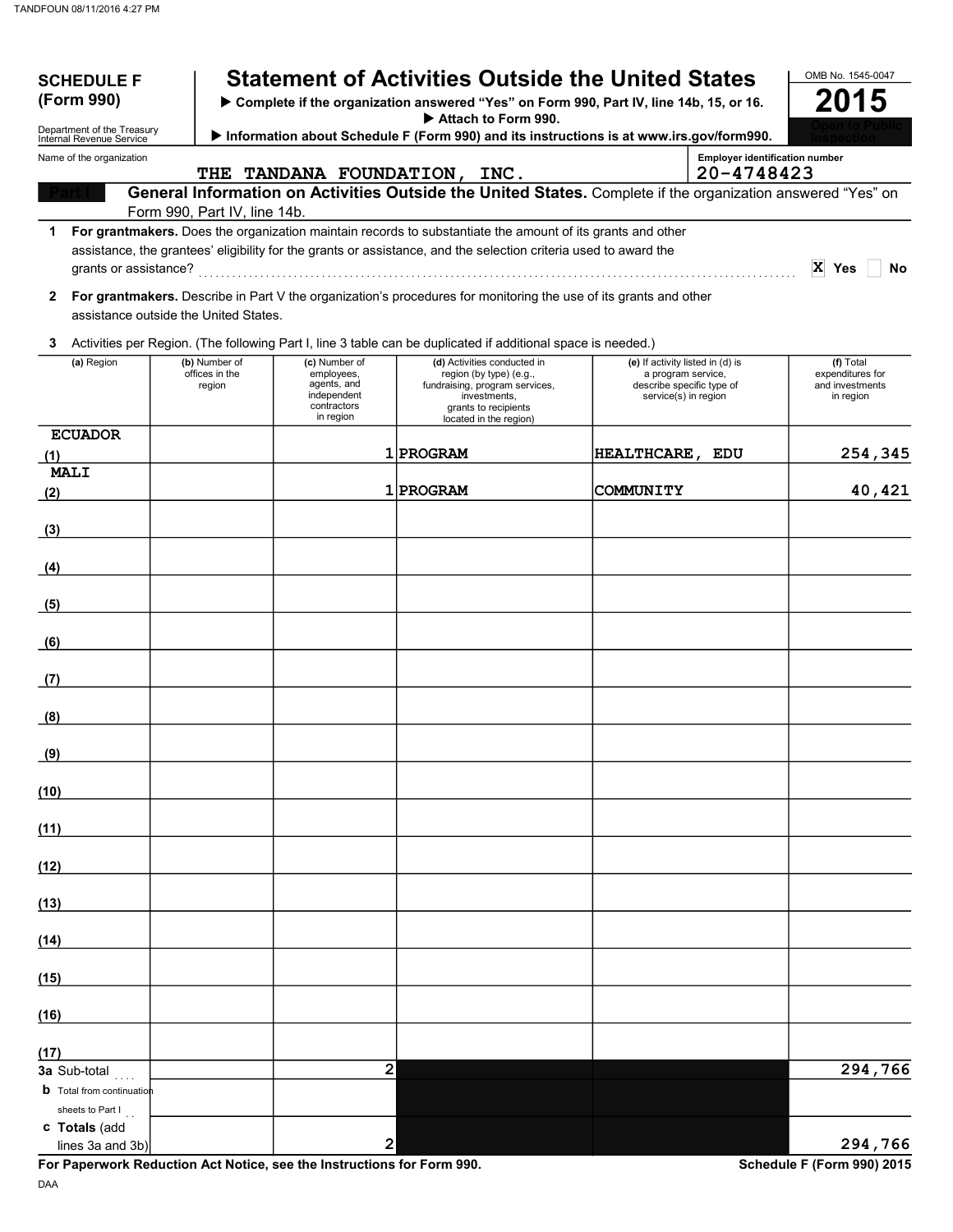|   |                             |                                                    |            | Schedule F (Form 990) 2015 THE TANDANA FOUNDATION, INC.                                                                                                 | 20-4748423                  |                                       |                                         |                                           | Page 2                                                            |
|---|-----------------------------|----------------------------------------------------|------------|---------------------------------------------------------------------------------------------------------------------------------------------------------|-----------------------------|---------------------------------------|-----------------------------------------|-------------------------------------------|-------------------------------------------------------------------|
|   |                             |                                                    |            | Grants and Other Assistance to Organizations or Entities Outside the United States. Complete if the organization answered "Yes" on Form 990,            |                             |                                       |                                         |                                           |                                                                   |
| 1 | (a) Name of<br>organization | (b) IRS code<br>section and EIN<br>(if applicable) | (c) Region | Part IV, line 15, for any recipient who received more than \$5,000. Part II can be duplicated if additional space is needed.<br>(d) Purpose of<br>grant | (e) Amount of<br>cash grant | (f) Manner of<br>cash<br>disbursement | (g) Amount of<br>non-cash<br>assistance | (h) Description<br>of non-cash assistance | (i) Method of<br>valuation<br>(book, FMV,<br>appraisal,<br>other) |
|   |                             |                                                    |            |                                                                                                                                                         |                             |                                       |                                         |                                           |                                                                   |
|   |                             |                                                    |            |                                                                                                                                                         |                             |                                       |                                         |                                           |                                                                   |
|   |                             |                                                    |            |                                                                                                                                                         |                             |                                       |                                         |                                           |                                                                   |
|   |                             |                                                    |            |                                                                                                                                                         |                             |                                       |                                         |                                           |                                                                   |
|   |                             |                                                    |            |                                                                                                                                                         |                             |                                       |                                         |                                           |                                                                   |
|   |                             |                                                    |            |                                                                                                                                                         |                             |                                       |                                         |                                           |                                                                   |
|   |                             |                                                    |            |                                                                                                                                                         |                             |                                       |                                         |                                           |                                                                   |
|   |                             |                                                    |            |                                                                                                                                                         |                             |                                       |                                         |                                           |                                                                   |
|   |                             |                                                    |            |                                                                                                                                                         |                             |                                       |                                         |                                           |                                                                   |
|   |                             |                                                    |            |                                                                                                                                                         |                             |                                       |                                         |                                           |                                                                   |
|   |                             |                                                    |            |                                                                                                                                                         |                             |                                       |                                         |                                           |                                                                   |
|   |                             |                                                    |            |                                                                                                                                                         |                             |                                       |                                         |                                           |                                                                   |
|   |                             |                                                    |            |                                                                                                                                                         |                             |                                       |                                         |                                           |                                                                   |
|   |                             |                                                    |            |                                                                                                                                                         |                             |                                       |                                         |                                           |                                                                   |
|   |                             |                                                    |            |                                                                                                                                                         |                             |                                       |                                         |                                           |                                                                   |
|   |                             |                                                    |            |                                                                                                                                                         |                             |                                       |                                         |                                           |                                                                   |
|   |                             |                                                    |            |                                                                                                                                                         |                             |                                       |                                         |                                           |                                                                   |

**2** Enter total number of recipient organizations listed above that are recognized as charities by the foreign country, recognized as tax-exempt **3** Enter total number of other organizations or entities **considerations** or entities **considerations** or entities **considerations** or entities **considerations** or entities **considerations** or entities **considerations c** by the IRS, or for which the grantee or counsel has provided a section 501(c)(3) equivalency letter ..................................................................  $\blacktriangleright$  $\blacktriangleright$ 

**Schedule F (Form 990) 2015**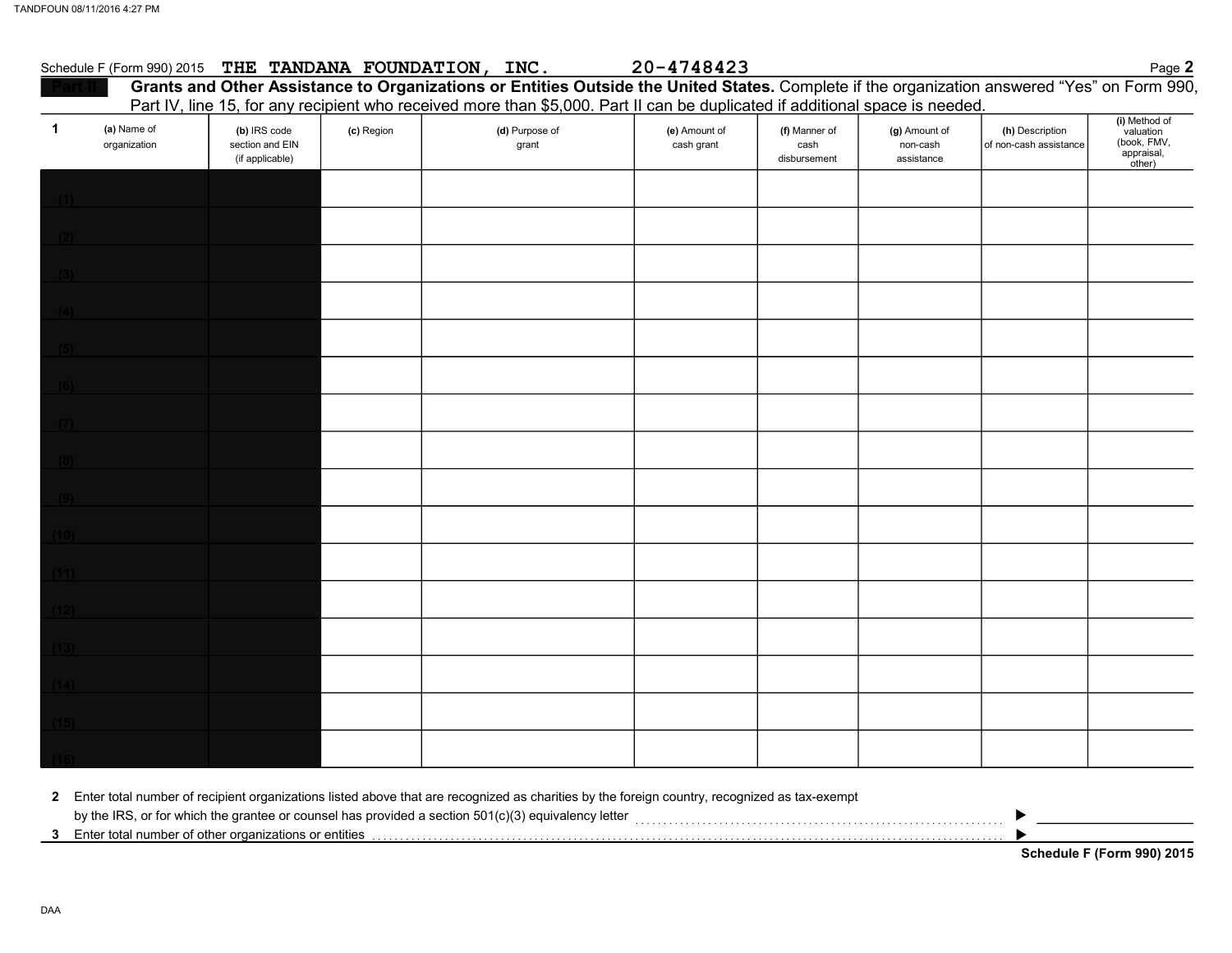## Schedule F (Form 990) 2015 THE TANDANA FOUNDATION, INC. 20-4748423 Page 3

| Part III can be duplicated if additional space is needed. |                |                             |                             |                                       |                                         |                                           |                                                                   |
|-----------------------------------------------------------|----------------|-----------------------------|-----------------------------|---------------------------------------|-----------------------------------------|-------------------------------------------|-------------------------------------------------------------------|
| (a) Type of grant or assistance                           | (b) Region     | (c) Number of<br>recipients | (d) Amount of<br>cash grant | (e) Manner of<br>cash<br>disbursement | (f) Amount of<br>non-cash<br>assistance | (g) Description<br>of non-cash assistance | (h) Method of<br>valuation<br>(book, FMV,<br>appraisal,<br>other) |
| (1) EDUCATIONAL ASSISTANCE                                | <b>ECUADOR</b> | 114                         |                             | 22,429 HAND CASH                      | 5,642                                   | SUPPLIES, FEES                            | <b>BOOK</b>                                                       |
| (2)                                                       |                |                             |                             |                                       |                                         |                                           |                                                                   |
| (3)<br><u> 1989 - Johann Barbara, martx</u>               |                |                             |                             |                                       |                                         |                                           |                                                                   |
| (4)                                                       |                |                             |                             |                                       |                                         |                                           |                                                                   |
| (5)                                                       |                |                             |                             |                                       |                                         |                                           |                                                                   |
| (6)                                                       |                |                             |                             |                                       |                                         |                                           |                                                                   |
| (7)                                                       |                |                             |                             |                                       |                                         |                                           |                                                                   |
| (8)                                                       |                |                             |                             |                                       |                                         |                                           |                                                                   |
| (9)                                                       |                |                             |                             |                                       |                                         |                                           |                                                                   |
| (10)                                                      |                |                             |                             |                                       |                                         |                                           |                                                                   |
| (11)                                                      |                |                             |                             |                                       |                                         |                                           |                                                                   |
| (12)                                                      |                |                             |                             |                                       |                                         |                                           |                                                                   |
| (13)                                                      |                |                             |                             |                                       |                                         |                                           |                                                                   |
| (14)                                                      |                |                             |                             |                                       |                                         |                                           |                                                                   |
| (15)                                                      |                |                             |                             |                                       |                                         |                                           |                                                                   |
| (16)                                                      |                |                             |                             |                                       |                                         |                                           |                                                                   |
| (17)                                                      |                |                             |                             |                                       |                                         |                                           |                                                                   |
| (18)                                                      |                |                             |                             |                                       |                                         |                                           |                                                                   |

**Grants and Other Assistance to Individuals Outside the United States.** Complete if the organization answered "Yes" on Form 990, Part IV, line 16.

**Schedule F (Form 990) 2015**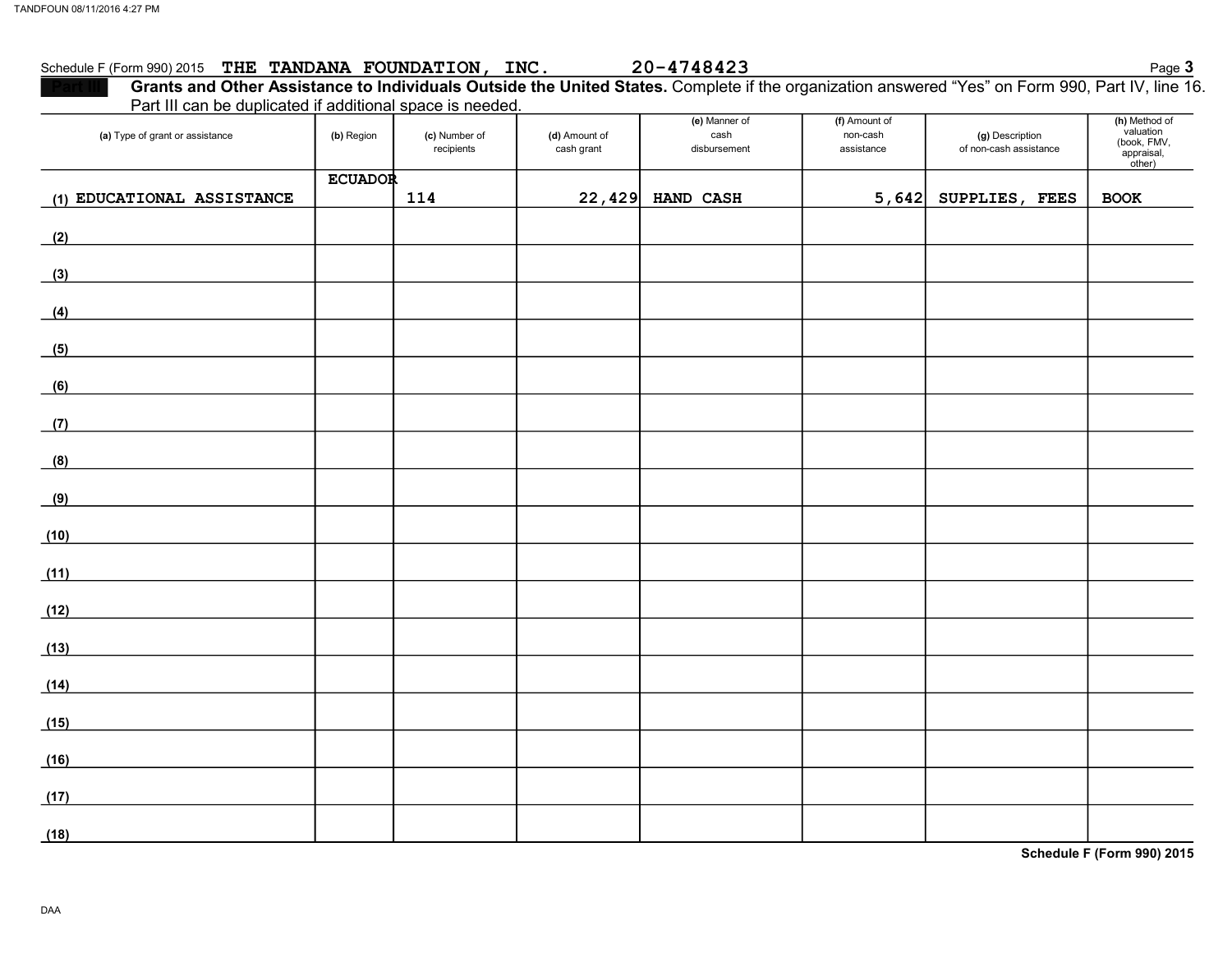|   | Schedule F (Form 990) 2015 THE TANDANA FOUNDATION, INC.                                                                                                                                                                                                                                                                                                                                                                 | 20-4748423 |     | Page 4                         |
|---|-------------------------------------------------------------------------------------------------------------------------------------------------------------------------------------------------------------------------------------------------------------------------------------------------------------------------------------------------------------------------------------------------------------------------|------------|-----|--------------------------------|
|   | <b>Foreign Forms</b>                                                                                                                                                                                                                                                                                                                                                                                                    |            |     |                                |
| 1 | Was the organization a U.S. transferor of property to a foreign corporation during the tax year? If "Yes,"<br>the organization may be required to file Form 926, Return by a U.S. Transferor of Property to a Foreign                                                                                                                                                                                                   |            | Yes | $\vert \mathbf{x} \vert$<br>No |
| 2 | Did the organization have an interest in a foreign trust during the tax year? If "Yes," the organization<br>may be required to separately file Form 3520, Annual Return To Report Transactions With Foreign<br>Trusts and Receipt of Certain Foreign Gifts, and/or Form 3520-A, Annual Information Return of Foreign<br>Trust With a U.S. Owner (see Instructions for Forms 3520 and 3520-A; do not file with Form 990) |            | Yes | $\mathbf{x}$<br>No             |
| 3 | Did the organization have an ownership interest in a foreign corporation during the tax year? If "Yes,"<br>the organization may be required to file Form 5471, Information Return of U.S. Persons With Respect to                                                                                                                                                                                                       |            | Yes | $\overline{\mathbf{x}}$<br>No  |
| 4 | Was the organization a direct or indirect shareholder of a passive foreign investment company or a<br>qualified electing fund during the tax year? If "Yes," the organization may be required to file Form 8621,<br>Information Return by a Shareholder of a Passive Foreign Investment Company or Qualified Electing                                                                                                   |            | Yes | $\overline{\mathbf{x}}$<br>No  |
| 5 | Did the organization have an ownership interest in a foreign partnership during the tax year? If "Yes,"<br>the organization may be required to file Form 8865, Return of U.S. Persons With Respect to Certain                                                                                                                                                                                                           |            | Yes | $ \mathbf{x} $<br>No           |
| 6 | Did the organization have any operations in or related to any boycotting countries during the tax year? If<br>"Yes," the organization may be required to separately file Form 5713, International Boycott Report (see                                                                                                                                                                                                   |            | Yes | X<br>No                        |

**Schedule F (Form 990) 2015**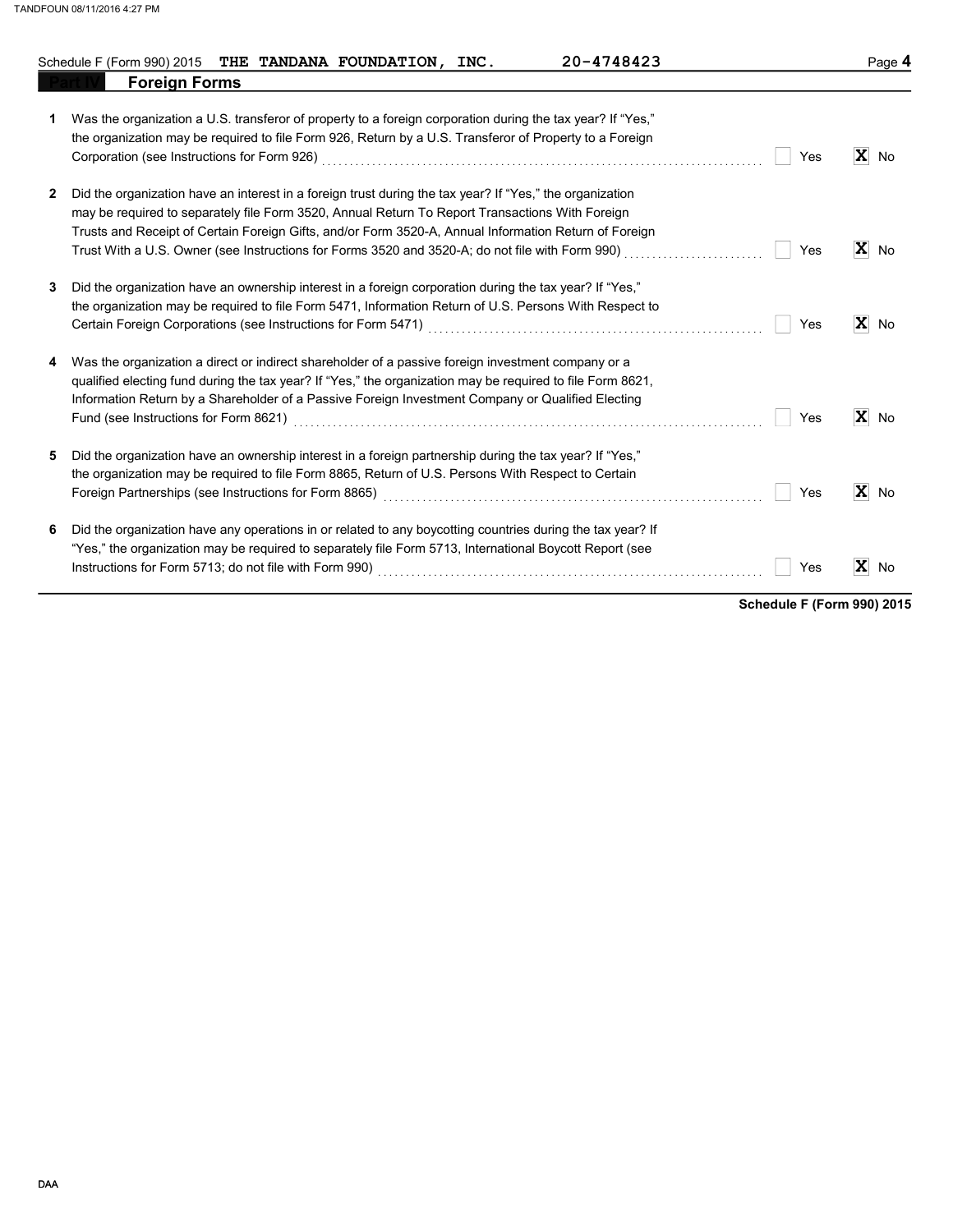|                | Schedule F (Form 990) 2015 THE TANDANA FOUNDATION, INC.<br><b>Supplemental Information</b>                                                                                                                                                                                             |  |      | 20-4748423          | Page 5                                                                                                                      |
|----------------|----------------------------------------------------------------------------------------------------------------------------------------------------------------------------------------------------------------------------------------------------------------------------------------|--|------|---------------------|-----------------------------------------------------------------------------------------------------------------------------|
|                | Provide the information required by Part I, line 2 (monitoring of funds); Part I, line 3, column (f) (accounting method;<br>Part III, column (c) (estimated number of recipients), as applicable. Also complete this part to provide any additional<br>information (see instructions). |  |      |                     | amounts of investments vs. expenditures per region); Part II, line 1 (accounting method); Part III (accounting method); and |
|                | PART I, LINE 2 - PROCEDURES FOR MONITORING THE USE OF GRANT FUNDS                                                                                                                                                                                                                      |  |      |                     |                                                                                                                             |
|                |                                                                                                                                                                                                                                                                                        |  |      |                     | THE LOCAL AGENT IN ECUADOR WORKS CLOSELY WITH STUDENTS TO IDENTIFY THEIR                                                    |
|                |                                                                                                                                                                                                                                                                                        |  |      |                     | EDUCATIONAL NEEDS (BOOKS, SUPPLIES, UNIFORMS, TRANSPORTATION, OTHER FEES)                                                   |
|                | AND DISTRIBUTES FUNDS BASED ON THOSE NEEDS.                                                                                                                                                                                                                                            |  |      |                     |                                                                                                                             |
|                | PART I, LINE 3 - ACTIVITIES PER REGION                                                                                                                                                                                                                                                 |  |      |                     |                                                                                                                             |
| <b>REGION</b>  |                                                                                                                                                                                                                                                                                        |  |      | <b>EXPENDITURES</b> | <b>INVESTMENTS</b>                                                                                                          |
| <b>ECUADOR</b> |                                                                                                                                                                                                                                                                                        |  | . \$ | $254,345$ \$        | $\mathbf 0$                                                                                                                 |
| <b>MALI</b>    |                                                                                                                                                                                                                                                                                        |  | \$.  | $40,421$ \$         | $\mathbf 0$                                                                                                                 |
|                |                                                                                                                                                                                                                                                                                        |  |      |                     |                                                                                                                             |
|                | PART V - ADDITIONAL INFORMATION                                                                                                                                                                                                                                                        |  |      |                     |                                                                                                                             |
|                | FUNDS ARE TRANSFERRED TO TANDANA'S BANK ACCOUNT IN ECUADOR AS NEEDED                                                                                                                                                                                                                   |  |      |                     |                                                                                                                             |
|                | BASED ON COMMUNICATION WITH THE LOCAL AGENT. THE AGENT SENDS MONTHLY                                                                                                                                                                                                                   |  |      |                     |                                                                                                                             |
|                |                                                                                                                                                                                                                                                                                        |  |      |                     | REPORTS DETAILING EXPENDITURES INCURRED TO THE U.S. ACCOUNTANT, WHO USES                                                    |
|                | THEM TO PREPARE BANK RECONCILIATION. ALL EXPENDITURES ARE THEN                                                                                                                                                                                                                         |  |      |                     |                                                                                                                             |
|                | ENTERED IN THE ACCOUNTING SOFTWARE AND INTEGRATED IN THE FINANCIAI.                                                                                                                                                                                                                    |  |      |                     |                                                                                                                             |
|                | STATEMENTS OF THE U.S. OPERATION.                                                                                                                                                                                                                                                      |  |      |                     |                                                                                                                             |
|                |                                                                                                                                                                                                                                                                                        |  |      |                     |                                                                                                                             |
|                |                                                                                                                                                                                                                                                                                        |  |      |                     |                                                                                                                             |
|                |                                                                                                                                                                                                                                                                                        |  |      |                     |                                                                                                                             |
|                |                                                                                                                                                                                                                                                                                        |  |      |                     |                                                                                                                             |
|                |                                                                                                                                                                                                                                                                                        |  |      |                     |                                                                                                                             |
|                |                                                                                                                                                                                                                                                                                        |  |      |                     |                                                                                                                             |
|                |                                                                                                                                                                                                                                                                                        |  |      |                     |                                                                                                                             |
|                |                                                                                                                                                                                                                                                                                        |  |      |                     |                                                                                                                             |
|                |                                                                                                                                                                                                                                                                                        |  |      |                     |                                                                                                                             |
|                |                                                                                                                                                                                                                                                                                        |  |      |                     | Schodulo E (Form 000) 2015                                                                                                  |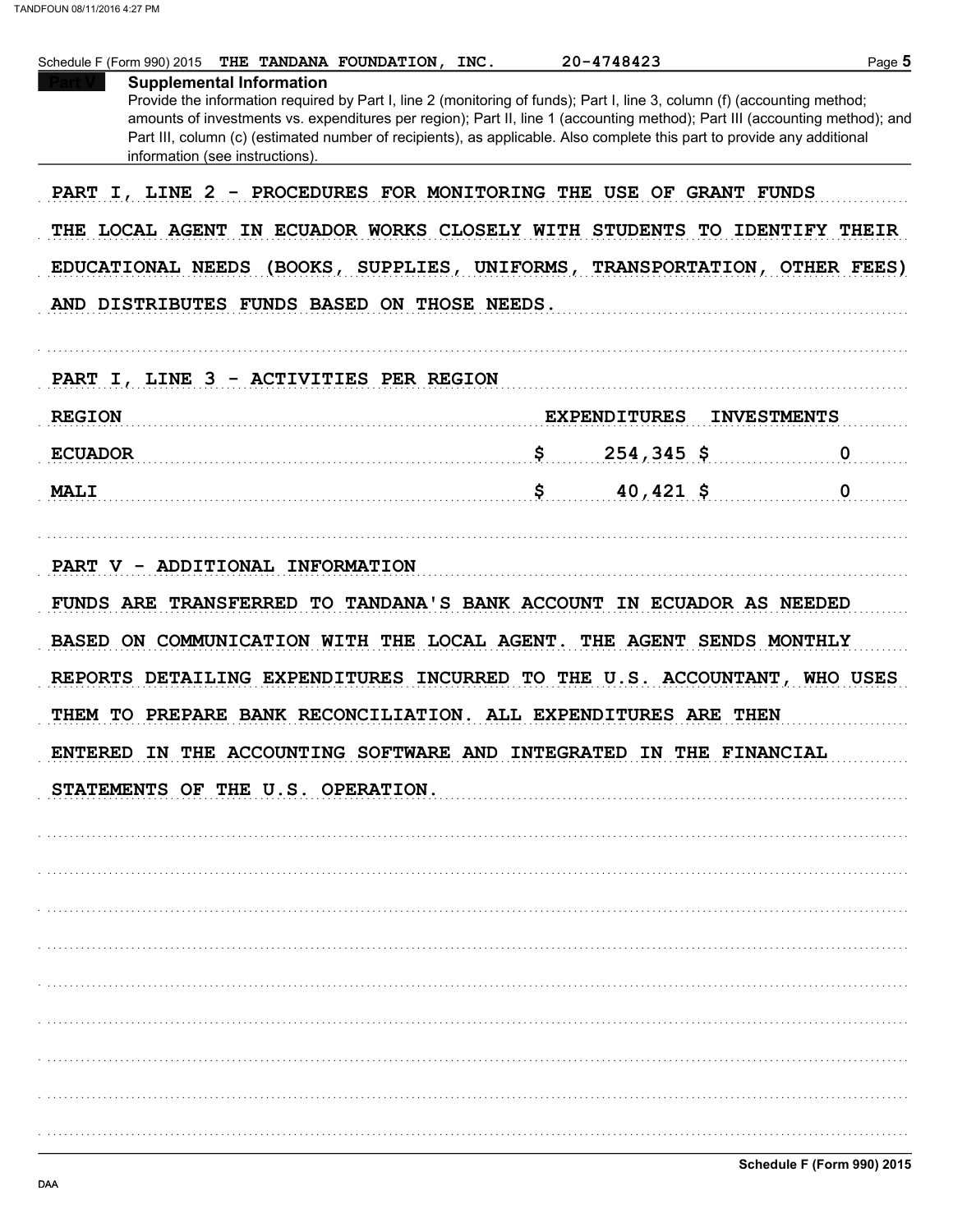| <b>SCHEDULE O</b>                                                                                                                                                                                                                                                                                                                                                                                                                                                                                                                                                                                                                                                                                                                                                                                                                                                                                                                                                                                                                                                                                                                                       |                                                                                                                                                |    |             |    | OMB No. 1545-0047      |  |  |  |  |  |  |
|---------------------------------------------------------------------------------------------------------------------------------------------------------------------------------------------------------------------------------------------------------------------------------------------------------------------------------------------------------------------------------------------------------------------------------------------------------------------------------------------------------------------------------------------------------------------------------------------------------------------------------------------------------------------------------------------------------------------------------------------------------------------------------------------------------------------------------------------------------------------------------------------------------------------------------------------------------------------------------------------------------------------------------------------------------------------------------------------------------------------------------------------------------|------------------------------------------------------------------------------------------------------------------------------------------------|----|-------------|----|------------------------|--|--|--|--|--|--|
| (Form 990 or 990-EZ)                                                                                                                                                                                                                                                                                                                                                                                                                                                                                                                                                                                                                                                                                                                                                                                                                                                                                                                                                                                                                                                                                                                                    | Complete to provide information for responses to specific questions on<br>2015<br>Form 990 or 990-EZ or to provide any additional information. |    |             |    |                        |  |  |  |  |  |  |
| Department of the Treasury                                                                                                                                                                                                                                                                                                                                                                                                                                                                                                                                                                                                                                                                                                                                                                                                                                                                                                                                                                                                                                                                                                                              |                                                                                                                                                |    |             |    |                        |  |  |  |  |  |  |
| Supplemental Information to Form 990 or 990-EZ<br>Attach to Form 990 or 990-EZ.<br>Internal Revenue Service<br>Information about Schedule O (Form 990 or 990-EZ) and its instructions is at www.irs.gov/form990<br>Name of the organization<br><b>Employer identification number</b><br>20-4748423<br>THE<br>TANDANA FOUNDATION,<br>INC.<br>FORM 990,<br>PART V, LINE 4B - FINANCIAL ACCOUNTS IN FOREIGN COUNTRIES<br><b>ECUADOR</b><br>FORM 990, PART VI, LINE 2 - RELATED PARTY INFORMATION AMONG OFFICERS<br><b>ANNA TAFT</b><br>HOPE TAFT<br>EXEC. DIR.<br><b>PRESIDENT</b><br><b>FAMILY</b><br>FORM 990, PART VI, LINE 11B - ORGANIZATION'S PROCESS TO REVIEW FORM 990<br><b>PRESIDENT,</b><br>EXECUTIVE DIRECTOR AND ACCOUNTANT REVIEW THE<br>THE<br>ANY QUESTIONS TO THE PREPARER<br>FORM 990, PART VI, LINE 19 - GOVERNING DOCUMENTS DISCLOSURE EXPLANATION<br>DOCUMENTS MAY BE AVAILABLE UPON REQUEST<br>FORM 990, PART IX, LINE 11G - OTHER FEES FOR SERVICES<br><b>DESCRIPTION</b><br>PROGRAM SERVICE<br><b>MGT &amp; GENERAL</b><br><b>CONTRACTORS FEES</b><br>20,614<br>$\mathsf{s}$<br>\$<br>S.<br>$\mathbf 0$<br><b>CONTRACTORS FEES</b> |                                                                                                                                                |    |             |    |                        |  |  |  |  |  |  |
|                                                                                                                                                                                                                                                                                                                                                                                                                                                                                                                                                                                                                                                                                                                                                                                                                                                                                                                                                                                                                                                                                                                                                         |                                                                                                                                                |    |             |    |                        |  |  |  |  |  |  |
|                                                                                                                                                                                                                                                                                                                                                                                                                                                                                                                                                                                                                                                                                                                                                                                                                                                                                                                                                                                                                                                                                                                                                         |                                                                                                                                                |    |             |    |                        |  |  |  |  |  |  |
|                                                                                                                                                                                                                                                                                                                                                                                                                                                                                                                                                                                                                                                                                                                                                                                                                                                                                                                                                                                                                                                                                                                                                         |                                                                                                                                                |    |             |    |                        |  |  |  |  |  |  |
|                                                                                                                                                                                                                                                                                                                                                                                                                                                                                                                                                                                                                                                                                                                                                                                                                                                                                                                                                                                                                                                                                                                                                         |                                                                                                                                                |    |             |    |                        |  |  |  |  |  |  |
|                                                                                                                                                                                                                                                                                                                                                                                                                                                                                                                                                                                                                                                                                                                                                                                                                                                                                                                                                                                                                                                                                                                                                         |                                                                                                                                                |    |             |    |                        |  |  |  |  |  |  |
|                                                                                                                                                                                                                                                                                                                                                                                                                                                                                                                                                                                                                                                                                                                                                                                                                                                                                                                                                                                                                                                                                                                                                         |                                                                                                                                                |    |             |    |                        |  |  |  |  |  |  |
|                                                                                                                                                                                                                                                                                                                                                                                                                                                                                                                                                                                                                                                                                                                                                                                                                                                                                                                                                                                                                                                                                                                                                         |                                                                                                                                                |    |             |    |                        |  |  |  |  |  |  |
|                                                                                                                                                                                                                                                                                                                                                                                                                                                                                                                                                                                                                                                                                                                                                                                                                                                                                                                                                                                                                                                                                                                                                         |                                                                                                                                                |    |             |    |                        |  |  |  |  |  |  |
|                                                                                                                                                                                                                                                                                                                                                                                                                                                                                                                                                                                                                                                                                                                                                                                                                                                                                                                                                                                                                                                                                                                                                         |                                                                                                                                                |    |             |    |                        |  |  |  |  |  |  |
|                                                                                                                                                                                                                                                                                                                                                                                                                                                                                                                                                                                                                                                                                                                                                                                                                                                                                                                                                                                                                                                                                                                                                         |                                                                                                                                                |    |             |    | <b>990 AND ADDRESS</b> |  |  |  |  |  |  |
|                                                                                                                                                                                                                                                                                                                                                                                                                                                                                                                                                                                                                                                                                                                                                                                                                                                                                                                                                                                                                                                                                                                                                         |                                                                                                                                                |    |             |    |                        |  |  |  |  |  |  |
|                                                                                                                                                                                                                                                                                                                                                                                                                                                                                                                                                                                                                                                                                                                                                                                                                                                                                                                                                                                                                                                                                                                                                         |                                                                                                                                                |    |             |    |                        |  |  |  |  |  |  |
|                                                                                                                                                                                                                                                                                                                                                                                                                                                                                                                                                                                                                                                                                                                                                                                                                                                                                                                                                                                                                                                                                                                                                         |                                                                                                                                                |    |             |    |                        |  |  |  |  |  |  |
|                                                                                                                                                                                                                                                                                                                                                                                                                                                                                                                                                                                                                                                                                                                                                                                                                                                                                                                                                                                                                                                                                                                                                         |                                                                                                                                                |    |             |    |                        |  |  |  |  |  |  |
|                                                                                                                                                                                                                                                                                                                                                                                                                                                                                                                                                                                                                                                                                                                                                                                                                                                                                                                                                                                                                                                                                                                                                         |                                                                                                                                                |    |             |    |                        |  |  |  |  |  |  |
|                                                                                                                                                                                                                                                                                                                                                                                                                                                                                                                                                                                                                                                                                                                                                                                                                                                                                                                                                                                                                                                                                                                                                         |                                                                                                                                                |    |             |    |                        |  |  |  |  |  |  |
|                                                                                                                                                                                                                                                                                                                                                                                                                                                                                                                                                                                                                                                                                                                                                                                                                                                                                                                                                                                                                                                                                                                                                         |                                                                                                                                                |    |             |    | <b>FUNDRAISING</b>     |  |  |  |  |  |  |
|                                                                                                                                                                                                                                                                                                                                                                                                                                                                                                                                                                                                                                                                                                                                                                                                                                                                                                                                                                                                                                                                                                                                                         |                                                                                                                                                |    |             |    |                        |  |  |  |  |  |  |
|                                                                                                                                                                                                                                                                                                                                                                                                                                                                                                                                                                                                                                                                                                                                                                                                                                                                                                                                                                                                                                                                                                                                                         |                                                                                                                                                |    |             |    |                        |  |  |  |  |  |  |
|                                                                                                                                                                                                                                                                                                                                                                                                                                                                                                                                                                                                                                                                                                                                                                                                                                                                                                                                                                                                                                                                                                                                                         |                                                                                                                                                |    |             |    |                        |  |  |  |  |  |  |
|                                                                                                                                                                                                                                                                                                                                                                                                                                                                                                                                                                                                                                                                                                                                                                                                                                                                                                                                                                                                                                                                                                                                                         | 750                                                                                                                                            |    | \$2,547     |    | 0                      |  |  |  |  |  |  |
| LOCAL PROFESSIONALS                                                                                                                                                                                                                                                                                                                                                                                                                                                                                                                                                                                                                                                                                                                                                                                                                                                                                                                                                                                                                                                                                                                                     |                                                                                                                                                |    |             |    |                        |  |  |  |  |  |  |
|                                                                                                                                                                                                                                                                                                                                                                                                                                                                                                                                                                                                                                                                                                                                                                                                                                                                                                                                                                                                                                                                                                                                                         | 15,779                                                                                                                                         | \$ | $\mathbf 0$ | S. | 0                      |  |  |  |  |  |  |
|                                                                                                                                                                                                                                                                                                                                                                                                                                                                                                                                                                                                                                                                                                                                                                                                                                                                                                                                                                                                                                                                                                                                                         |                                                                                                                                                |    |             |    |                        |  |  |  |  |  |  |
| LOCAL PROFESSIONALS                                                                                                                                                                                                                                                                                                                                                                                                                                                                                                                                                                                                                                                                                                                                                                                                                                                                                                                                                                                                                                                                                                                                     |                                                                                                                                                |    |             |    |                        |  |  |  |  |  |  |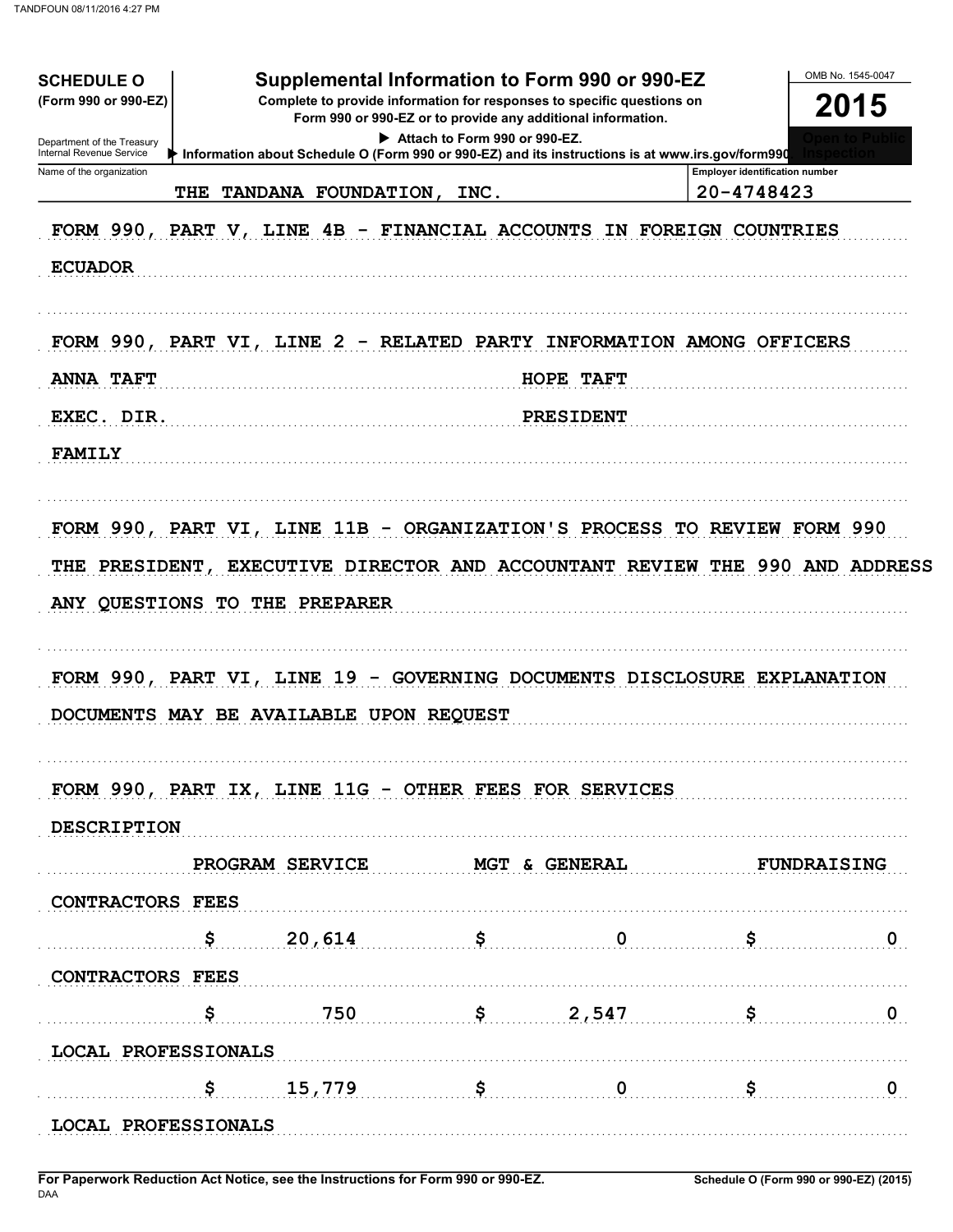| Name of the organization<br>THE TANDANA FOUNDATION, INC. |              |                           |                | <b>Employer identification number</b><br>20-4748423 |                           |
|----------------------------------------------------------|--------------|---------------------------|----------------|-----------------------------------------------------|---------------------------|
|                                                          | \$<br>35,165 | $\boldsymbol{\mathsf{S}}$ | $\overline{0}$ | $\mathsf{S}$                                        | $\overline{\mathbf{0}}$ . |
| LOCAL PROFESSIONALS                                      |              |                           |                |                                                     |                           |
|                                                          | \$<br>4,235  | .\$                       | $\overline{0}$ | <u>଼\$</u>                                          | $\overline{0}$ .          |
|                                                          |              |                           |                |                                                     |                           |
|                                                          |              |                           |                |                                                     |                           |
|                                                          |              |                           |                |                                                     |                           |
|                                                          |              |                           |                |                                                     |                           |
|                                                          |              |                           |                |                                                     |                           |
|                                                          |              |                           |                |                                                     |                           |
|                                                          |              |                           |                |                                                     |                           |
|                                                          |              |                           |                |                                                     |                           |
|                                                          |              |                           |                |                                                     |                           |
|                                                          |              |                           |                |                                                     |                           |
|                                                          |              |                           |                |                                                     |                           |
|                                                          |              |                           |                |                                                     |                           |
|                                                          |              |                           |                |                                                     |                           |
|                                                          |              |                           |                |                                                     |                           |
|                                                          |              |                           |                |                                                     |                           |
|                                                          |              |                           |                |                                                     |                           |
|                                                          |              |                           |                |                                                     |                           |
|                                                          |              |                           |                |                                                     |                           |
|                                                          |              |                           |                |                                                     |                           |
|                                                          |              |                           |                |                                                     |                           |
|                                                          |              |                           |                |                                                     |                           |
|                                                          |              |                           |                |                                                     |                           |
|                                                          |              |                           |                |                                                     |                           |
|                                                          |              |                           |                |                                                     |                           |
|                                                          |              |                           |                |                                                     |                           |

| <b>PAGE</b> |  |  |  |  |  |
|-------------|--|--|--|--|--|
|             |  |  |  |  |  |